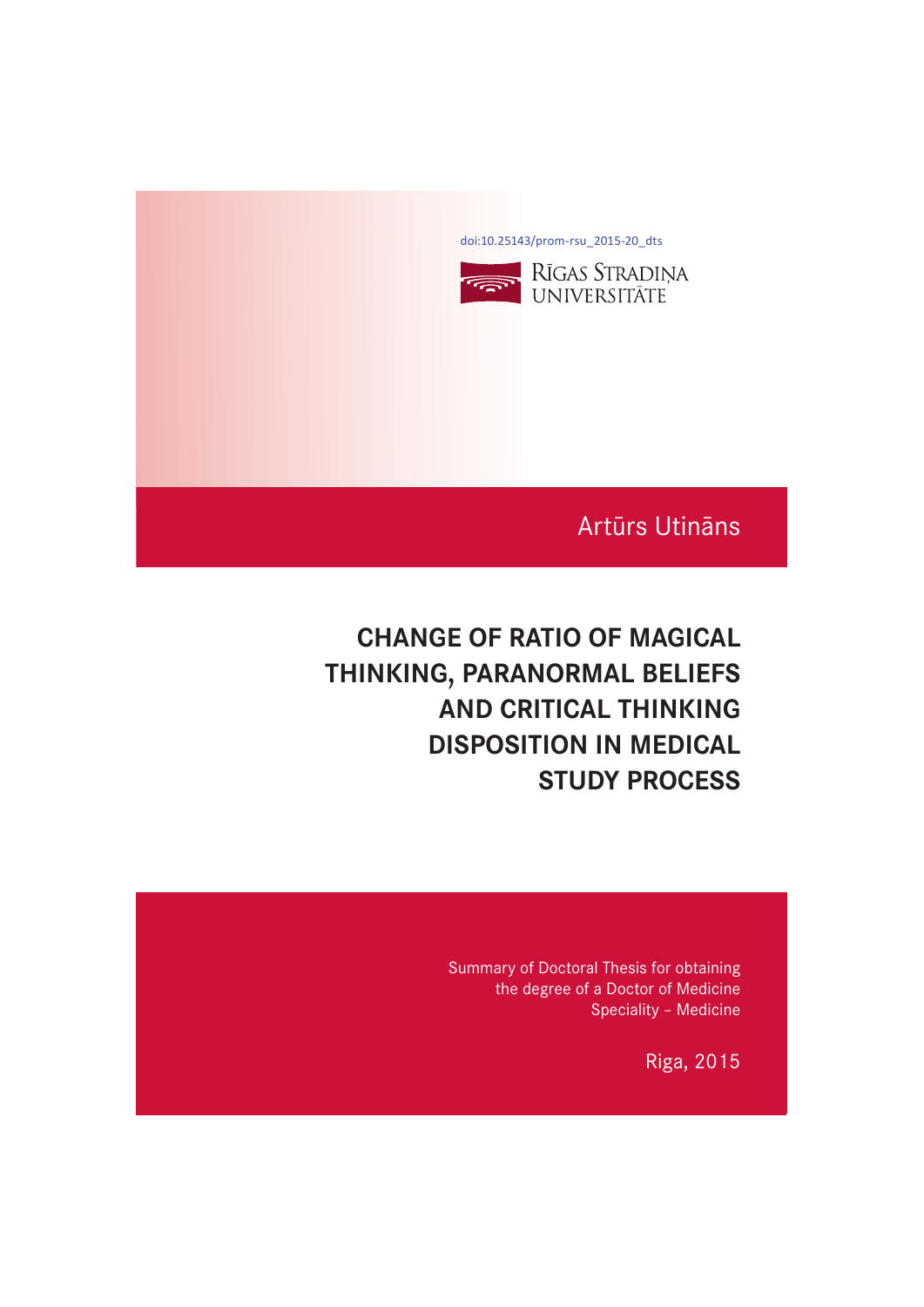

Artūrs Utināns

# CHANGE OF RATIO OF MAGICAL THINKING, PARANORMAL BELIEFS AND CRITICAL THINKING DISPOSITION IN MEDICAL STUDY PROCESS

Summary of Doctoral Thesis for obtaining the degree of a Doctor of Medicine

Speciality − Medicine

Riga, 2015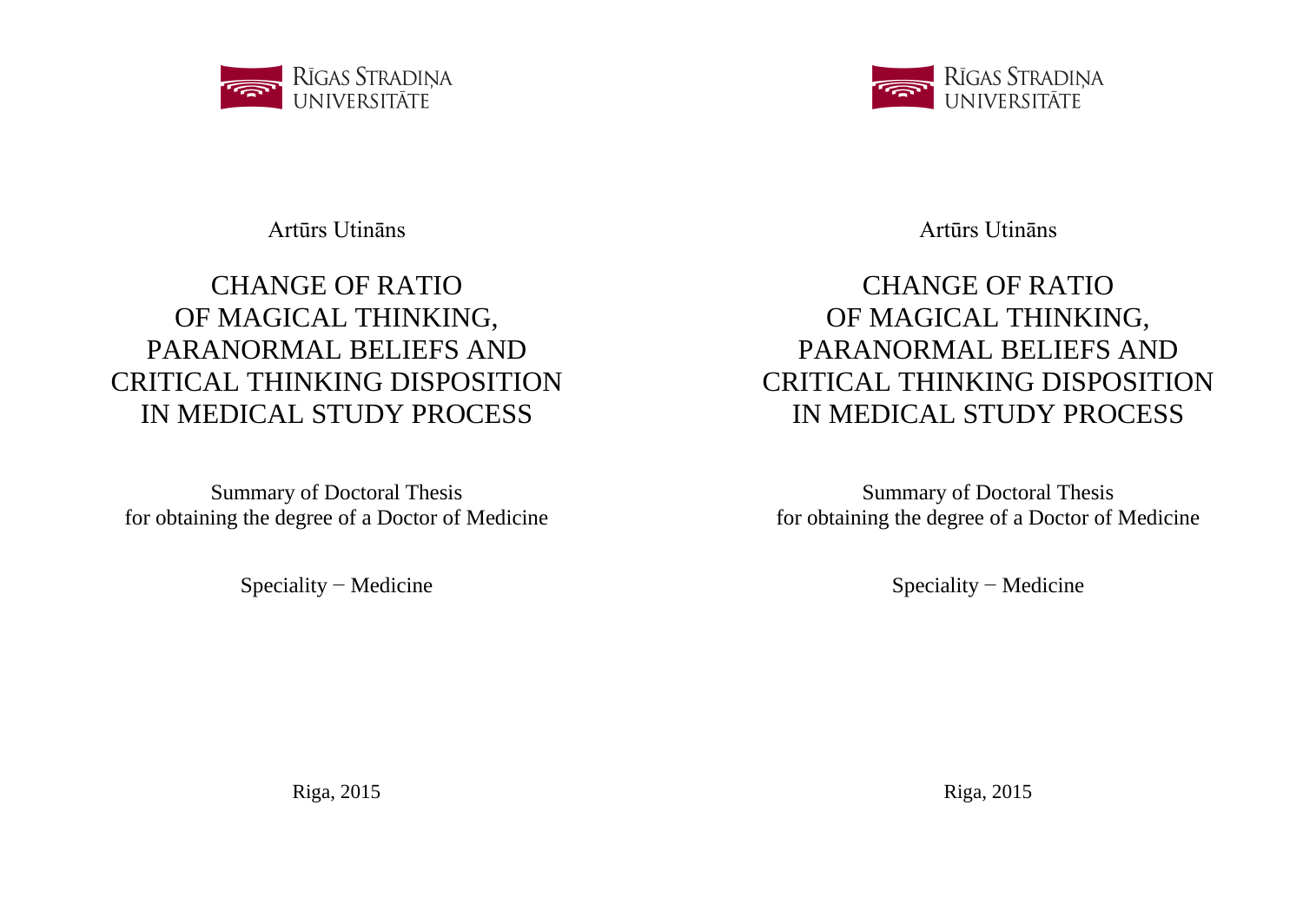Doctoral Thesis was carried out at the Department of Psychosomatic Medicine and Psychotherapy, Rīga Stradiņš University (RSU)

Scientific supervisors:

*Dr. med.,* Professor **Gunta Ancāne**, RSU Department of Psychosomatic Medicine and Psychotherapy *Dr. med.,* Professor **Jānis Vētra**, RSU Department of Morphology

Scientific advisor:

*Dr. med.,* Associate Professor **Anita Villeruša** RSU Department of Public Health and Epidemiology

Official reviewers:

*Dr. med*., Professor **Ģirts Briģis**, RSU Department of Public Health and Epidemiology *Dr. paed., Mg. phil*., Professor **Zanda Rubene**, Faculty of Pedagogy, Psychology and Art, University of Latvia *Dr. med*., Professor **Jānis Alfrēds Sīpols**, Faculty of Medicine, Department of Internal Medicine, University of Latvia

Defence of the Doctoral Thesis will take place at the public session of the Doctoral Committee of Medicine on 2 November 2015 at 15.00 in Hippocrates Lecture Theatre, 16 Dzirciema Street, Rīga Stradiņš University

Doctoral Thesis is available at RSU Library and RSU home page: www.rsu.lv

Secretary of the Doctoral Committee: *Dr. med*., Professor **Ģirts Briģis**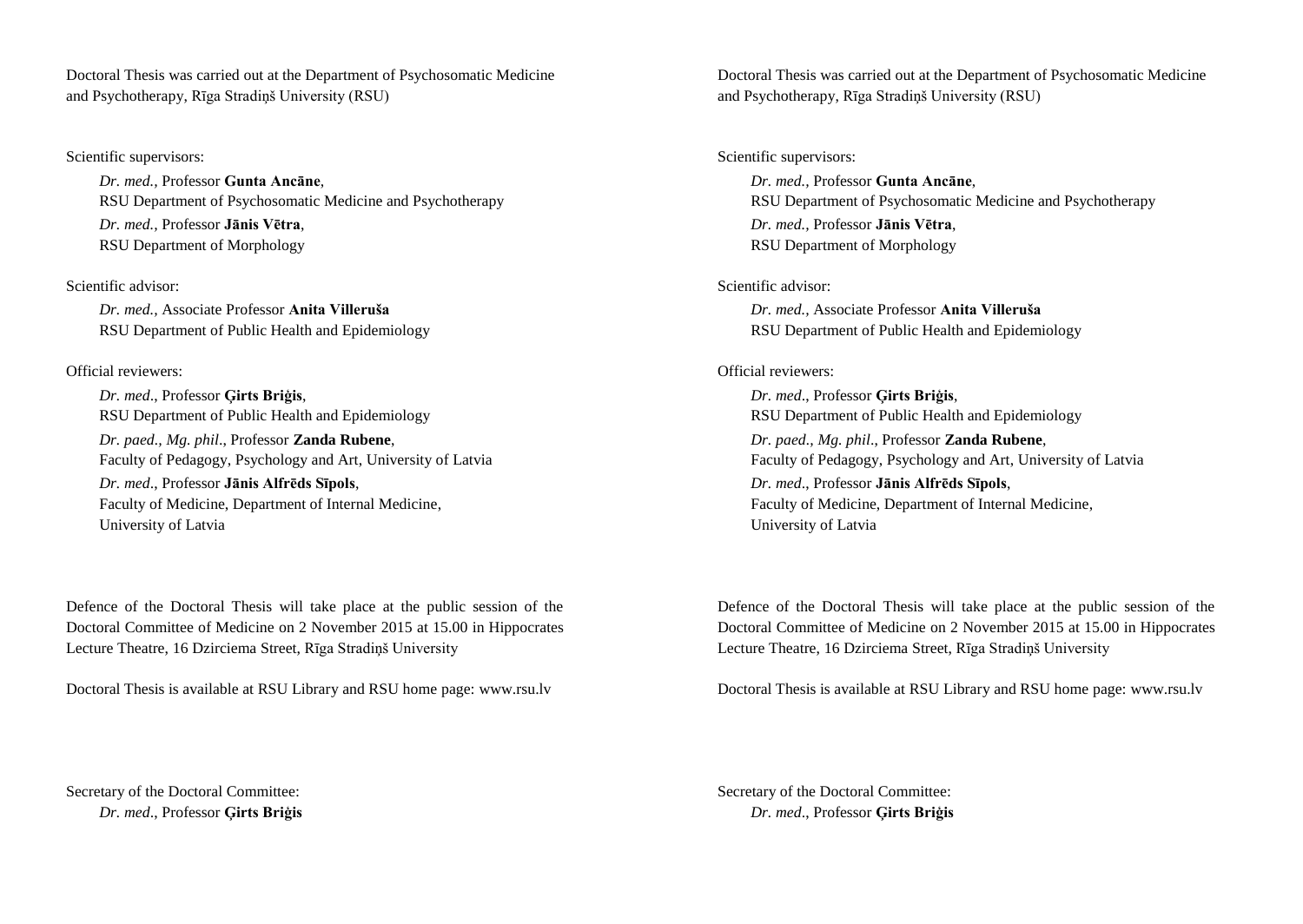# **TABLE OF CONTENTS**

| 1.          |                                                                                                                                                                                                                               |
|-------------|-------------------------------------------------------------------------------------------------------------------------------------------------------------------------------------------------------------------------------|
| $2^{+}$     |                                                                                                                                                                                                                               |
|             | 2.1.                                                                                                                                                                                                                          |
|             | 2.2.                                                                                                                                                                                                                          |
|             | 2.3.                                                                                                                                                                                                                          |
|             | 2.4.                                                                                                                                                                                                                          |
| 3.          |                                                                                                                                                                                                                               |
| $4_{\cdot}$ |                                                                                                                                                                                                                               |
|             | Mean values of the Medical study programme's respondents'<br>4.1.<br>responses and their proportion in the paranormal belief scales and subscales,<br>which characterizes magical thinking, traditional religious beliefs and |
|             | 4.2. Mean values of critical thinking disposition and the proportion in                                                                                                                                                       |
|             | 4.3. Comparison of mean values of Medical study programme respondents'<br>responses by study years in the scales of magical thinking and paranormal                                                                           |
|             | 4.4. Comparison of mean values of Medical study programme respondents'<br>responses by study years in the scales of critical thinking disposition 22                                                                          |
|             | 4.5. The reciprocal associations of mean values of Medical study programme<br>students' responses in the scales of paranormal beliefs and critical thinking                                                                   |
|             | 4.6. Comparison of mean values of medical study programme respondents'<br>responses with mean values of health care study programme and social sciences                                                                       |
|             | 4.7. Association of other important factors with belief in the paranormal and                                                                                                                                                 |
|             | 4.7.1. Comparison of mean values of students' responses by gender<br>in the scales of belief in the paranormal and critical thinking disposition29                                                                            |
|             | 4.7.2. Associations of paranormal experiences with belief in the                                                                                                                                                              |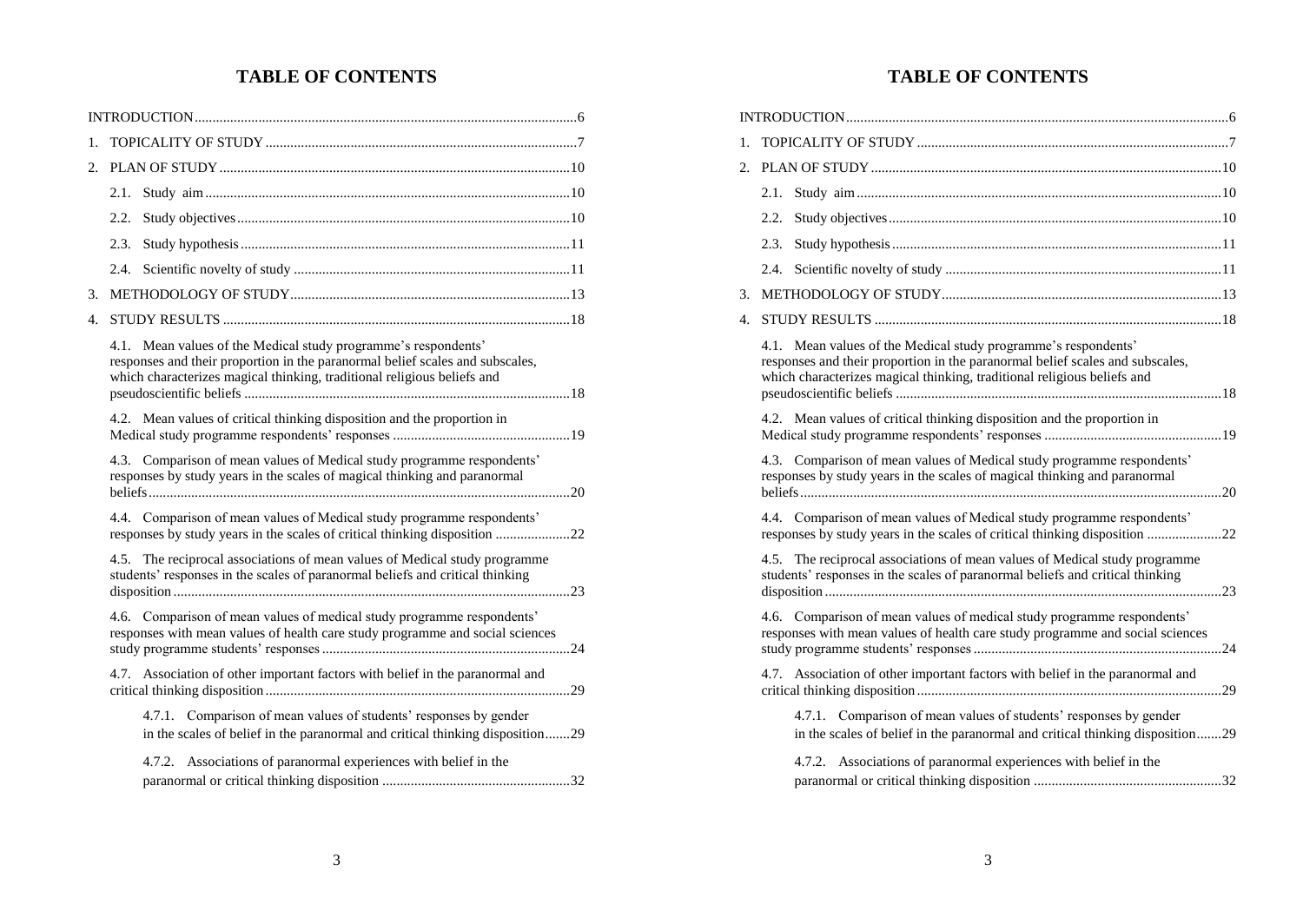| 4.7.3. Comparison of mean values of respondents' responses by            |  |
|--------------------------------------------------------------------------|--|
| the respondents' confessional belonging, paranormal beliefs, traditional |  |
| religious beliefs and critical thinking disposition in the scales and    |  |
|                                                                          |  |
| 4.7.4. Association of students' response values between distress,        |  |
| chronic illness, a sense of loneliness and belief in the paranormal      |  |
|                                                                          |  |
|                                                                          |  |
|                                                                          |  |
|                                                                          |  |
|                                                                          |  |
|                                                                          |  |
|                                                                          |  |
|                                                                          |  |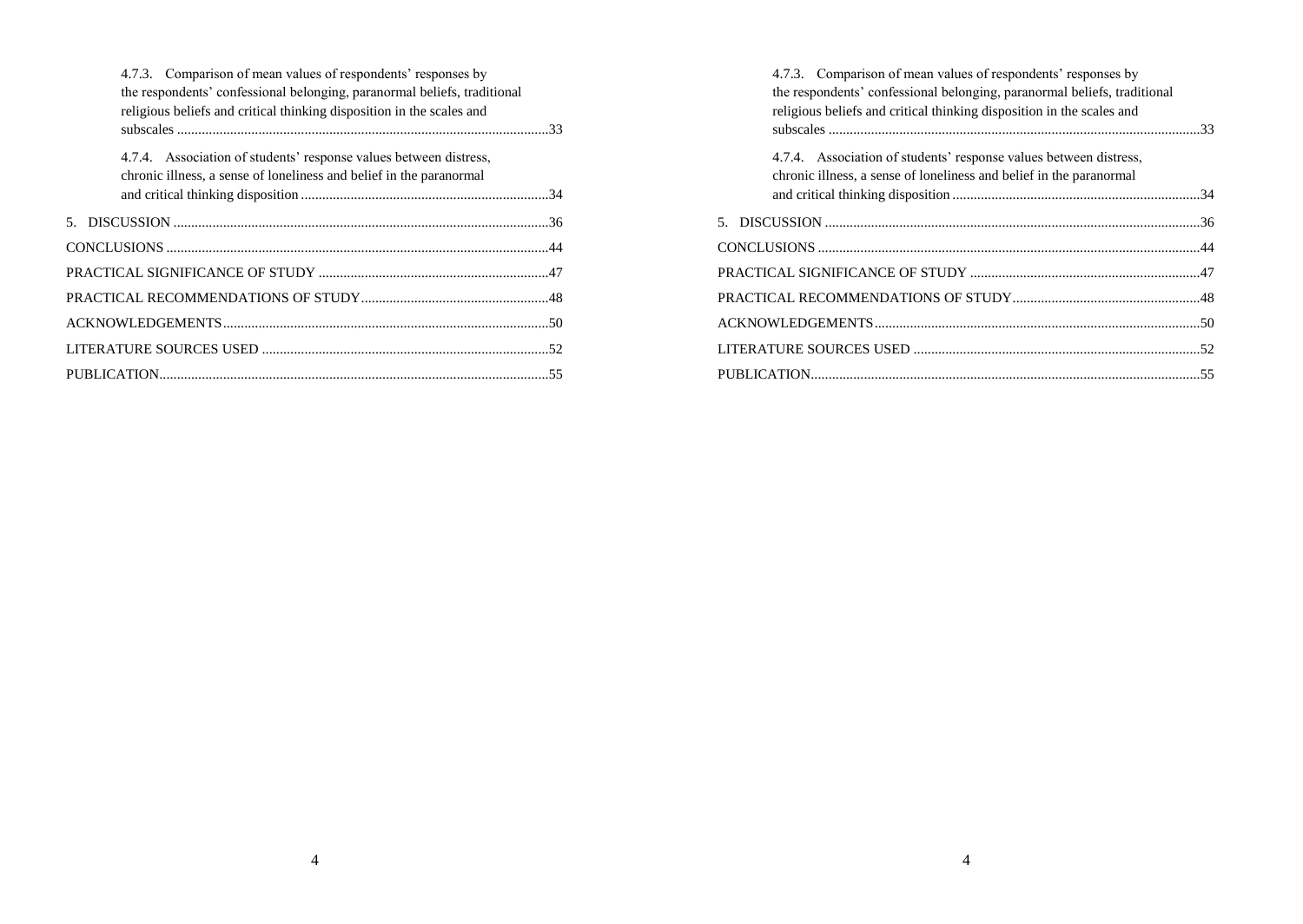# **ABBREVIATIONS USED**

| CT           | - critical thinking                                      |
|--------------|----------------------------------------------------------|
| CTD.         | - critical thinking disposition                          |
|              | $CTDAS$ – critical thinking disposition assessment scale |
| <b>CTDES</b> | - Critical thinking dispositon extra scale               |
| МT           | - magical thinking                                       |
| MIS          | - Magical ideation scale                                 |
| <b>RPBS</b>  | - Revised paranormal belief scale                        |
| PE           | - paranormal experiences                                 |
| RSU          | - Rīga Stradiņš University                               |
| PВ           | - paranormal beliefs                                     |
| TRB          | - Traditional religious beliefs                          |
|              |                                                          |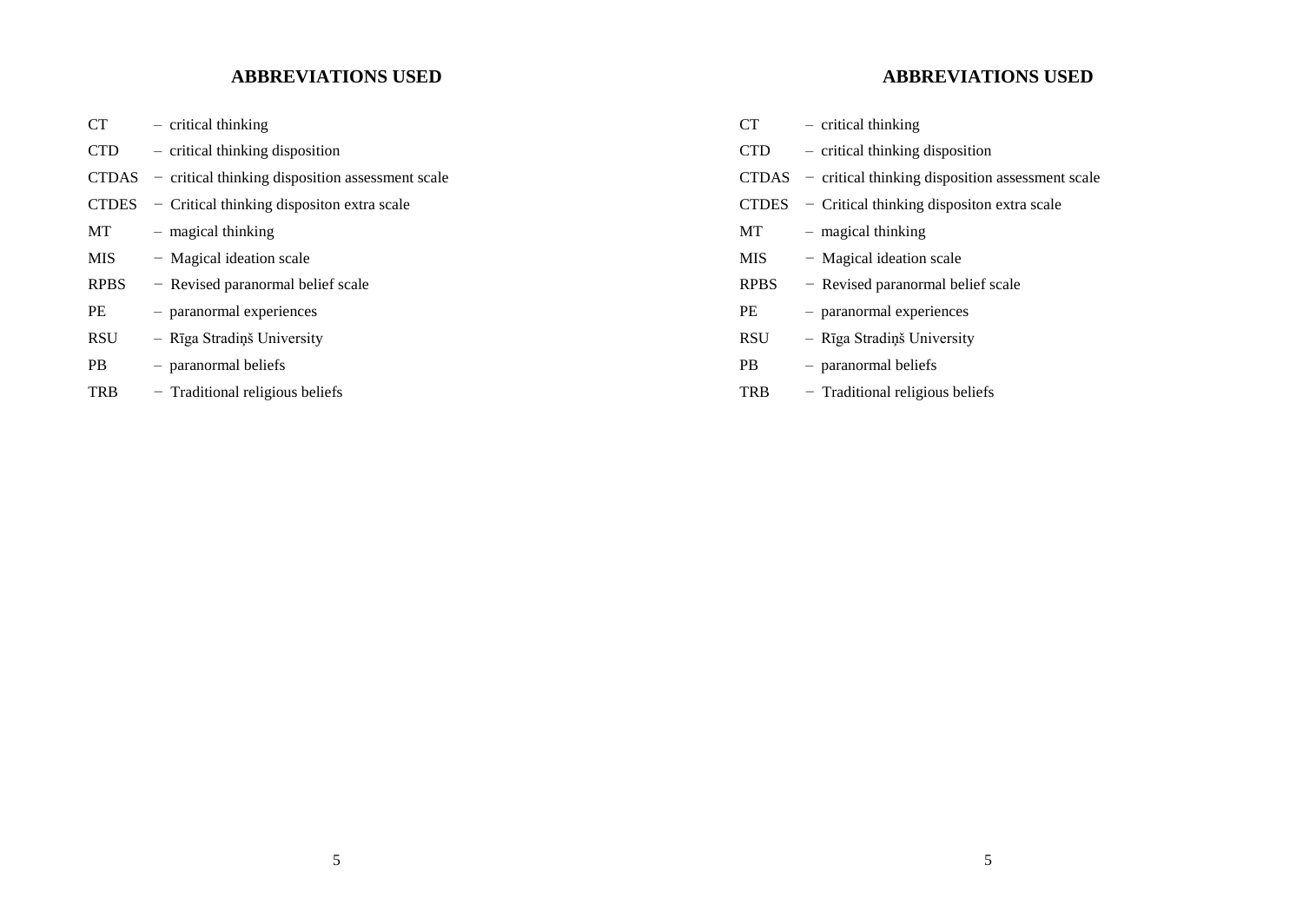## **INTRODUCTION**

Suveys and studies show, that magical thinking and belief in the paranormal phenomena are still dominant in all students' groups. It can be encountered also among Rīga Stradiņš University students. By the concept "magical", "paranormal" are understood the phenomena which are immaterial and are opposite to the contemporary scientific understanding, such as belief in telling the future, belief in ghosts or the ability to communicate with the dead, belief in telepathy, telekinesis, belief in magic, belief in reincarnation, belief in evil or good fate.

On the other hand, disposition to think critically is defined as a constant internal motivation to solve problems and to make decisions, using critical thinking [Facione, 2000]. The most commonly mentioned critical thinking disposition features include [Lai, 2011]: (1) openness of mind, which denotes the readiness to change one's point of view in the name of a statement of the truth, and which there is an opposite feature to dogmatism, (2) honesty, thinking without prejudices, (3) wish to look for true causes or truth-seeking; (4) inquisitiveness, a wish to be well informed; (7) readiness to consider other views. It is important to investigate, how different types of thinking are exposed, preserved, how they change and interact in the students' minds.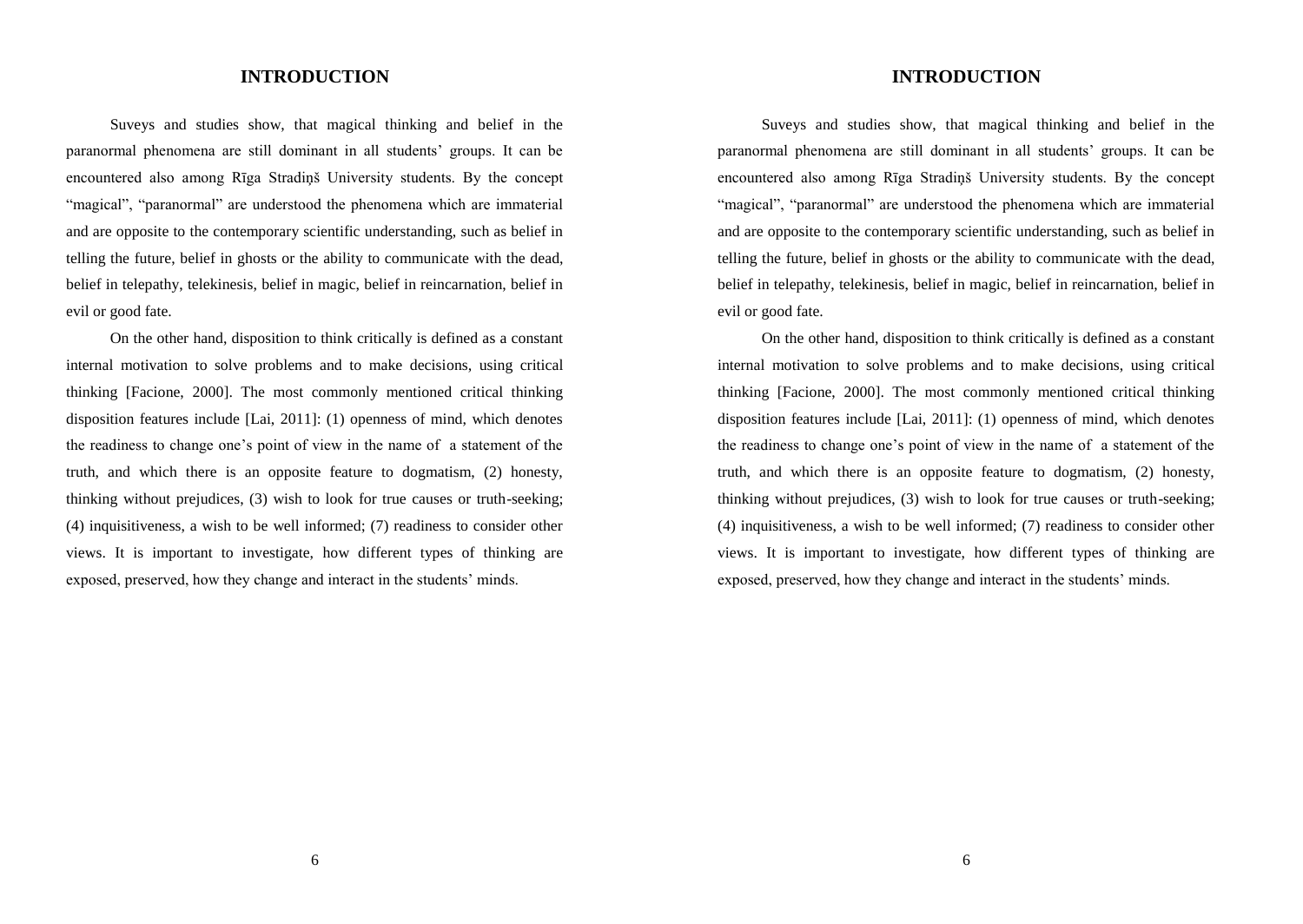## **1. TOPICALITY OF STUDY**

The theme of the doctoral work is topical, taking into account four aspects:

- 1. Pedagogical aspect quality of scientific education of specialists and the influence of the acquired information on students;
- 2. Psychodynamic and cognitive aspects reciprocally opposite views, like the belief in the paranormal and magic, and critically-scientific thinking, existence and dynamics in students' minds;
- 3. Aspect of students' mental health;
- 4. Philosophical aspect topicality of medical students', like future specialists, world outlook in its widest sense.

One of the RSU strategic aims is to train highly qualified specialists in health care and other fields for the work in Latvia and the European Union.

It is important that during the study time the acquired knowledge, skills and competences would correspond to the requirements adopted in the European single higher educational area.

We know from human psychodynamic studies, that in the majority of people, if not in all, one can encounter the magical thinking (MT) and paranormal beliefs (PB). According to contemporary scientific postulates it is contrary both to the real contact with the reality, and to the evidence-based critical thinking, which is being developed in medical and health care studies. It is important to find out the students' magical and critical thinking level and the dynamics of these different thinking types in a relatively long study process.

Both a student's, as well as any person's mental health, according to many scientists, is the contact with the reality and freedom from illusion captivity. Especially acute it is, when referring to the medical profession, which plays a significant role in the education of other people on health promotion.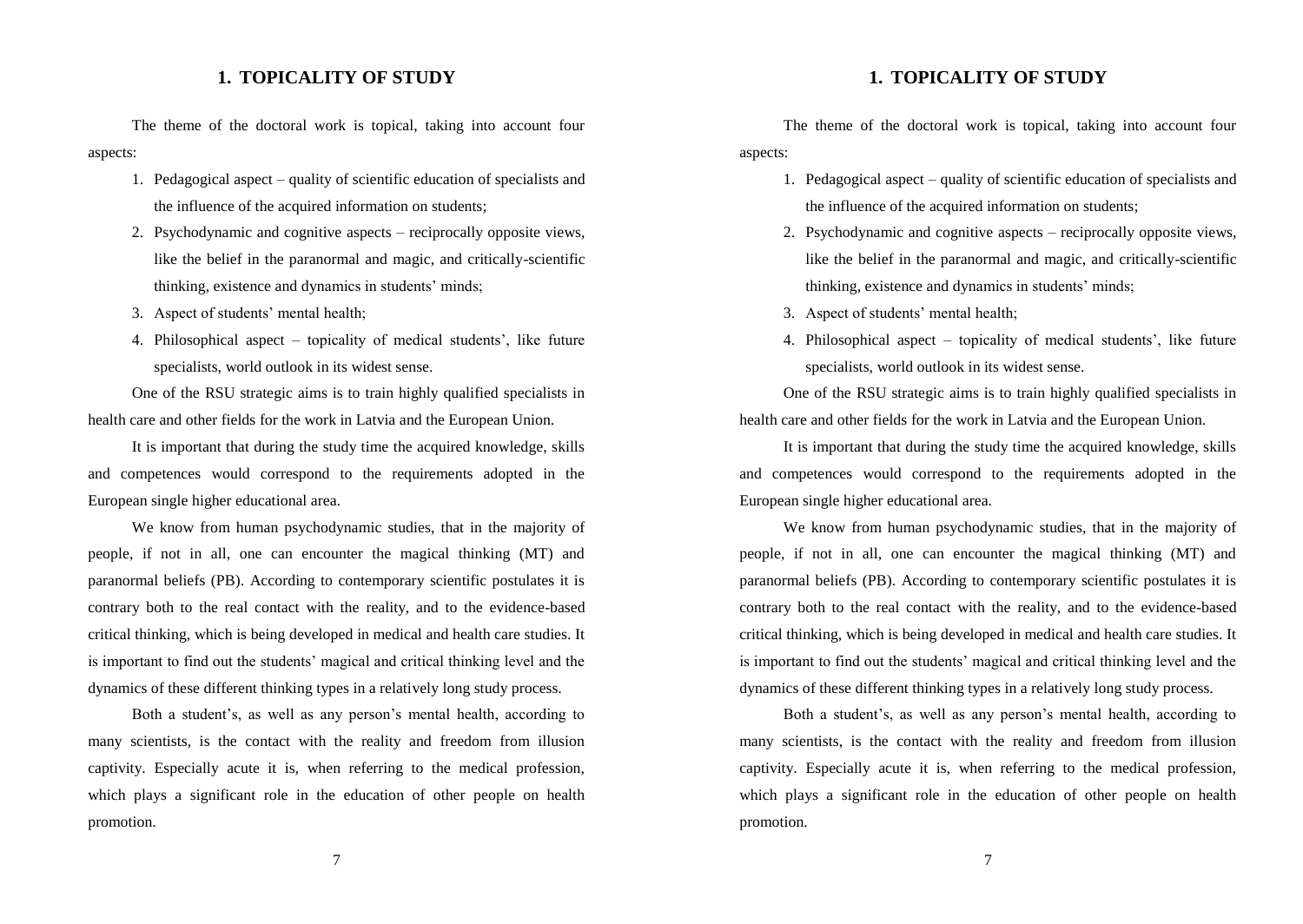The reasons for the investigation of magical thinking and belief in the paranormal, according to many scientists, are their markedly undesirable mental and social consequences. Belief in the paranormal predisposes the people to interpret normal events like paranormal ones, it causes false and unrealistic expectations, and it affects one's abilities to think critically and scientifically [Genovese, 2005; Irwin, 2009]. Obsession with PB can make a man antagonistic to science and critical thinking [Genovese, 2005]. Belief is formed, that objectiveness is illusion and one can trust the intuition like the best type of problem solution [Irwin, 2009]. Those who believe in the paranormal are deceived by charlatans, who offer clairvoyance seanses or alternative therapies, thus causing financial losses. Magical thinking can strengthen the dependence on gaming machines, by maintaining illusory ability to control the gaming machine action in favour of oneself [Genovese, 2005; Irwin, 2009]. The health of those who believe in the paranormal can be damaged due to anxiety and a sense of guilt. MT promotes affection to vegetarianism and veganism, which can reduce the necessary nutrients for the body [Irwin, 2009]. PB and MT can activize modern health worries in relation to the new technical advancements [Petrie & Wessely, 2002; Saher et al., 2006; Utināns, Ancāne, 2014]. Believers in the paranormal can withdraw from constructive activities to solve social and economic problems of their environment. Obsession with PB can become so pronounced, that people become destructively dependant on the paranormal [Irwin 2009]. People with PB may become stigmatized, because they believe in the absurd [Irwin, 2009]. If believers in the paranormal join the destructive sect, they may be morally and mentally oppressed in this sect [Irwin, 2009]. Believers in the paranormal who want to do parapsychological studies can feel the pressure to succeed and become inattentive or even falsify the data, paying for it their professional or moral price [Irwin, 2009]. MT creates an illusion that uncommonly a complicated problem solution can be achieved just for nothing, without any hard work. In such a way an inability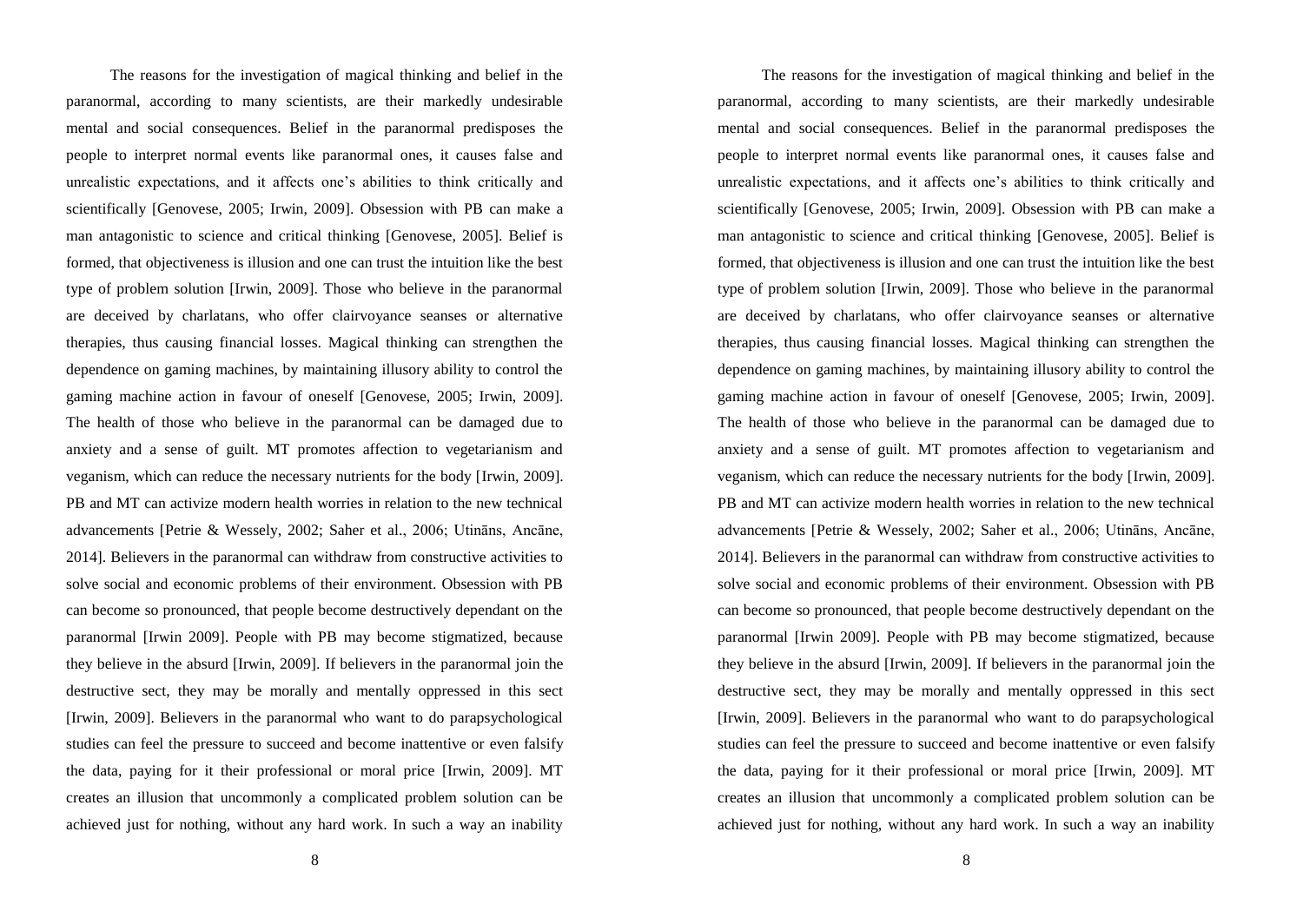develops in carrying out well-informed decisions [Genovese, 2005]. The current research study adds a thesis, that medical students, residents and doctors can disseminate or strengthen magical thinking and paranormal views between patients, which not always will turn out to be good for the latter.

Critical thinking in the medical study process is necessary in order to understand physiology along with its materialistic regularities [Abraham et al., 2004]; KT is the component of the evidence-based medicine [Pitkala et al., 2000; Sachez-Mendiola et al., 2012]; KT is significant for the reduction of diagnostic errors [Harasym et al., 2008]; KT is necessary for the assessment of a large amount of the information in the study process and in the choice between alternative hypotheses and the assessment of the acquired knowledge [Azer, 2008; D'Antoni et al., 2010]; KT increases students' responsibility and the ability to check the heard hypothesis [Maudsley, Strivens, 2000; Carvour, 2013]; KT helps medical students become self-directed learners [West et al., 2000]; KT distinguishes valid and invalid scientific theories [Morier, Keeports, 1994]. There is an opinion, that scientific education carriers should include the criticism of paranormal phenomena as an essential part of scientific education from the very start of studies [Martin, 1994; Morier, Keeports, 1994; Fishman, 2009].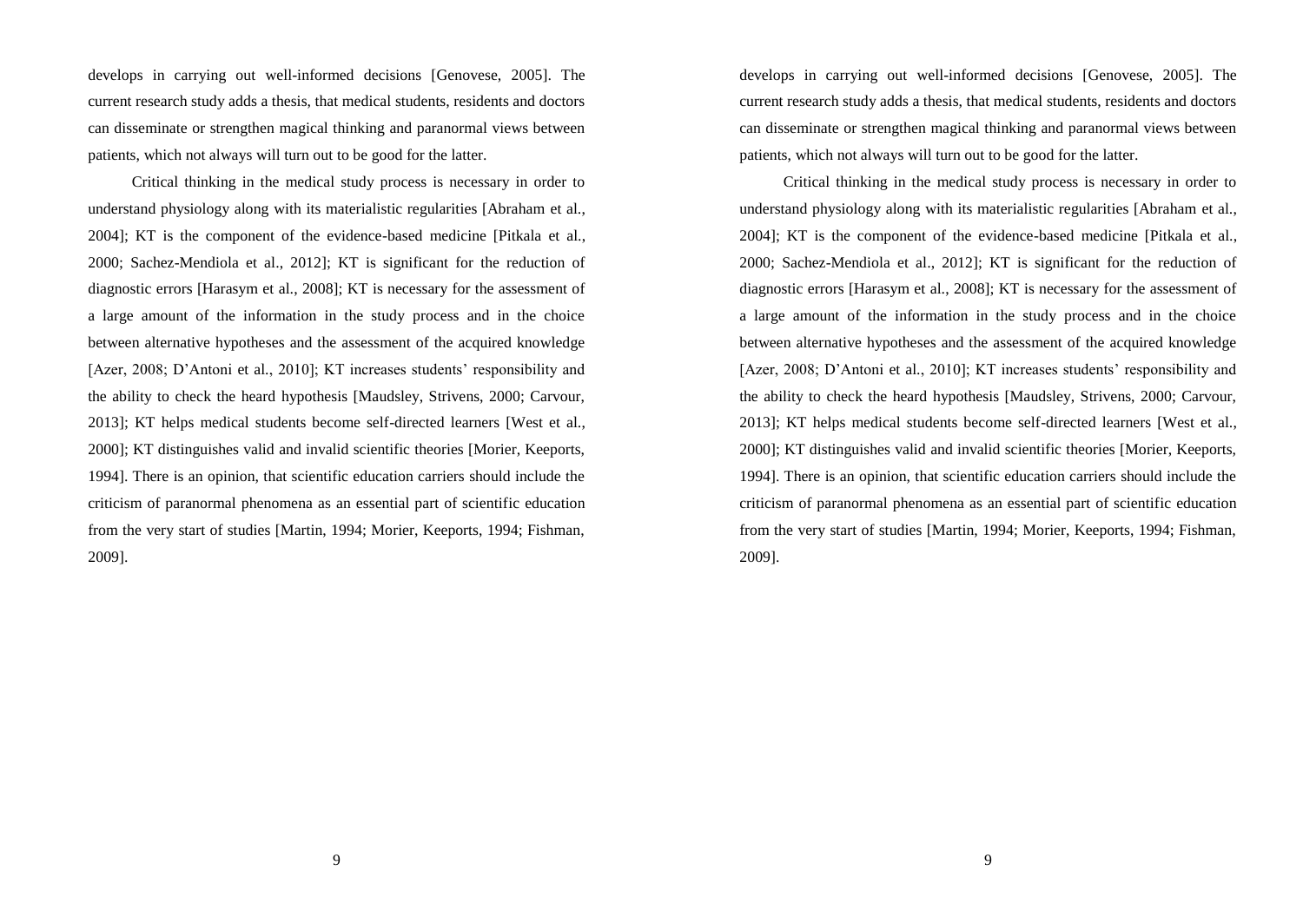## **2. PLAN OF STUDY**

#### **2.1. Study aim**

The aim of the study was to find out the proportion of disposition of MT, TP (belief in the paranormal) and KTD of the students of medical study programme , comparing the changes of these factors during the study process, as well as the associations of these interrelated factors within the study process.

#### **2.2. Study objectives**

To implement the study aim, the following study tasks were put forward:

- 1. To determine MT, PB, TRB and proportion of pseudoscientific beliefs among respondents of medical study programme.
- 2. To determine a proportion of CTD among respondents of medical study programme.
- 3. To compare MT, PB, belief in pseudoscientific views and CTD differences of mean values of responses of students by study years.
- 4. To check PB and CTD interrelated associations of mean values of responses of respondents of medical study programme.
- 5. To compare mean values of responses of medical study programme respondents with mean values of responses of respondents of health care and social sciences study programme.
- 6. To evaluate other RSU students-related factors: gender, distress, chronic illnesses, loneliness, spontaneous abnormal experience, TRB and confessional-related associations with belief in the paranormal or CTD.

10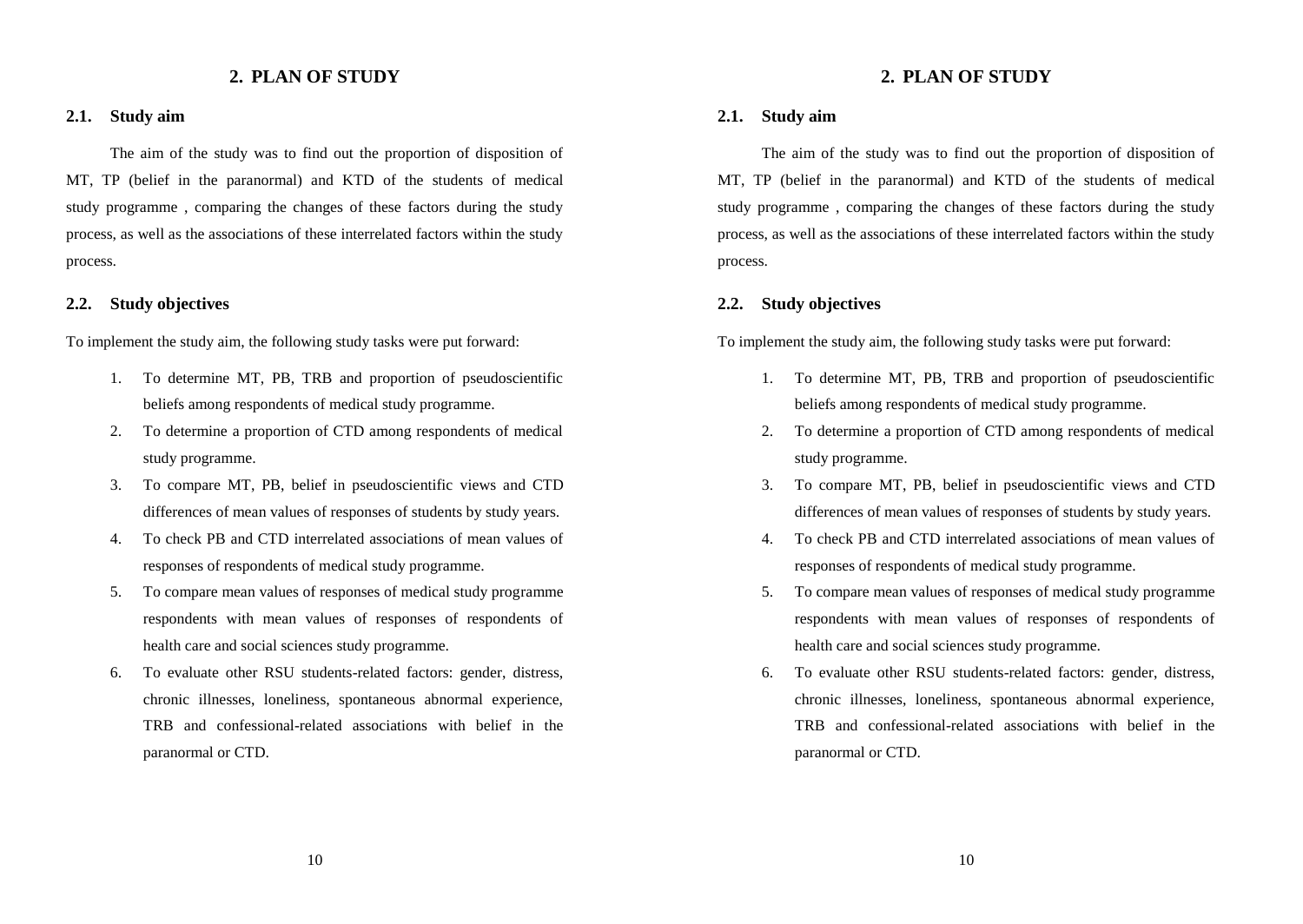## **2.3. Study hypothesis**

The following hypotheses were put forward:

- 1. Among RSU medical study programme students, despite the study of natural sciences and materialistic study content, one can encounter magical thinking, paranormal beliefs and pseudoscientific beliefs.
- 2. Magical thinking and belief in the paranormal are negatively associated with the critical thinking disposition. MT, PB and the proportion of pseudoscientific beliefs by medical study years is reducing, while the proportion of critical thinking disposition students is increasing. The more expressed is CTD, the less expressed is MT, PB and pseudoscientific beliefs. At the same time traditional religious beliefs does not change by years. The alternative hypothesis – MT, PB and CTD are functioning in parallel one to another.

#### **2.4. Scientific novelty of study**

Determination of interrelated associations of the magical thinking, paranormal beliefs and critical thinking disposition in one of Latvian universities was carried out for the first time. The study reveals the effectivity of teaching scientific thinking, turning attention to students' internal motivation to be scientifically educated and knowledgable, and having a wish to explore the truth, changing their views under the influence of new facts. A new Critical thinking disposition extra scale was made in the study, where students could choose in the statements, what information sources to use, and to pay attention to the ability to give up theories, if they are not approved by facts. The study results show, how many students accept the opinion of different scientific authorities, and how ready they are to prefer the facts, if they are contradicting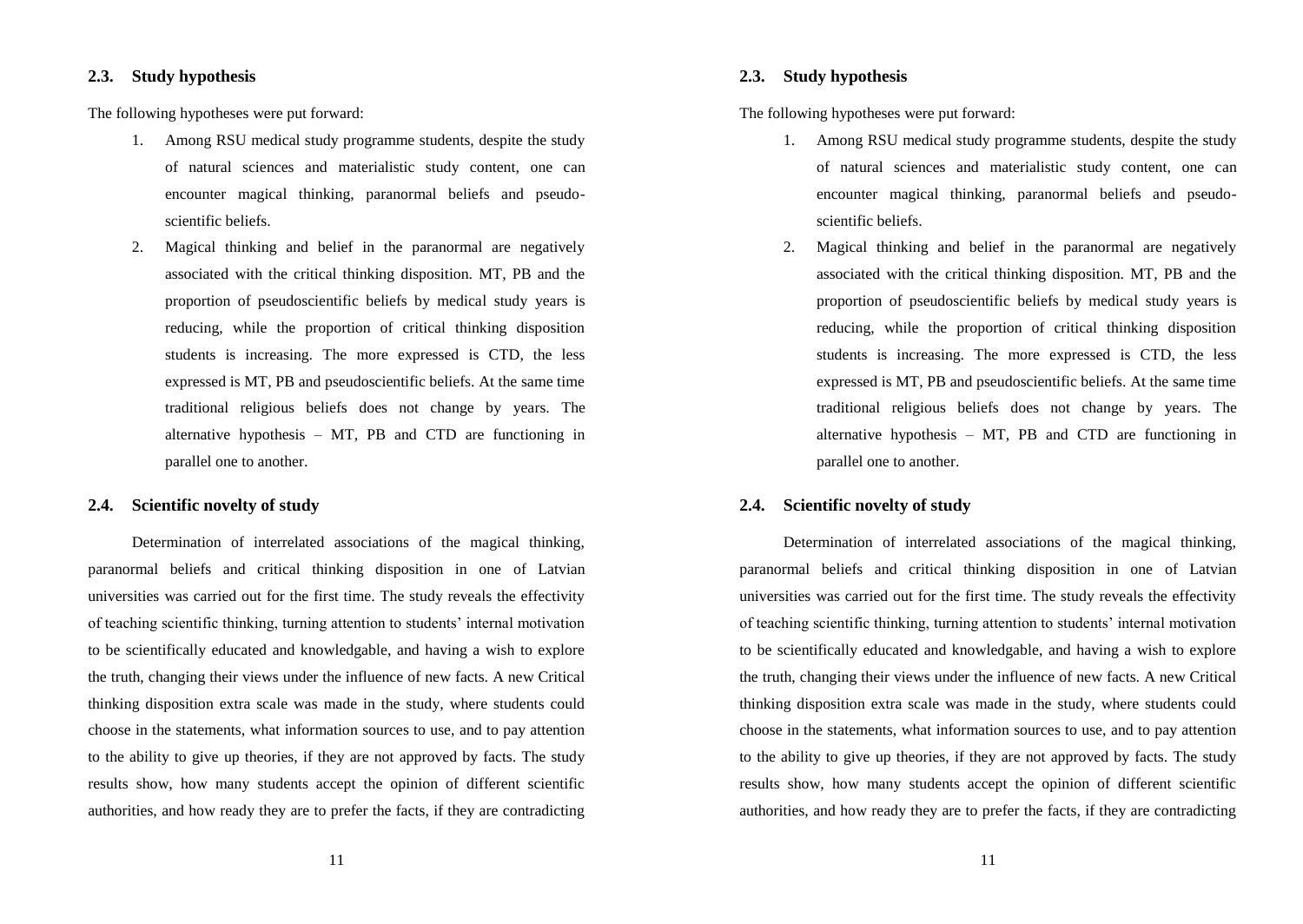to the statements of the authorities. The data allow us to conclude, to what extent the students are ready to accept the reality of the facts, or want to live in illusions offered by some public authorities. According to the latests neuroscientific theories, in the present doctoral work there was studied the possibility, that MT, PB, including superstitions and belief in the magic, exist in students'minds in parallel to scientific and critical thinking. Such a coexistence depicts the mutual competition of evolutionally oldest intuitive thinking system and evolutionary newest rational thinking system.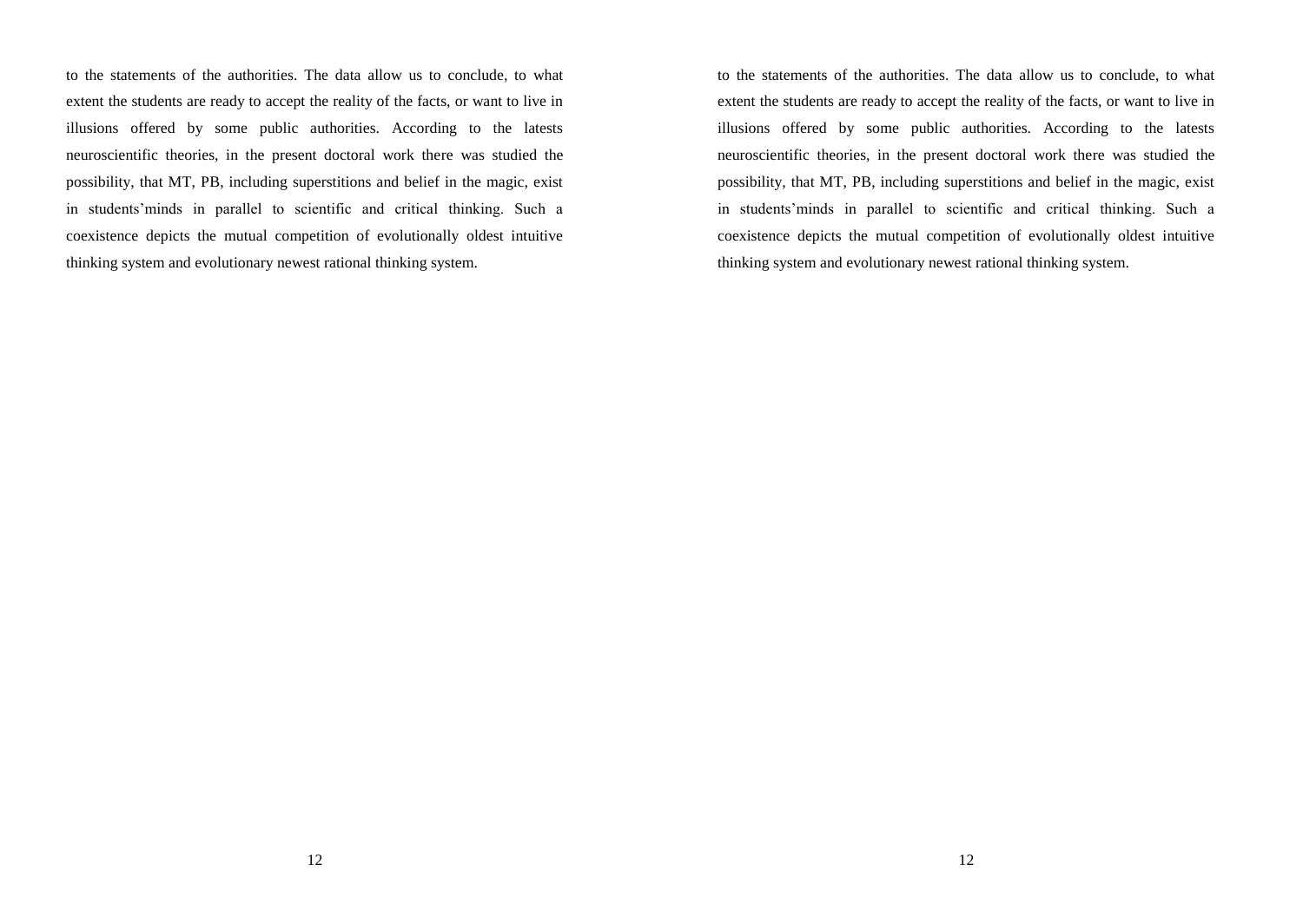## **3. METHODOLOGY OF STUDY**

Structure of the study over the time  $-$  a cross-sectional study. It is a descriptive prevalence study, non-experimental and based on students' poll.

For the study needs there was developed an electronic questionnaire, consisting of four separate questionnaires (three international and one, developed by the study author), in total  $-120$  questions. Two questionnaires were targeted at PB and MT measurement and two questionnaires at CTD measurement. The first three questionnaires were used in several international studies, questioning different European, the USA and other country university students (Tobacyk, 1988; Moore, Rudd, & Penfield, 2002; Peltzer, 2003; Ricketts & Rudd, 2004; Irani et al., 2004; Diaz-Vilela, & Alvarez-Gonzalez, 2004; Roberts & Dyer, 2005; Sjodin, 2010). All three international scales were adapted to the Latvian language, first of all translating them from English into Latvian, and then the translator from the professional translation company retranslated the text back into English. This translation was sent to the authors of the scales for the approval. The approval was received by the authors of the scales. The study got permission from RSU Ethics Committee. Dissemination of the electronic questionnaire for research purposes was presented at RSU Deans' Council, where it got its approval. Support to do students' opinion poll was also received by RSU Students' self-government.

Four measuring instruments were used: *Magical Ideation Scale* (MIS) (Eckblad & Chapman, 1983), containing 30 statements; *Revised Paranormal Belief Scale* (RPBS) (Tobacyk, 1988), containing 26 statements; CTDAS (*EMI: Critical Thinking Disposition Assessment*) (Moore, Rudd, & Penfield, 2002), containing 26 statements; CTDES (*A.Utināns, G.Ancāne, J.Vētra, A.Villeruša, V.Cauce*, 2012), in which there were 30 statements. RSU Information technology service prepared the total electronic version of all 4 questionnaires.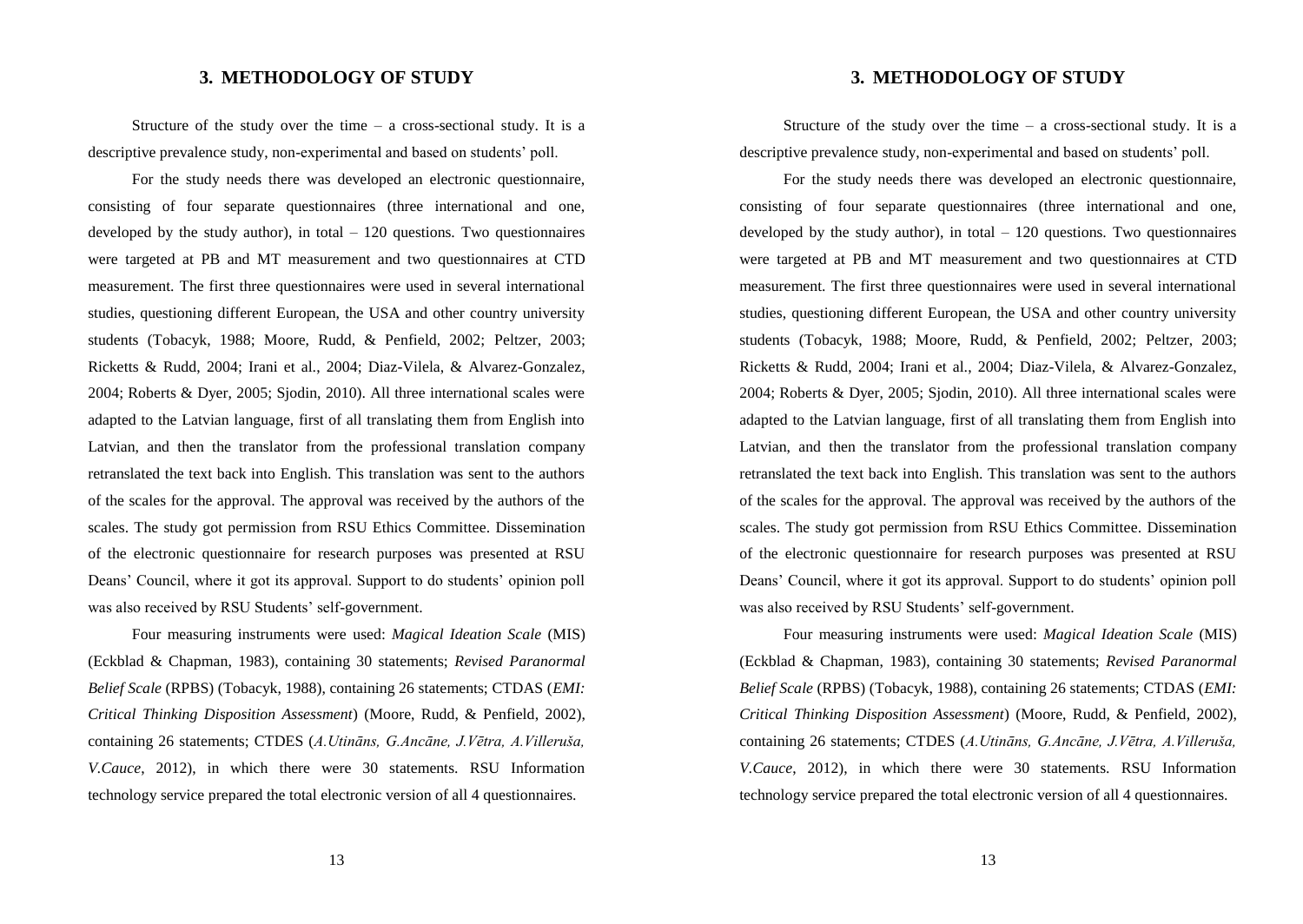The questionnaires "*Magical Ideation Scale*" (first 30 questions; the acquired response values may vary from minimum 0 till maximum 30) offered the choice "agree" or "disagree" on such themes as thought transmission experiences, belief in astrology, a sense of thought deprivation, such unusual feelings like the influence of a spirit, the conspiracy theory, UFO, a sense of reincarnation, expression of superstition for ensuring success and exchange of mental energy between the people.

RPBS – *Revised Paranormal Belief Scale* consisted of 26 statements with seven-point Likert type scale responses (the acquired response values may vary from minimum 26 to maximum 182), was divided into seven subscales: "Traditional religious beliefs", "Psi beliefs", "Belief in witchcraft", "Precognitionˮ, "Spiritualismˮ (all acquired response values may vary from minimum 7 to maximum 28), "Superstitions", "Belief in extraordinary life forms" (in which the aquired response values may vary from minimum 7 to maximum 21).

Critical Thinking Disposition Assessment is a generalized scale (the acquired response values may vary from minimum 26 to maximum 130), which involved three subscales: "Engagement" (the acquired response values may vary from minimum 11 to maximum 55), "Cognitive maturity" (the acquired response values may vary from minimum 8 to maximum 40), "Innovativeness" (the acquired response values may vary from minimum 7 to maximum 35).

CTDES (the acquired response values may vary from minimum 24 to maximum 115) was made specifically referring to the sphere of faith and consisted of three subscales: "Truth-seeking disposition" (the acquired response values may vary from minimum  $9$  to maximum  $45$ ), "Open-mindedness" (the acquired response values may vary from minimum 9 to maximum 45), "Critical thinking self-evaluation" (the acquired response values may vary from minimum 6 to maximum 30) and offered the responses by five-point Likert system.

14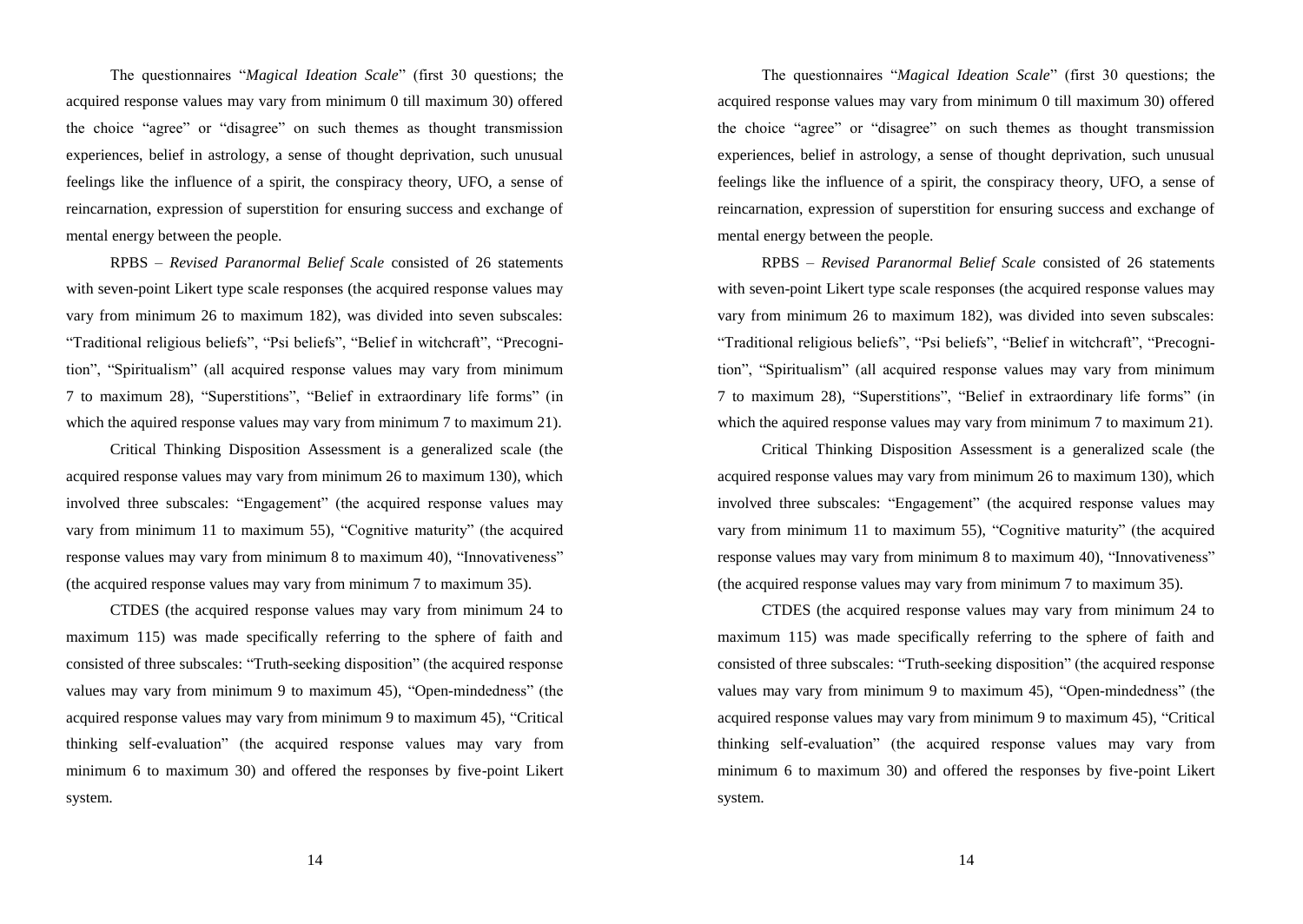CTDES validity analysis developed by the study authors included: (1) factor analysis, (2) internal consistency with Cronbach' alpha coefficient, (3) comparison of the data with the internationally approbated CTDAS (Critical Thinking Disposition Assessment scale). CTDES subscales were evaluated, using the factor analysis of Varimax rotation method (Bartlett''s test  $\chi^2 = 3565$ ,  $df = 496$ ,  $p < .001$ ; Kaiser-Meyer-Olkin = 0.74), leaving 24 statements. Cronbach' alpha coefficient value increased from 0.66 (with 30 questions) to 0.87 and showed sufficient validity. Validity analysis was presented at RSU scientific conference in 2015.

Correlation of both scales by Pearson's correlation coefficient showed, that CTDAS and its subscale response values have a statistically significant positive association with CTDES response values. CTDAS subscale "Cognitive maturity", by which are measured respondents' predispositions to realize the problem complexity, to be open to different opinions and to understand one's own and other people's prejudices and predispositions, all in all showed a more pronounced positive association with CTDES ( $r = 0.36$ ;  $p < 0.001$ ), as well as with the subscales "Critical thinking self-assessment"  $(r = 0.38; p < 0.001)$  and "Open-mindedness" ( $r = 0.30$ ;  $p < 0.001$ ). Only the truth-seeking subscale response values did not show any statistically significant association with KDDIS, involvement and cognitive maturity subscale response values. Statistically significant positive association in the truth-seeking subscale response values was only with the international questionnaire of innovativeness subscale response values ( $r = 0.08$ ;  $p = 0.039$ ), by which are also measured the truth-seeking together with the disposition towards intellectual inquisitiveness.

From MIS (magical ideation scale), selecting statements determined by purposeful procedures, an instrument was developed for measuring paranormal experiences (PE). There were selected those statements in which the respondents would admit, that he/she has experienced a kind of unusual experience.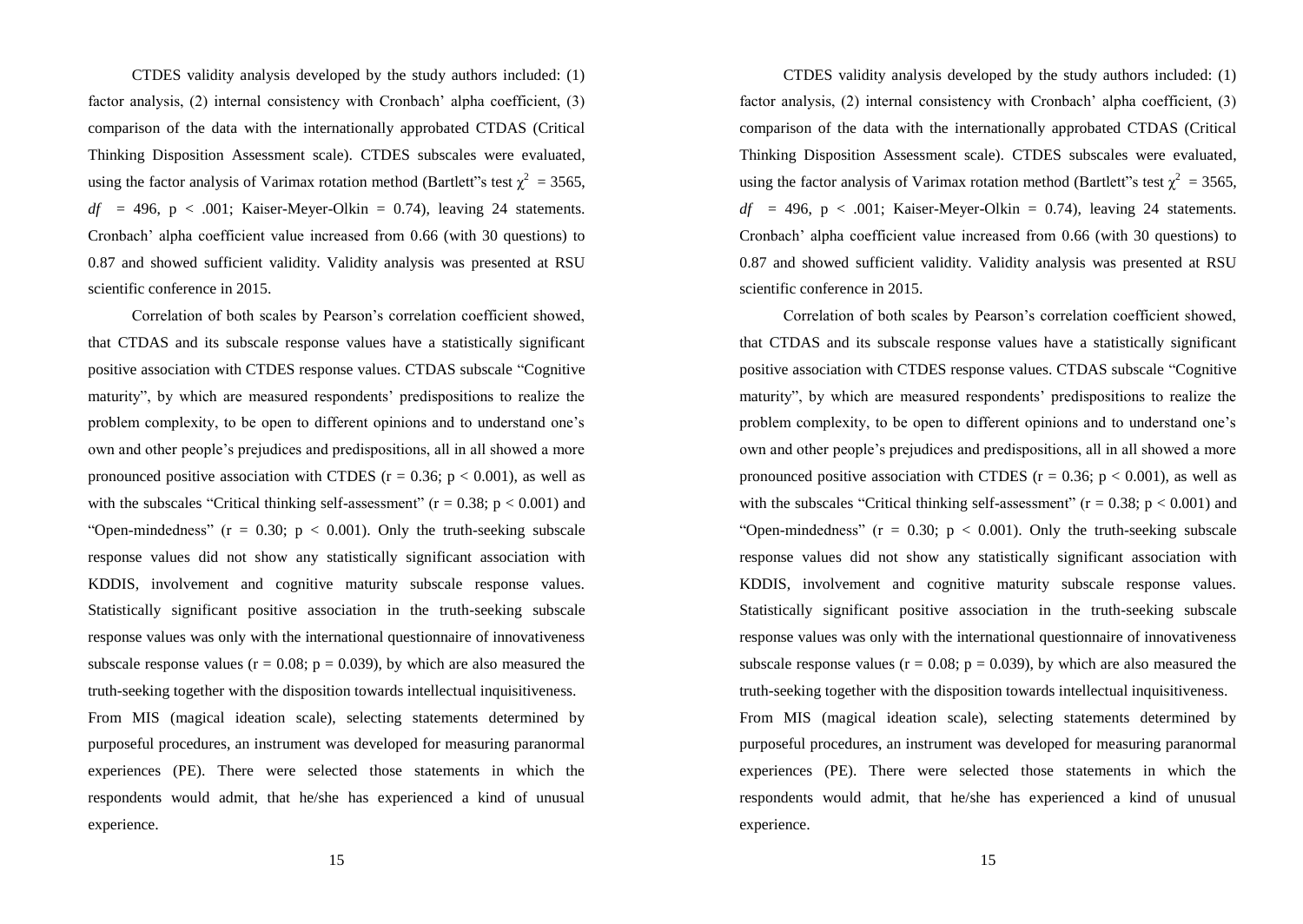In order the values of medical study programmes respondents opinion poll could be compared to the values of responses of respondents of other study programmes, as well as taking into account students' responsiveness, the acquired data were put together in three groups. The first group − "Medical study programme" – is formed by the respondents of the Faculty of Medicine and the Faculty of Dentistry. The criterion was the education in natural sciences and the prospective profession  $-$  a doctor. The second group was named "Health care study programme", which was developed by putting together the opinion poll' data of the respondents from the Faculty Rehabilitation, the Faculty of Nursing, the Faculty of Public Health and the Faculty of Pharmacy. The merger criterion is the education in natural sciences in students whose future profession is not being a doctor, but a medical practitioner or a medical support person. The third group was named "Social sciences study programme group", in which were included the respondents of the Faculty of Law, the Faculty of Communications and the Faculty of European studies. The criterion was the studies are not dealing with medicine and biology of the human body, and no emphasis is put on materialism and facts of physical studies, but on social sciences and public processes.

In the pilot study in 2011, the paper questionnaires were distributed to the students in RSU Psychosomatic clinic rooms. Within the first pilot project the paper questionnaire data were obtained from 116 RSU respondents of the Faculty of Medicine. The thesis was published, but the acquired data were presented at the RSU Scientific Conference in 2011.

Within the second pilot project, CTDES was added to the survey questionnaire, developing a complete questionnaire with four scales. The number of respondents was 149.

In the doctoral work there were used both the paper questionnaires distributed to student groups, and the electronic questionnaire survey data, which included the Magical Ideation Scale (MIS), Revised Paranormal Belief

16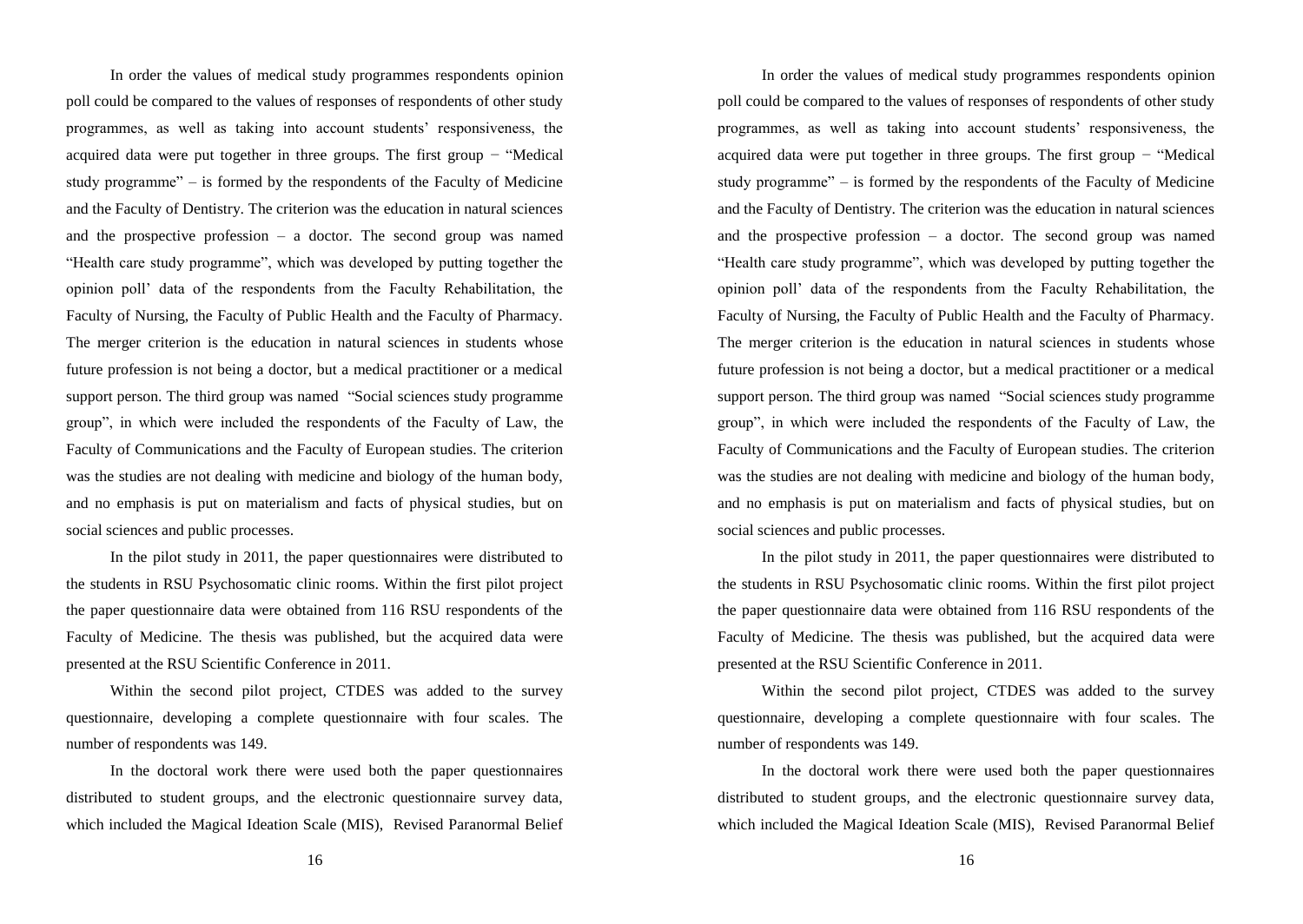Scale (RPBS), Critical Thinking Disposition Assessment (CTDAS) and Critical Thinking Disposition extra scale (CTDES). The poll took place from November 2011 till July 2012.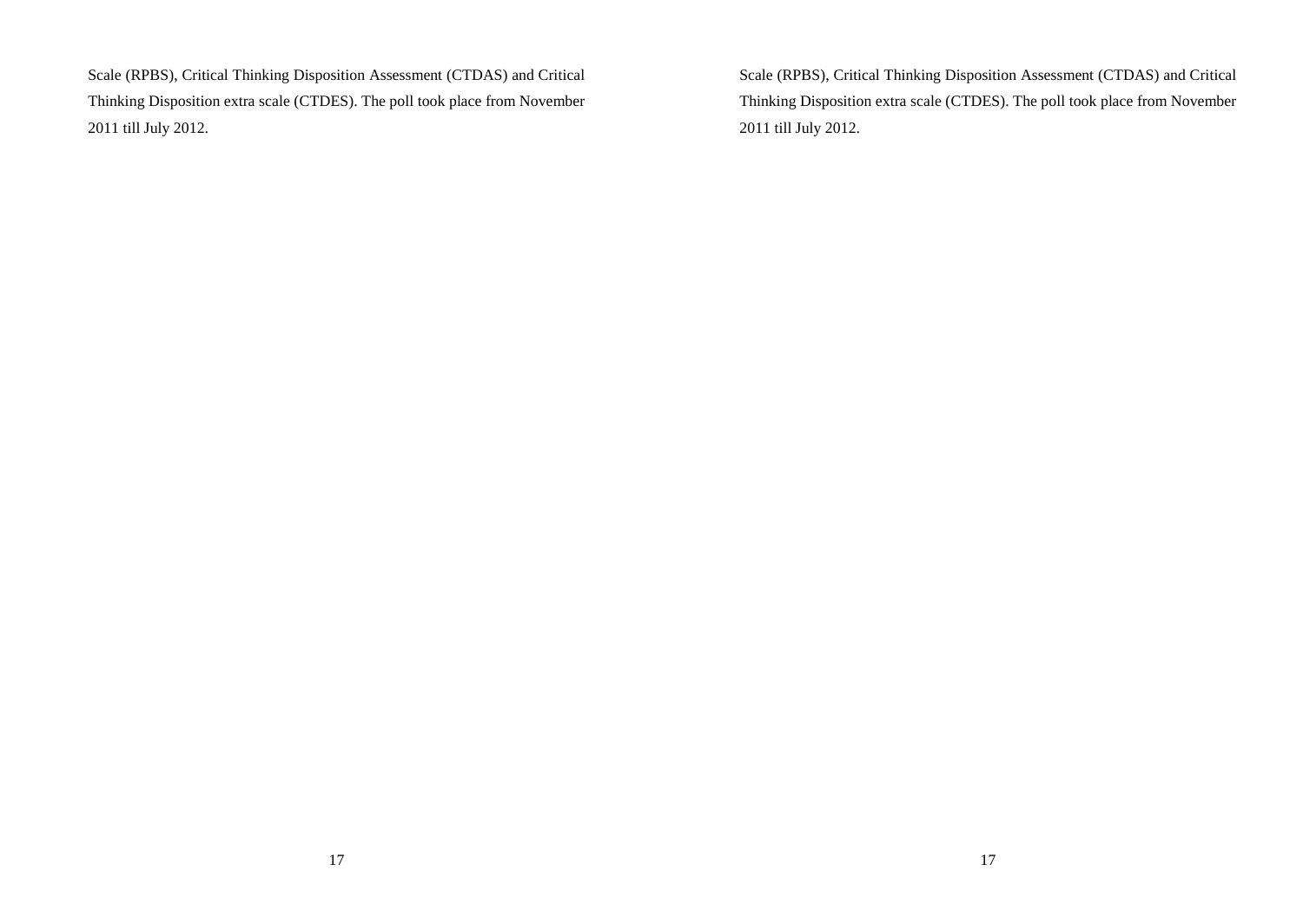#### **4. STUDY RESULTS**

At the beginning the electronic questionnaires were filled in by 892 RSU respondents (13% of the total number of RSU students), however, the first MIS was completely filled in by 690 respondents (10%), the second RPBS was completed by 640 respondents (10%), the third CTDAS was completed by 610 respondents (9%), but the fourth CTDES was completed by 581 respondents(~ 9% of the total number of RSU students). Validity of all four questionnaire scales by Cronbach's alpha coefficient indices was in norm. MIS Cronbach's apha value – 0.83; RPBS – 0.94; CTDAS – 0.87; CTDES – 0.87.

# **4.1. Mean values of the Medical study programme's respondents' responses and their proportion in the paranormal belief scales and subscales, which characterizes magical thinking, traditional religious beliefs and pseudoscientific beliefs**

According to the scale's author, professor *Tobacyk's* methodology, the individuals who believe in the paranormal or traditional religion were determined, if the respondents' mean values of responses for the statement in Likert scale exceeded the mean value 4. The proportion of respondents of the Medical study programme, for whom the mean value exceeded the number 4, paranormal beliefs is more commonly expressed as belief in precognition (48.2%) and belief in witchcraft (44.6%) (see Table 4.3.), if all respondent responses are 100% ( $n = 496$ ). The proportion of the individuals who believe in the paranormal of RSU respondents from the total population was 53.9%. The lowest number of students believed in superstitions (only 3.6%). From respondents of Medical study group, in comparison to any other TP (belief in the paranormal) subscale, a greater number of students were believers in traditional religion (52.2%).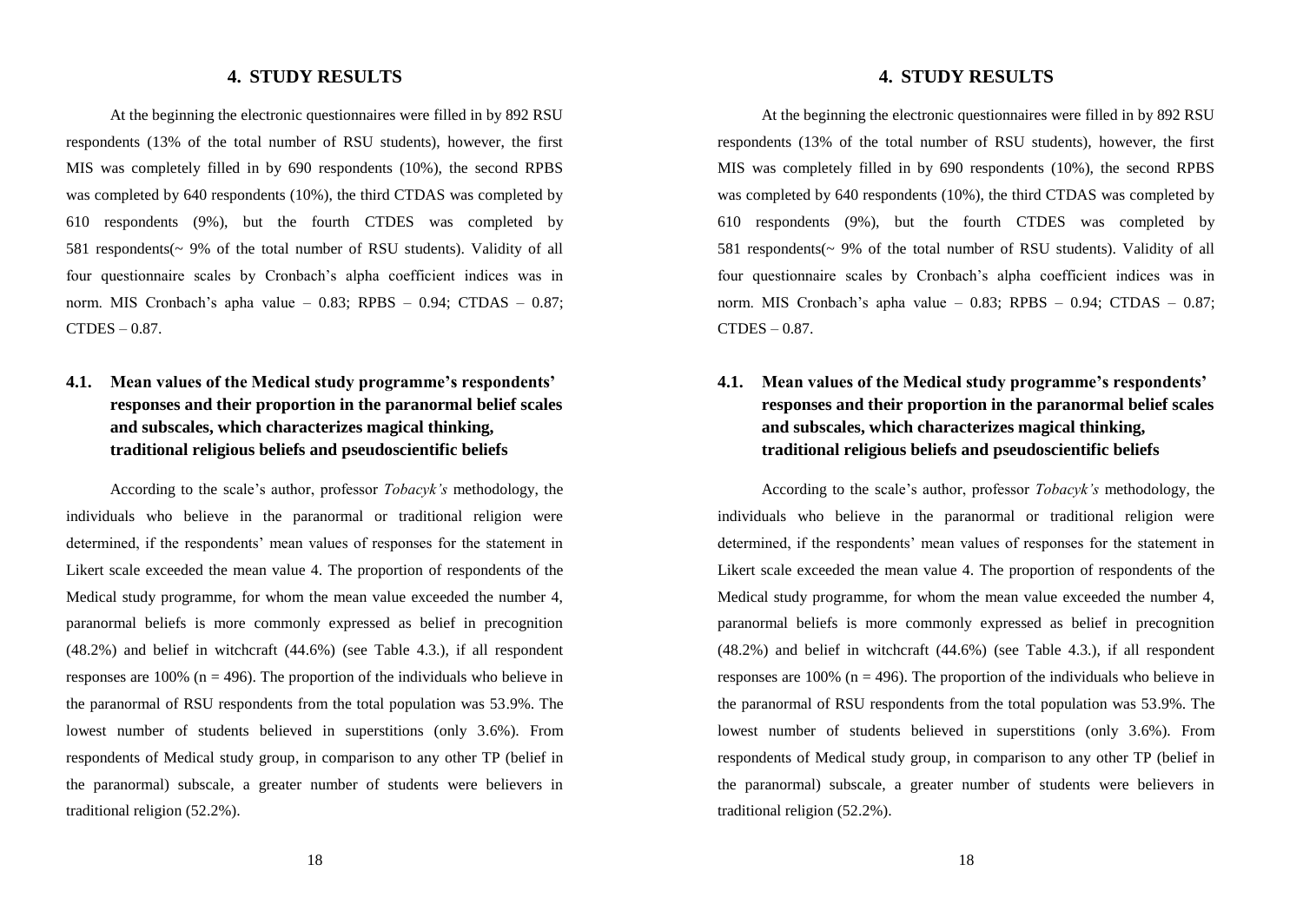| Mean values of responses of the respondents of Medical study programme   |
|--------------------------------------------------------------------------|
| and the proportion of believers- respondents in the subscales of Revised |
| <b>Paranormal Belief Scale</b>                                           |

| <b>Scale</b>                   | Mean of<br>scale | <b>SD</b> | <b>Believers-</b><br>respondents,<br>number | <b>Believers-</b><br>respondents,<br>$\frac{0}{0}$ |
|--------------------------------|------------------|-----------|---------------------------------------------|----------------------------------------------------|
| Belief in witchcraft           | 15.17            | 5.95      | 221                                         | 44.6                                               |
| Belief in Psī                  | 13.71            | 5.49      | 158                                         | 31.9                                               |
| Belief in spiritism            | 13.20            | 5.41      | 133                                         | 26.8                                               |
| Belief in telling the future   | 13.66            | 5.25      | 239                                         | 48.2                                               |
| Superstitions                  | 6.32             | 3.17      | 18                                          | 3.6                                                |
| Belief in unusual life forms   | 9.55             | 3.39      | 101                                         | 20.4                                               |
| Belief in traditional religion | 16.74            | 5.92      | 259                                         | 52.2                                               |

# **4.2. Mean values of critical thinking disposition and the proportion in Medical study programme respondents' responses**

Mean values of Medical study programme respondents in CTD and the proportion were aquired with CTDAS and CTDES measuring instruments. In the CTDAS subscale "Cognitive maturity" the response values could vary from 8 to 40, in the subscale "Innovativeness" the response values could vary from 7 70 to 35, in the subscale "Engagement" the response values could vary from 11 to 55. The measuring instrument CTDES, in its turn, in the subscale "Openmindedness" the response values could vary from 9 to 45, in the subscale "Truth-seeking" the response values could vary from 9 to 45, in the subscale "Critical thinking self-assessment" the response values could vary from 6 to 30. For Medical study programme the respondents of CTDAS  $(n = 477)$  the response mean value was  $99.58$  (SD = 10.13). In CTDES (n = 465) the response mean value was  $81.47$  (SD = 8.85). It was admitted, that the mean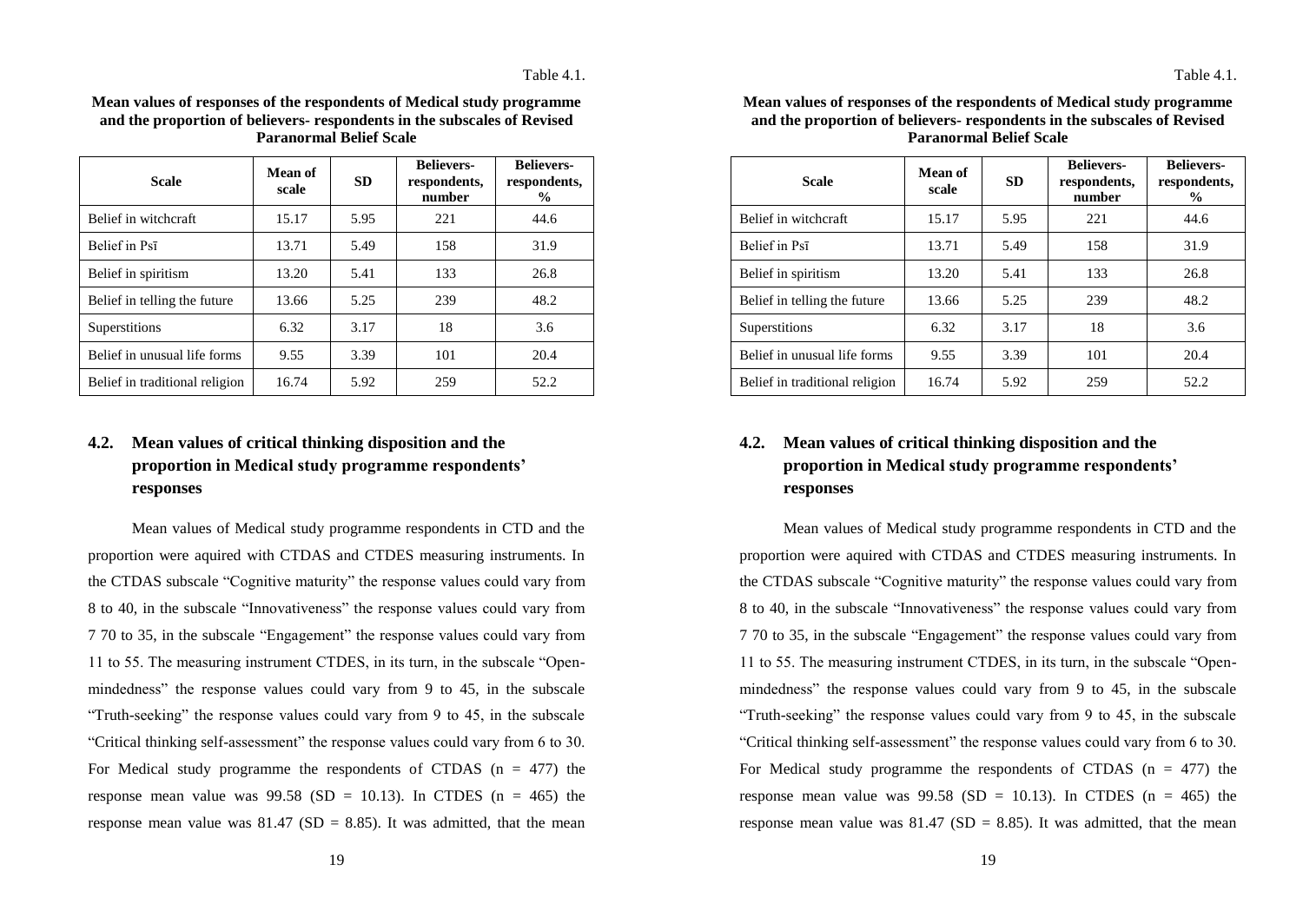values of responses, higher than 3, pointed to the positive critical thinking disposition (CTD). The proportion was determined of the respondents' responses with postive mean values of CTD. From all CTD subscales, the highest proportion of the positive CTD responses of Medical study programme respondents was fixed in the subscale "Cognitive maturity" – 96.9% (100%  $n = 477$ ) respondents, but the lowest – in the subscale "Truth-seeking" – 64.1%, which was followed by the subscale "Critical thinking self-assessment" – 71.8% (where 100% n=465 respondents). (see Table 4.2.).

Table 4.2.

| <b>Scale</b>                      | Mean<br>values | <b>SD</b> | <b>Respondents with positive</b><br><b>CTD</b> values |               |  |
|-----------------------------------|----------------|-----------|-------------------------------------------------------|---------------|--|
|                                   |                |           | number                                                | $\frac{6}{9}$ |  |
| Truth-seeking                     | 29.83          | 5.91      | 298                                                   | 64.1          |  |
| Open-mindedness                   | 30.25          | 5.24      | 393                                                   | 84.5          |  |
| Critical thinking self-assessment | 21.40          | 2.89      | 334                                                   | 71.8          |  |
| Cognitive maturity                | 31.44          | 3.39      | 462                                                   | 96.9          |  |
| Engagement                        | 42.59          | 5.23      | 446                                                   | 93.5          |  |
| Innovativeness                    | 25.66          | 3.17      | 432                                                   | 90.6          |  |

**Mean values of Medical study programme respondents' responses and their proportion in the subscales of critical thinking disposition** 

# **4.3. Comparison of mean values of Medical study programme respondents' responses by study years in the scales of magical thinking and paranormal beliefs**

Comparison of mean values of Medical study programme respondents' responses by study years in reference to PB, MT, PE, as well as TRB did not show any statistically significant difference (see Table 4.3.).

Comparing the respondents' mean values of responses by study years, it turned out, that they did not essentially change. The mean values of students'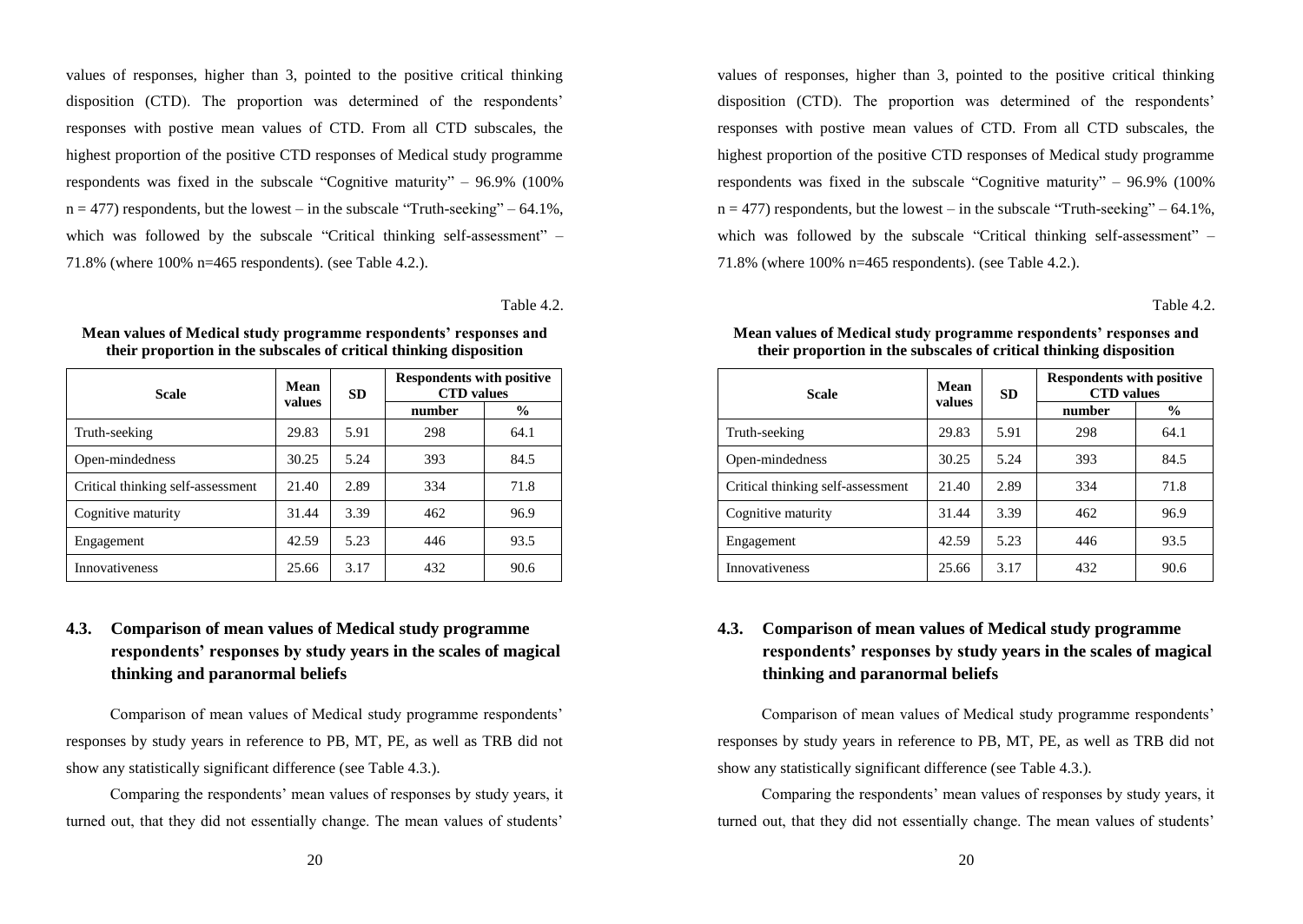responses for TRB did not change. Only the comparison of mean values of responses of MIS and PE showed statistically significant decrease by study years, but the comparison of mean values of responses of MPPS subscale "Spiritualism" showed the decrease of numerical values within statistical significance range ( $p = 0.05$ ).

Table 4.3.

.

| <b>Measurement scale</b> |             | <b>Study year</b> |                  |       |       |       |       |       |  |  |  |
|--------------------------|-------------|-------------------|------------------|-------|-------|-------|-------|-------|--|--|--|
|                          |             | 1.                | $\overline{2}$ . | 3.    | 4.    | 5.    | 6.    | > 6   |  |  |  |
| <b>MIS</b>               | Mean        | 9.6               | 10.5             | 9.8   | 9.1   | 8.4   | 8.3   | 6.7   |  |  |  |
|                          | <b>SD</b>   | 5.10              | 5.88             | 5.16  | 3.81  | 5.18  | 4.06  | 4.48  |  |  |  |
| <b>RPBS</b>              | Mean        | 88.12             | 93.30            | 88.77 | 86.94 | 91.44 | 91.31 | 84.87 |  |  |  |
|                          | <b>SD</b>   | 25.17             | 29.60            | 27.28 | 23.09 | 36.52 | 22.58 | 28.45 |  |  |  |
| TRB                      | Mean        | 16.57             | 17.04            | 15.96 | 17.00 | 16.38 | 16.92 | 17.33 |  |  |  |
|                          | <b>SD</b>   | 6.43              | 6.74             | 6.18  | 5.50  | 6.58  | 4.88  | 6.09  |  |  |  |
| Psi Belief               | Mean        | 13.53             | 15.02            | 13.25 | 13.46 | 14.56 | 15.51 | 12.35 |  |  |  |
|                          | <b>SD</b>   | 5.58              | 5.99             | 5.20  | 5.28  | 7.11  | 5.05  | 5.50  |  |  |  |
|                          | Mean        | 6.1               | 6.4              | 6.3   | 6.7   | 6.6   | 6.0   | 5.9   |  |  |  |
| Superstitions            | <b>SD</b>   | 3.0               | 3.1              | 3.0   | 3.5   | 3.4   | 2.6   | 3.1   |  |  |  |
|                          | Mean        | 14.1              | 14.1             | 13.3  | 12.6  | 14.1  | 13.4  | 12.2  |  |  |  |
| Spiritualism             | <b>SD</b>   | 5.2               | 5.7              | 5.7   | 5.0   | 6.3   | 5.5   | 6.0   |  |  |  |
| Extraordinary            | Mean        | 9.3               | 9.7              | 9.6   | 9.5   | 10.3  | 10.3  | 9.3   |  |  |  |
| life forms               | <b>SD</b>   | 3.3               | 3.6              | 3.7   | 3.4   | 3.0   | 3.1   | 3.5   |  |  |  |
| Belief in                | Mean        | 14.7              | 16.7             | 16.4  | 14.5  | 15.7  | 15.4  | 14.5  |  |  |  |
| witchcraft               | <b>SD</b>   | 5.9               | 6.6              | 6.2   | 5.7   | 7.3   | 5.3   | 6.2   |  |  |  |
| Precognition             | Mean        | 13.9              | 14.4             | 13.9  | 13.2  | 13.9  | 13.7  | 13.4  |  |  |  |
|                          | <b>SD</b>   | 5.7               | 6.1              | 5.3   | 4.8   | 6.3   | 4.7   | 5.5   |  |  |  |
| Paranormal               | Mean        | 6.2               | 6.6              | 5.7   | 5.4   | 4.4   | 5.3   | 4.2   |  |  |  |
| experiences              | <b>SD</b>   | 3.8               | 4.1              | 3.7   | 2.9   | 3.0   | 3.1   | 3.4   |  |  |  |
| Number of                | MIS; PP     | 88                | 51               | 81    | 169   | 19    | 51    | 58    |  |  |  |
| respondents              | <b>MPPS</b> | 81                | 47               | 75    | 168   | 16    | 49    | 54    |  |  |  |

**Comparison of mean values of Medical study programme respondents' responses by study years in the scales, connected with the beliefs**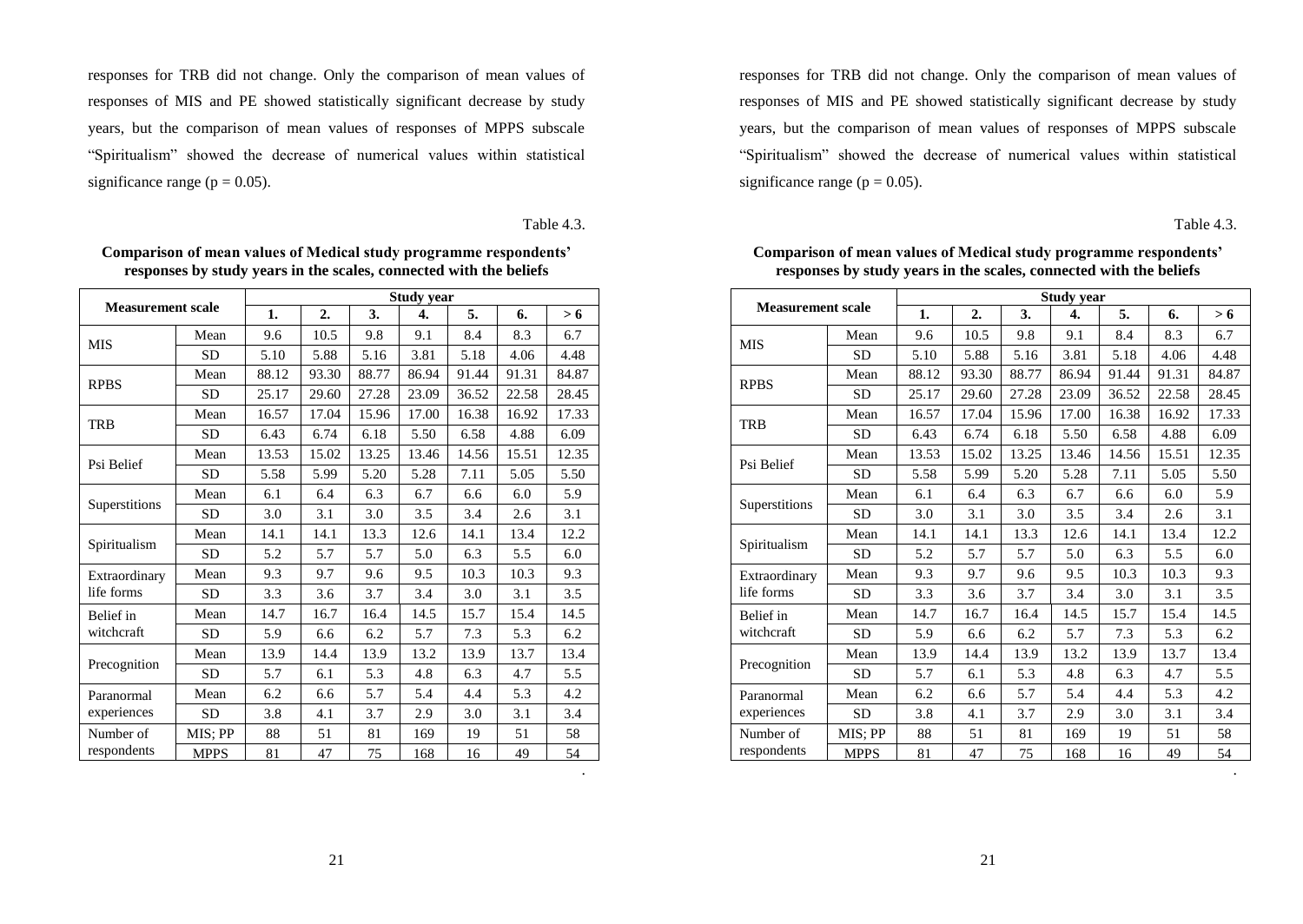# **4.4. Comparison of mean values of Medical study programme respondents' responses by study years in the scales of critical thinking disposition**

Medical study programme respondents' response values in dynamics by study years, in relation to CTD, did not show either positive, or negative statistically significant changes (see Table 4.4.).

Table 4.4.

|                           |              | <b>Study year</b> |              |               |              |              |               |       |  |  |  |
|---------------------------|--------------|-------------------|--------------|---------------|--------------|--------------|---------------|-------|--|--|--|
| <b>Measurement scales</b> | 1.<br>$n=88$ | 2.<br>$n=44$      | 3.<br>$n=71$ | 4.<br>$n=165$ | 5.<br>$N=16$ | 6.<br>$n=48$ | >6.<br>$n=52$ |       |  |  |  |
| <b>CTDAS</b>              | Mean         | 99.8              | 97.6         | 101.0         | 98.7         | 101.7        | 100.3         | 100.0 |  |  |  |
|                           | <b>SD</b>    | 10.7              | 10.9         | 10.1          | 10.2         | 13.6         | 9.1           | 8.3   |  |  |  |
| <b>CTDES</b>              | Mean         | 109.0             | 107.5        | 109.3         | 104.0        | 111.8        | 106.7         | 109.8 |  |  |  |
|                           | SD           | 10.8              | 11.5         | 9.1           | 9.5          | 11.0         | 10.4          | 9.9   |  |  |  |
| Innovative-               | Mean         | 25.0              | 24.3         | 25.6          | 26.2         | 25.6         | 26.3          | 25.6  |  |  |  |
| ness                      | SD.          | 2.9               | 3.3          | 3.0           | 3.5          | 3.1          | 2.7           | 2.7   |  |  |  |
|                           | Mean         | 42.4              | 42.3         | 43.7          | 41.8         | 43.8         | 42.8          | 43.0  |  |  |  |
| Engagement                | <b>SD</b>    | 5.9               | 4.8          | 4.8           | 5.3          | 7.5          | 4.8           | 4.6   |  |  |  |
| Cognitive                 | Mean         | 32.4              | 31.1         | 31.7          | 30.7         | 32.8         | 31.4          | 31.7  |  |  |  |
| maturity                  | SD           | 3.4               | 4.2          | 3.7           | 3.2          | 3.8          | 3.3           | 2.8   |  |  |  |
| CT self-                  | Mean         | 22.0              | 21.3         | 21.6          | 21.3         | 22.3         | 20.5          | 21.3  |  |  |  |
| assessment                | <b>SD</b>    | 2.8               | 3.8          | 2.5           | 2.8          | 2.9          | 3.1           | 3.0   |  |  |  |
| Truth-                    | Mean         | 29.4              | 28.4         | 30.6          | 29.4         | 31.4         | 29.5          | 31.1  |  |  |  |
| seeking                   | <b>SD</b>    | 7.1               | 5.5          | 5.0           | 5.2          | 7.4          | 6.0           | 7.0   |  |  |  |
| Open-                     | Mean         | 30.6              | 30.9         | 29.6          | 29.6         | 30.9         | 31.0          | 31.0  |  |  |  |
| mindedness                | SD           | 5.6               | 5.1          | 4.6           | 5.0          | 6.3          | 6.0           | 5.2   |  |  |  |

**Comparison of mean values of Medical study programme respondents' responses by study years in the scales of critical thinking disposition** 

Only critical thinking self-assessment value decrease by study years showed statistical significance ( $p = 0.049$ ).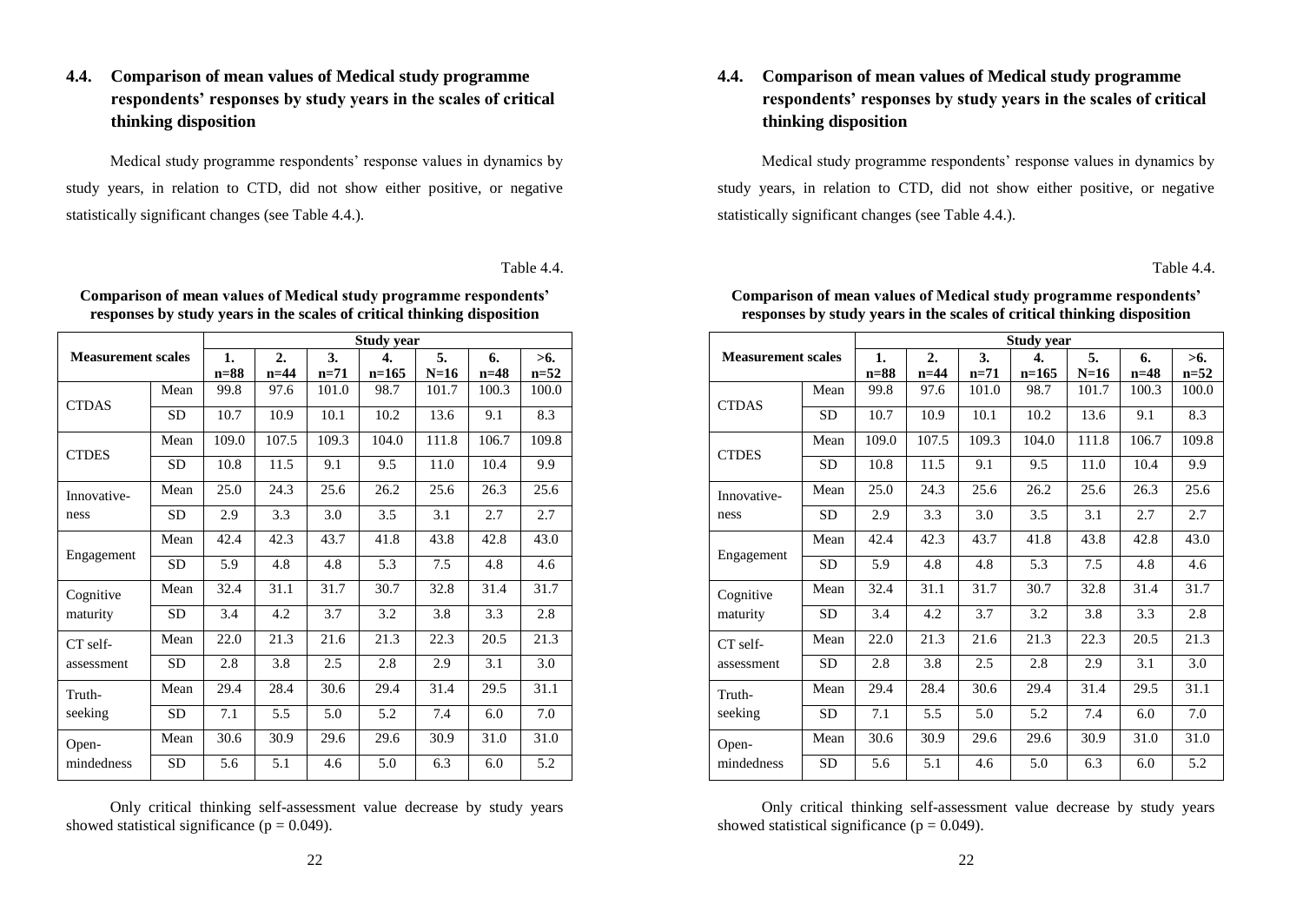# **4.5. The reciprocal associations of mean values of Medical study programme students' responses in the scales of paranormal beliefs and critical thinking disposition**

The response values acquired in the study highlight a negative association between PB and CTD (see Table 4.5.). Pearson's correlation coefficient showed a statistically significantly weak, or moderately weak negative association between MIS, RPBS and the response values in the majority of subscales ("Psi belief", "Belief in witchcraft", "Superstitions", "Spiritualism") on one hand, and CTDES with two of its subscales ("Truthseeking", "Open-mindedness"), on another hand. In "Truth-seeking" subscale the response values had a moderately negative association with the response values in the subscale "Traditional religious belief". CTDAS and its subscales ("Cognitive maturity" "Innovativeness", "Engagement") response values did not show statistically significant associations with MIS, MPPS and its subscale response values. Only in Superstitions subscale the response values were found to have statistically significant weak negative associations with all CTDAS subscale response values. The response values of the subscale "Critical thinking self-assessment" did not associate with either of RPBS subscale response values (see Table 4.5.).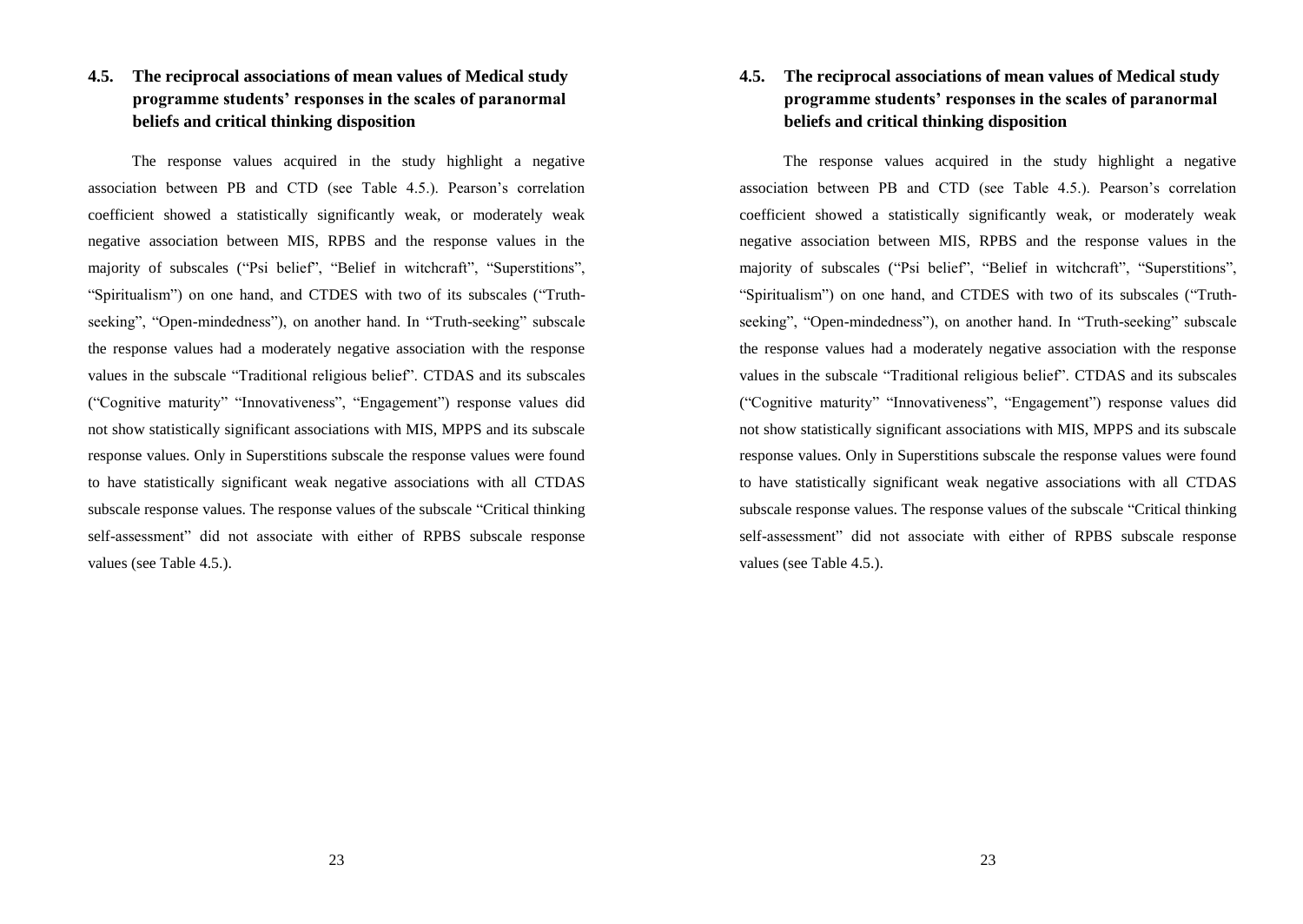Table 4.5.

| respondents<br>$\mathbf{e}$<br>number<br>Scale/ | CTDAS<br>$(n=471)$ | Innovativene<br>S | Engagement | Cognitive<br>maturity | <b>CTDES</b><br>$(n=460)$ | assessment<br>self-<br><b>ED</b> | seeking<br>Truth- | mindedness<br>Open- |
|-------------------------------------------------|--------------------|-------------------|------------|-----------------------|---------------------------|----------------------------------|-------------------|---------------------|
| $MIS$ (n=517)                                   | 0.04               | 0.02              | 0.02       | 0.05                  | $-0.28$                   | 0.01                             | $-0.29$           | $-0.16$             |
| RPBS $(n=490)$                                  | $-0.00$            | $-0.02$           | $-0.01$    | 0.02                  | $-0.40$                   | $-0.07$                          | $-0.47$           | $-0.12$             |
| <b>TRB</b>                                      | $-0.05$            | $-0.04$           | $-0.07$    | $-0.02$               | $-0.41$                   | $-0.09$                          | $-0.50$           | $-0.08$             |
| Psi Belief                                      | 0.08               | 0.05              | 0.06       | 0.07                  | $-0.28$                   | $-0.01$                          | $-0.32$           | $-0.11$             |
| Belief in<br>witchcraft                         | $-0.00$            | $-0.02$           | 0.00       | 0.02                  | $-0.32$                   | $-0.07$                          | $-0.39$           | $-0.07$             |
| Superstitions                                   | $-0.15$            | $-0.11$           | $-0.12$    | $-0.15$               | $-0.27$                   | $-0.06$                          | $-0.21$           | $-0.19$             |
| Spiritualism                                    | 0.07               | 0.04              | 0.04       | 0.11                  | $-0.29$                   | $-0.03$                          | $-0.39$           | $-0.02$             |
| Extraordinary<br>life forms                     | 0,04               | 0,02              | 0,04       | 0.03                  | $-0.10$                   | $-0.02$                          | $-0.08$           | $-0.07$             |
| Precognition                                    | $-0.04$            | $-0.07$           | $-0.04$    | 0,00                  | $-0.33$                   | $-0.06$                          | $-0.38$           | $-0.10$             |

**Medical study programme respondents' response value associations in the scales of paranormal beliefs and critical thinking disposition**

# **4.6. Comparison of mean values of medical study programme respondents' responses with mean values of health care study programme and social sciences study programme students' responses**

Comparing the mean values of MIS and RPBS in medical study programme, health care study programme and social sciences study programme group students, the dispersion analysis (ANOVA) showed a statistically significant differences of mean values of responses in MIS, RPBS and in the subscales "Belief in witchcraft", "Psi Belief", "Spiritualism", "Precognition", "Superstitions". Statistically significant differences were not seen in the mean values of response in the subscale "Belief in extraordinary life forms"  $(p = 0.06)$  and "Traditional religious beliefs"  $(p = 0.08)$  (see Table 4.6.). Such results, in accordance with the study hypothesis, were to be expected because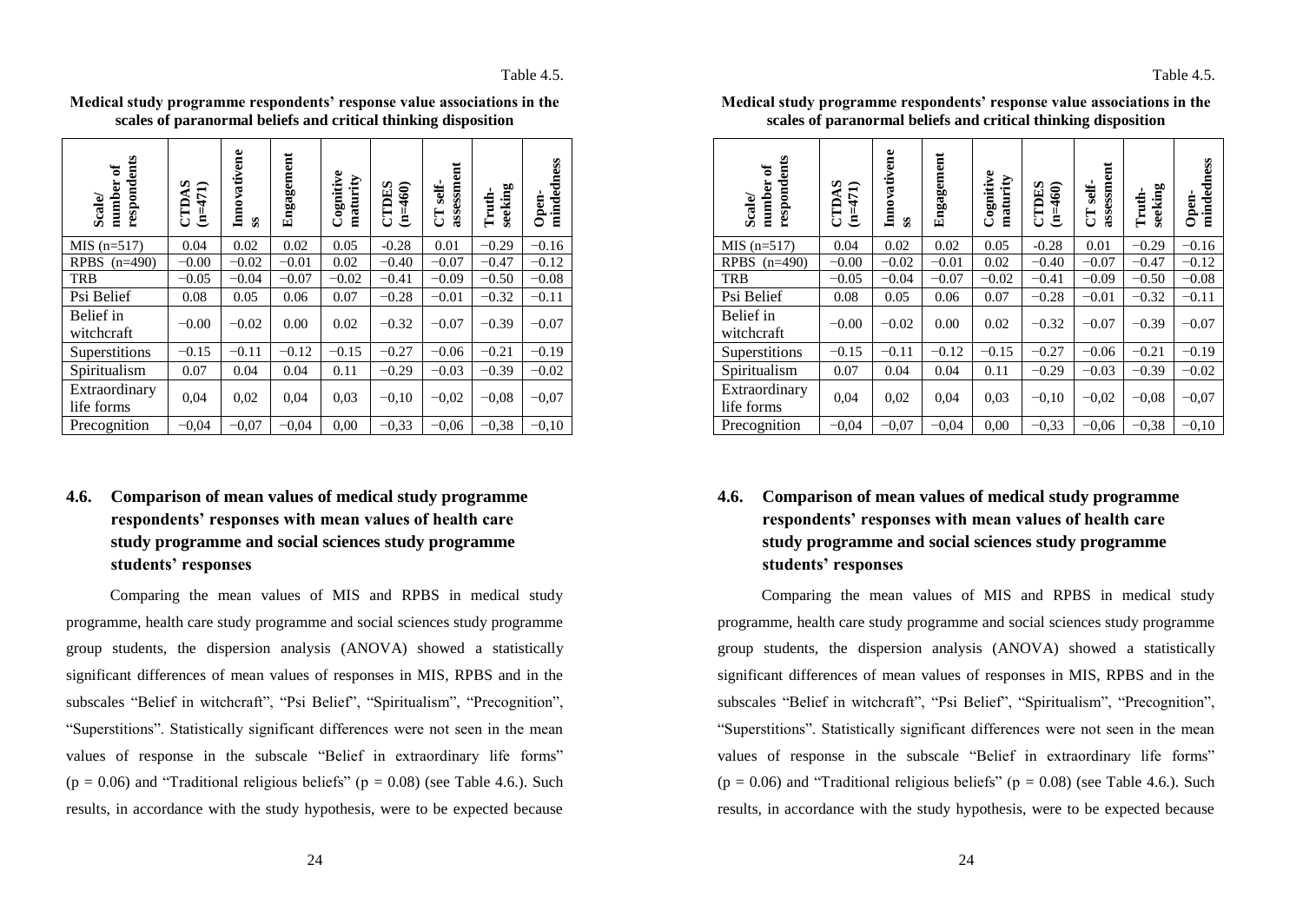they differed just in the response values in the paranormal beliefs and magical thinking, while the mean values in TRB and with unrelated belief in magical thinking in extraordinary life forms did not essentially differ.

Table 4.6.

| <b>Scale</b>                     | <b>Medical</b> |             |             | <b>Health care</b> |             | <b>Social sciences</b> | p value |
|----------------------------------|----------------|-------------|-------------|--------------------|-------------|------------------------|---------|
|                                  |                | study group |             | study group        |             | study group            |         |
|                                  | n              | 523         | n           | 173                | n           | 130                    | < 0.001 |
| <b>MIS</b>                       | Mean           | 9.0         | Mean        | 10.0               | Mean        | 11.9                   |         |
|                                  | <b>SD</b>      | 4.8         | <b>SD</b>   | 5.1                | <b>SD</b>   | 5.3                    |         |
|                                  | n              | 496         | $\mathbf n$ | 162                | $\mathbf n$ | 121                    | < 0.001 |
| <b>RPBS</b>                      | Mean           | 88.4        | Mean        | 97.9               | Mean        | 101.7                  |         |
|                                  | <b>SD</b>      | 25.7        | <b>SD</b>   | 24.9               | <b>SD</b>   | 28.3                   |         |
|                                  | n              | 496         | n           | 162                | n           | 121                    | 0.08    |
| Traditional<br>religious beliefs | Mean           | 16.7        | Mean        | 18.0               | Mean        | 17.0                   |         |
|                                  | <b>SD</b>      | 5.9         | <b>SD</b>   | 5.7                | <b>SD</b>   | 6.0                    |         |
| Belief in                        | n              | 496         | $\mathbf n$ | 162                | n           | 121                    | < 0.001 |
| witchcraft                       | Mean           | 15.2        | Mean        | 17.4               | Mean        | 17.9                   |         |
|                                  | <b>SD</b>      | 6.0         | <b>SD</b>   | 5.7                | <b>SD</b>   | 6.2                    |         |
| Psi belief                       | n              | 496         | n           | 162                | n           | 121                    | < 0.001 |
|                                  | Mean           | 13.7        | Mean        | 14.8               | Mean        | 16.4                   |         |
|                                  | <b>SD</b>      | 5.5         | <b>SD</b>   | 5.4                | <b>SD</b>   | 6.2                    |         |
|                                  | n              | 496         | $\mathbf n$ | 162                | n           | 121                    | < 0.001 |
| Spiritualism                     | Mean           | 13.2        | Mean        | 14.6               | Mean        | 16.0                   |         |
|                                  | SD             | 5.4         | <b>SD</b>   | 5.2                | <b>SD</b>   | 5.6                    |         |
|                                  | n              | 496         | $\mathbf n$ | 162                | n           | 121                    | < 0.001 |
| Precognition                     | Mean           | 13.8        | Mean        | 16.0               | Mean        | 16.7                   |         |
|                                  | <b>SD</b>      | 5.3         | <b>SD</b>   | 5.1                | <b>SD</b>   | 5.2                    |         |
|                                  | $\mathbf n$    | 496         | $\mathbf n$ | 162                | $\mathbf n$ | 121                    | 0.001   |
| Superstitions                    | Mean           | 6.3         | Mean        | 7.2                | Mean        | 7.3                    |         |
|                                  | SD             | 3.2         | SD          | 3.3                | SD          | 3.5                    |         |
| Belief in                        | n              | 496         | $\mathbf n$ | 162                | $\mathbf n$ | 121                    | 0.060   |
| extraordinary                    | Mean           | 9.6         | Mean        | 9.9                | Mean        | 10.4                   |         |
| life forms                       | <b>SD</b>      | 3.4         | <b>SD</b>   | 3.7                | <b>SD</b>   | 3.5                    |         |

**Comparison of mean values of study programme respondents' responses in the paranormal belief scales**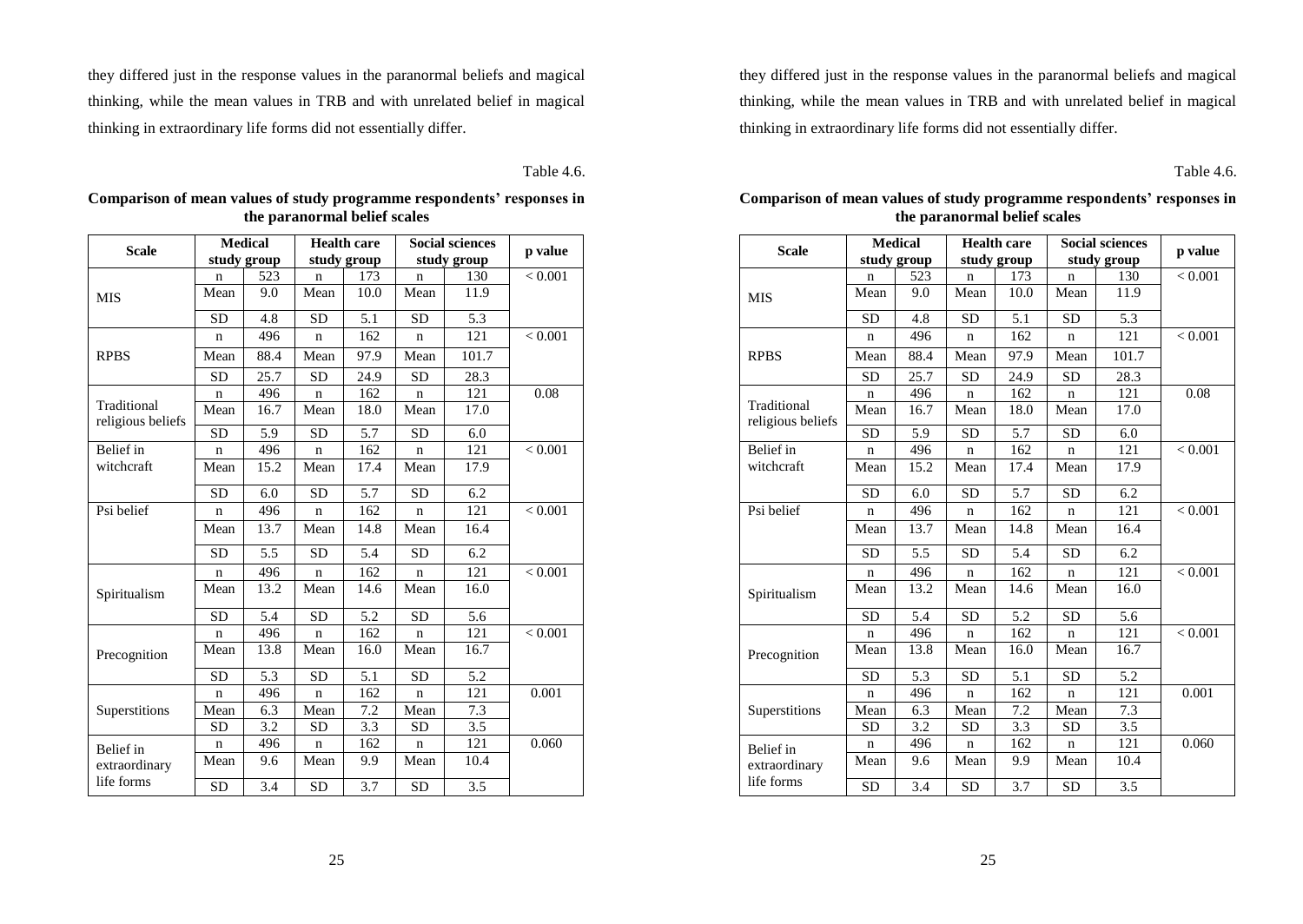Multiple comparisons of mean values of student group responses, using Bonferoni correction, identified statistically significant mean value differences between both medical and health care study programme groups and social sciences study programme control group, but there were not found any statistically significant MIS mean value differences between medical study programme and health care study programme respondents. For medical study programme group the mean values of responses differed statistically significantly from social sciences study programme group' mean values ( $p = 0.003$ ). However, by comparing medical study programme group with health care study programme group, the mean values of responses did not statistically significantly differ ( $p = 0.077$ ). In social sciences study programme group the mean values of students' responses in MIS and RPBS showed to be higher. Similar relationship, where social sciences study programme group showed statistically significantly higher mean values of responses than both with medicine or natural sciences related study programme groups, were seen in the subscale "Psi belief" (with medical study programme group  $p < 0.001$ ; with health care study programme group  $p = 0.05$ ). So far the study hypothesis on the importance of the education in natural sciences was confirmed. However, such a difference in the mean values of responses in both natural sciences groups was not seen in all subscales. Medical study programme group showed statistically significantly lower mean values of the responses than the social sciences study programme group in RPBS ( $p < 0.001$ ) and in the subscales "Belief in witchcraft" ( $p < 0.001$ ), "Superstitions" ( $p = 0.015$ ), "Spiritualism"  $(p < 0.001)$ , "Precognition" ( $p < 0.001$ ), but the mean values of responses in health care study programme group did not show statistically significant differences with social sciences study programme group in these indices. The respondents of medical study programme group showed statistically significantly lower mean numerical values than the respondents of health care study programme group in RPBS and in subscales "Belief in witschraft"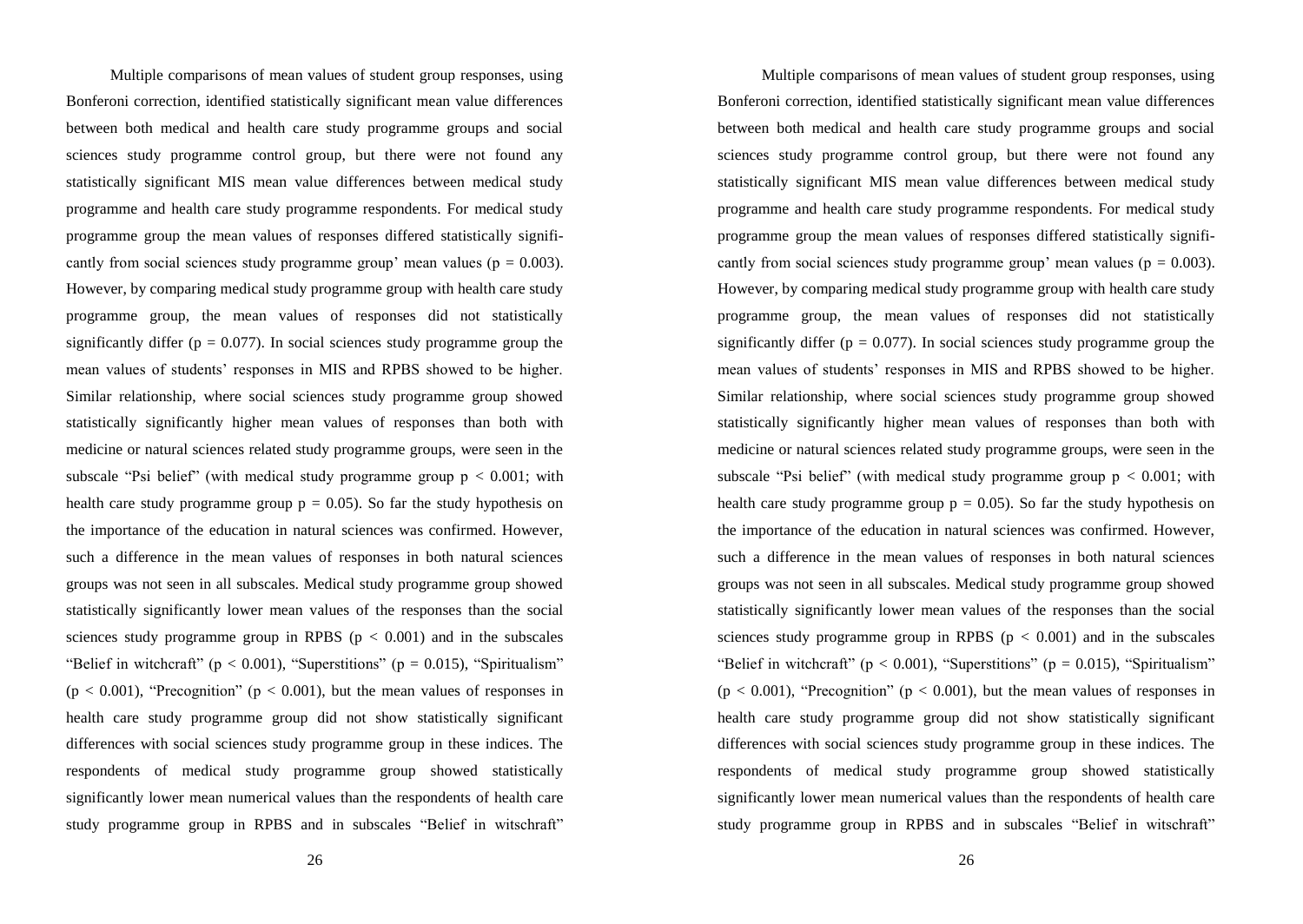(p < 0.001), "Superstitions" (p = 0.009), "Spiritualism" (p = 0.013), "Precognition" ( $p < 0.001$ ).

Comparing various study programme groups by the mean indices of CTD scales, the dispersion analysis (ANOVA) showed statistically significant differences in mean values of responses in CTDAS subscale "Innovativeness"  $(p < 0.001)$ , CTDES in total  $(p = 0.02)$  and in its subscale "Open-mindedness"  $(p = 0.008)$ . In other subscales the mean statistical indices did not statistically significantly differ (see Table 4.7.).

Table 4.7.

| <b>Scales</b>         | <b>Medical study</b> |      | <b>Health care</b> |      | <b>Social sciences</b> | p value |                |
|-----------------------|----------------------|------|--------------------|------|------------------------|---------|----------------|
|                       | group                |      | study group        |      | study group            |         |                |
| <b>CTDAS</b>          | n                    | 477  | n                  | 156  | n                      | 116     | 0.051          |
|                       | Mean                 | 99.6 | Mean               | 97.5 | Mean                   | 97.9    |                |
|                       | SD                   | 10.1 | SD                 | 10.5 | <b>SD</b>              | 11.3    |                |
| <b>CTDES</b>          | n                    | 465  | n                  | 149  | n                      | 107     | 0.020          |
|                       | Mean                 | 81.5 | Mean               | 80.0 | Mean                   | 79.1    |                |
|                       | SD                   | 8.9  | <b>SD</b>          | 8.7  | <b>SD</b>              | 9.8     |                |
| <b>Innovativeness</b> | n                    | 477  | $\mathbf n$        | 156  | n                      | 116     | ${}_{< 0.001}$ |
|                       | Mean                 | 25.7 | Mean               | 24.8 | Mean                   | 24.6    |                |
|                       | <b>SD</b>            | 3.2  | SD                 | 3.2  | <b>SD</b>              | 3.4     |                |
| Engagement            | $\mathbf n$          | 477  | $\mathbf n$        | 156  | $\mathbf n$            | 116     | 0.455          |
|                       | Mean                 | 42.6 | Mean               | 42.0 | Mean                   | 42.5    |                |
|                       | SD                   | 5.2  | SD                 | 5.2  | <b>SD</b>              | 5.3     |                |
| Cognitive maturity    | $\mathsf{n}$         | 477  | $\mathbf n$        | 156  | n                      | 116     | 0.118          |
|                       | Mean                 | 31.4 | Mean               | 30.8 | Mean                   | 31.0    |                |
|                       | <b>SD</b>            | 3.4  | <b>SD</b>          | 3.8  | SD                     | 4.2     |                |
| Critical thinking     | n                    | 465  | n                  | 149  | n                      | 107     | 0.409          |
| self-assessment       | Mean                 | 21.4 | Mean               | 21.2 | Mean                   | 21.7    |                |
|                       | <b>SD</b>            | 2.9  | <b>SD</b>          | 3.4  | <b>SD</b>              | 3.3     |                |

**Comparison of mean values of study programme group responses in the scales of critical thinking disposition**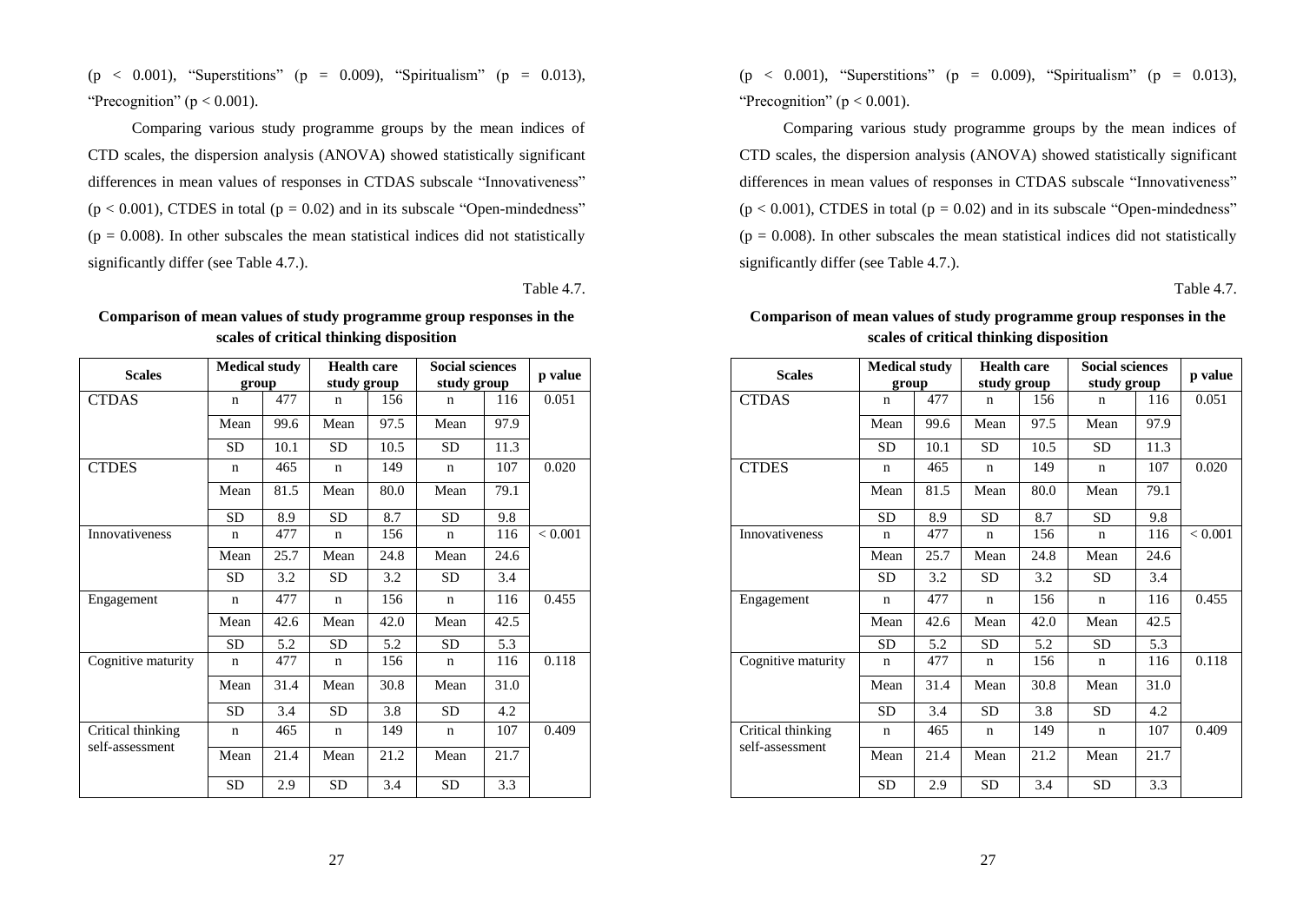| <b>Scales</b>   | <b>Medical study</b><br>group |      | <b>Health care</b><br>study group |      | <b>Social sciences</b><br>study group |      | p value |
|-----------------|-------------------------------|------|-----------------------------------|------|---------------------------------------|------|---------|
| Truth-seeking   | n                             | 465  | n                                 | 149  | n                                     | 107  | 0.201   |
|                 | Mean                          | 29.8 | Mean                              | 29.3 | Mean                                  | 28.8 |         |
|                 | <b>SD</b>                     | 5.9  | <b>SD</b>                         | 5.4  | <b>SD</b>                             | 6.6  |         |
| Open-mindedness | n                             | 465  | n                                 | 149  | n                                     | 107  | 0.008   |
|                 | Mean                          | 30.3 | Mean                              | 29.5 | Mean                                  | 28.6 |         |
|                 | <b>SD</b>                     | 5.2  | <b>SD</b>                         | 5.2  | <b>SD</b>                             | 5.0  |         |

Multiple comparison of groups, using Bonferroni correction, found statistically significant higher mean values in CTDES in the Medical study programm in comparison to the Social science study programme ( $p = 0.036$ ), but did not find statistically significant differences in mean values between the medical and health care study groups. From CTDES subscales these statistically significant differences between the medical study programme and the social sciences study programme groups were seen only in the subscale "Open-mindedness" ( $p = 0.009$ ). CTDAS subscale "Innovativeness" revealed statistically significantly higher mean values in the medical study programme in comparison to the in social sciences study programme ( $p = 0.004$ ), and in comparison to the health care study programme ( $p = 0.011$ ). Statistically significant differences were revealed in the mean values in this Innovativeness subscale in the Health care study programme and Social sciences study programme ( $p = 1.0$ ). In all other subscales and in CTDAS, there were no statistically significant differences in the mean numerical indices between the Medical study programme and the Health care study programme and Social sciences study programme.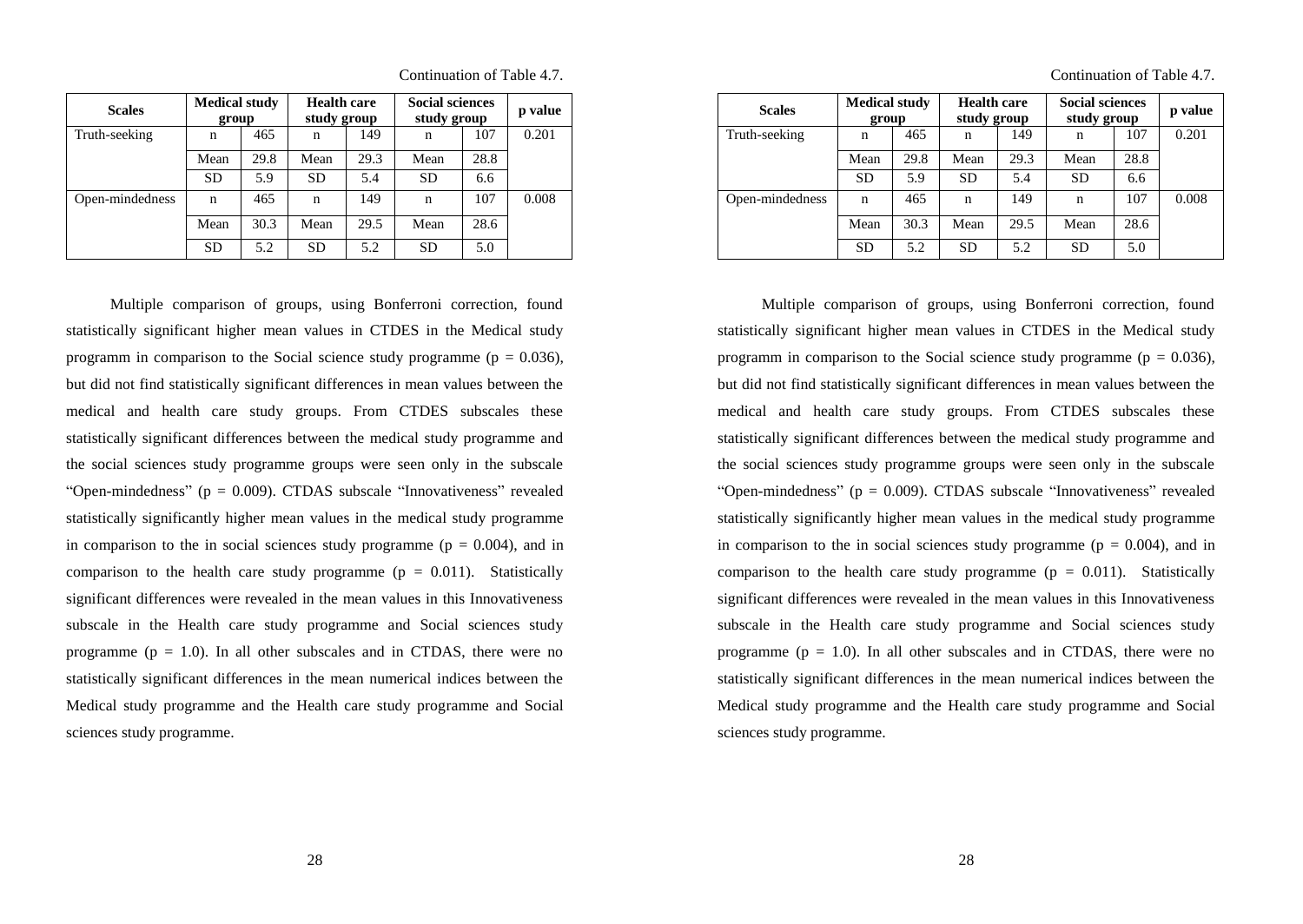## **4.7. Association of other important factors with belief in the paranormal and critical thinking disposition**

## **4.7.1. Comparison of mean values of students' responses by gender in the scales of belief in the paranormal and critical thinking disposition**

Studies on MT and PB, carried out in the world, find differences in belief depending on the gender. Women show greater belief in MT and PB in comparison to men, but men show greater belief in pseudoscientific theories, such as, for instance, belief in extraordinary life forms.

In the current study, the mean values of medical study programme respondents' response scale show statistically significant differences, comparing the group dispersion by respondents' gender, using t test, which was found in all RPBS subscales (see Table 4.8.). In women, in comparison to men, the mean values were statistically significantly higher. MIS mean values did not statistically significantly differ, however, from MIS mean values of selected paranormal experiences in women, in comparison to men, they were statistically significantly higher ( $p = 0.005$ ).

Table 4.8.

| <b>Scales</b>                |           |      |           |      |                |
|------------------------------|-----------|------|-----------|------|----------------|
|                              | Men       |      | Women     |      | p value        |
| <b>MIS</b>                   | n         | 113  | n         | 410  | 0.272          |
|                              | Mean      | 8.5  | Mean      | 9.2  |                |
|                              | <b>SD</b> | 4.9  | <b>SD</b> | 4.7  |                |
| <b>RPBS</b>                  | n         | 106  | n         | 390  | ${}_{< 0.001}$ |
|                              | Mean      | 78.7 | Mean      | 91.0 |                |
|                              | <b>SD</b> | 28.1 | <b>SD</b> | 24.4 |                |
| Traditional religious belief | n         | 106  | n         | 390  | ${}_{< 0.001}$ |
|                              | Mean      | 14.3 | Vid.      | 17.4 |                |
|                              | <b>SD</b> | 6.3  | <b>SD</b> | 5.7  |                |

**Comparison of mean values of Medical study programme respondents' responses by respondents' gender in paranormal belief scales**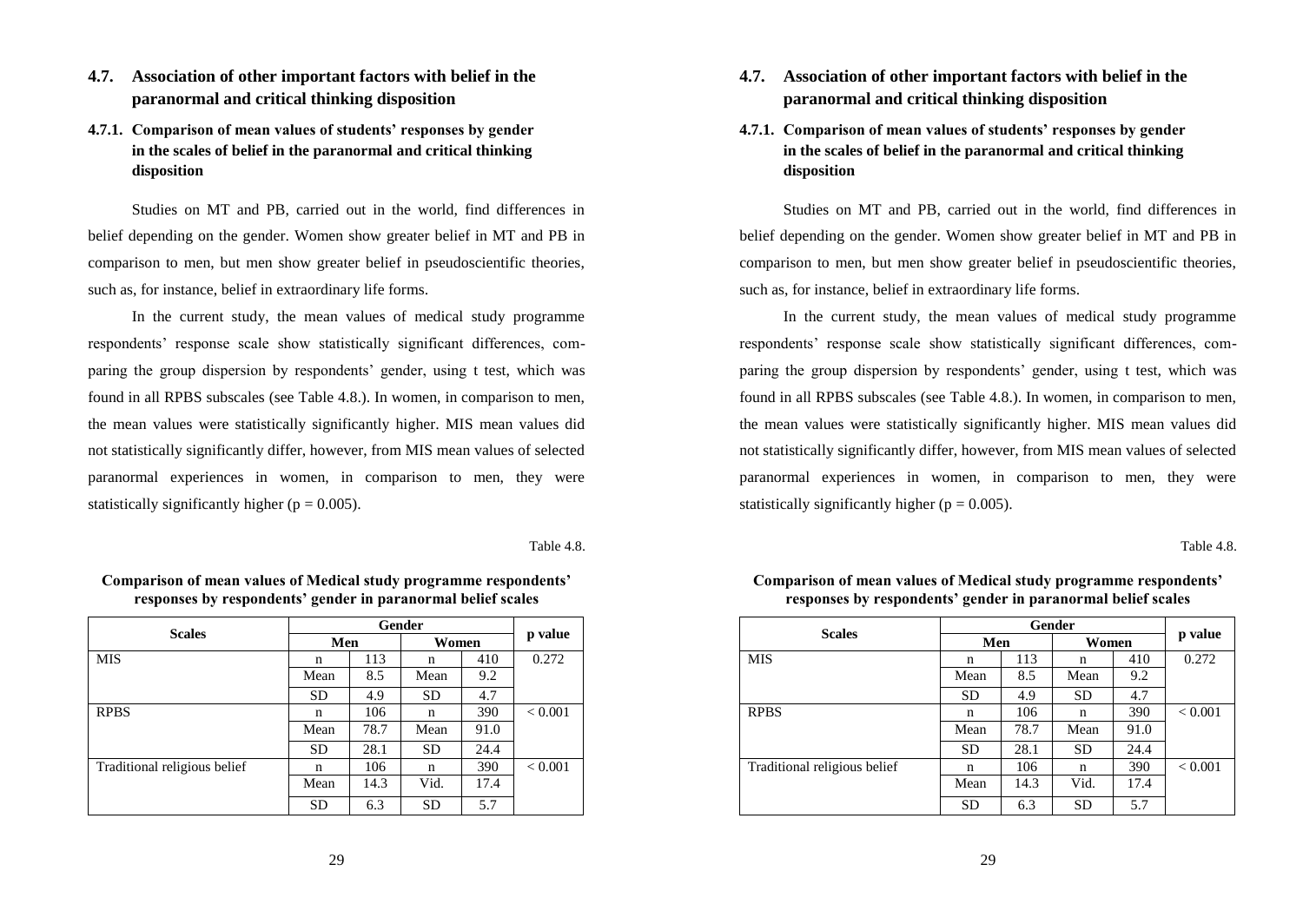| Continuation of Table 4.8. |  |
|----------------------------|--|
|----------------------------|--|

| <b>Scales</b>            | Men                |      | Women        |      | p value |
|--------------------------|--------------------|------|--------------|------|---------|
| Belief in witchcraft     | 106<br>$\mathbf n$ |      | $\mathsf{n}$ | 390  | < 0.001 |
|                          | Mean               | 12.6 | Mean         | 15.9 |         |
|                          | SD                 | 6.6  | SD           | 5.6  |         |
| Psi belief               | $\mathbf n$        | 106  | n            | 390  | 0.029   |
|                          | Mean               | 12.8 | Mean         | 14.0 |         |
|                          | <b>SD</b>          | 5.8  | SD           | 5.4  |         |
| Spiritualism             | $\mathbf n$        | 106  | n            | 390  | 0.003   |
|                          | Mean               | 11.9 | Mean         | 13.6 |         |
|                          | <b>SD</b>          | 6.0  | SD           | 5.2  |         |
| Precognition             | $\mathbf n$        | 106  | $\mathbf n$  | 390  | < 0.001 |
|                          | Mean               | 11.1 | Mean         | 14.4 |         |
|                          | <b>SD</b>          | 5.4  | SD.          | 5.0  |         |
| Superstitions            | $\mathbf n$        | 106  | $\mathbf n$  | 390  | 0.002   |
|                          | Mean               | 5.5  | Mean         | 6.5  |         |
|                          | <b>SD</b>          | 2.9  | SD           | 3.2  |         |
| Extraordinary life forms | $\mathbf n$        | 106  | $\mathbf n$  | 390  | < 0.001 |
|                          | Mean               | 10.6 | Mean         | 9.3  |         |
|                          | SD                 | 3.1  | SD           | 3.4  |         |
| Paranormal experiences   | $\mathbf n$        | 113  | n            | 410  | 0.005   |
|                          | Mean               | 4.7  | Mean         | 5.7  |         |
|                          | SD                 | 3.3  | SD           | 3.5  |         |

The comparison of mean values of Medical study programme respondents' groups in CTD response scale, using t test, showed statistically significant differences between men and women (see Table 4.9.).

Table 4.9.

#### **Comparison of mean values of Medical study programme respondents' responses by respondents' gender in critical thinking disposition**

| <b>Scales</b> |           |          |           |         |       |
|---------------|-----------|----------|-----------|---------|-------|
|               |           | Men      | Women     | p value |       |
| <b>CTDAS</b>  | n         | 99       |           | 378     | 0.006 |
|               | Mean      | 102.1    | Mean      | 98.9    |       |
|               | <b>SD</b> | $9_{.1}$ | <b>SD</b> | 10.3    |       |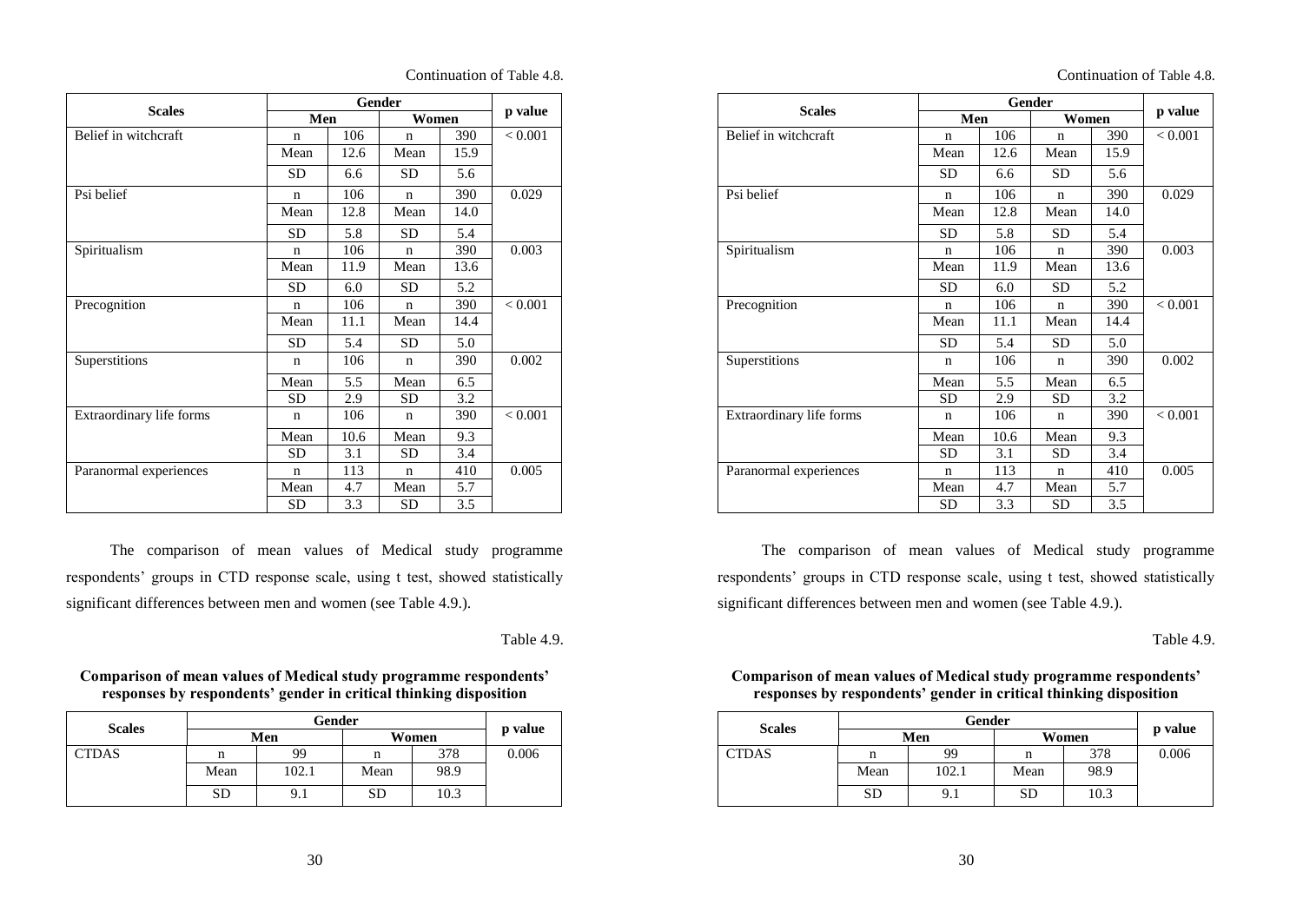|                   |              | p value |              |       |         |  |
|-------------------|--------------|---------|--------------|-------|---------|--|
| <b>Scales</b>     |              | Men     |              | Women |         |  |
| <b>CTDES</b>      | $\mathbf n$  | 98      | n            | 367   | < 0.001 |  |
|                   | Mean         | 84.5    | Mean         | 80.7  |         |  |
|                   | <b>SD</b>    | 9.2     | <b>SD</b>    | 8.6   |         |  |
| Innovativeness    | $\mathbf n$  | 99      | $\mathsf{n}$ | 378   | 0.021   |  |
|                   | Mean         | 26.3    | Mean         | 25.5  |         |  |
|                   | <b>SD</b>    | 3.3     | <b>SD</b>    | 3.1   |         |  |
| Engagement        | $\mathsf{n}$ | 99      | $\mathsf{n}$ | 378   | 0.005   |  |
|                   | Mean         | 43.9    | Mean         | 42.2  |         |  |
|                   | <b>SD</b>    | 4.5     | <b>SD</b>    | 5.4   |         |  |
| Cognitive         | $\mathsf{n}$ | 99      | $\mathsf{n}$ | 378   | 0.257   |  |
| maturity          | Mean         | 31.8    | Mean         | 31.3  |         |  |
|                   | <b>SD</b>    | 3.1     | <b>SD</b>    | 3.5   |         |  |
| Critical thinking | $\mathbf n$  | 98      | $\mathbf n$  | 367   | 0.001   |  |
| self-assessment   | Mean         | 22.3    | Mean         | 21.2  |         |  |
|                   | <b>SD</b>    | 2.9     | <b>SD</b>    | 2.8   |         |  |
| Truth-seeking     | $\mathbf n$  | 98      | $\mathbf n$  | 367   | < 0.001 |  |
|                   | Mean         | 32.6    | Mean         | 29.1  |         |  |
|                   | <b>SD</b>    | 5.9     | <b>SD</b>    | 5.7   |         |  |
| Open-mindedness   | n            | 98      | $\mathsf{n}$ | 367   | 0.220   |  |
|                   | Mean         | 29.7    | Mean         | 30.4  |         |  |
|                   | <b>SD</b>    | 5.0     | <b>SD</b>    | 5.3   |         |  |

Men showed higher mean values in the response scales, both in CTDAS, and in CTDES, as well as in subscales "Innovativeness", "Engagement", "Critical thinking self-assessment" and "Truth-seeking". No statistically significant differences were found in mean values of responses in the subscales "Cognitive maturity" and "Open-mindedness".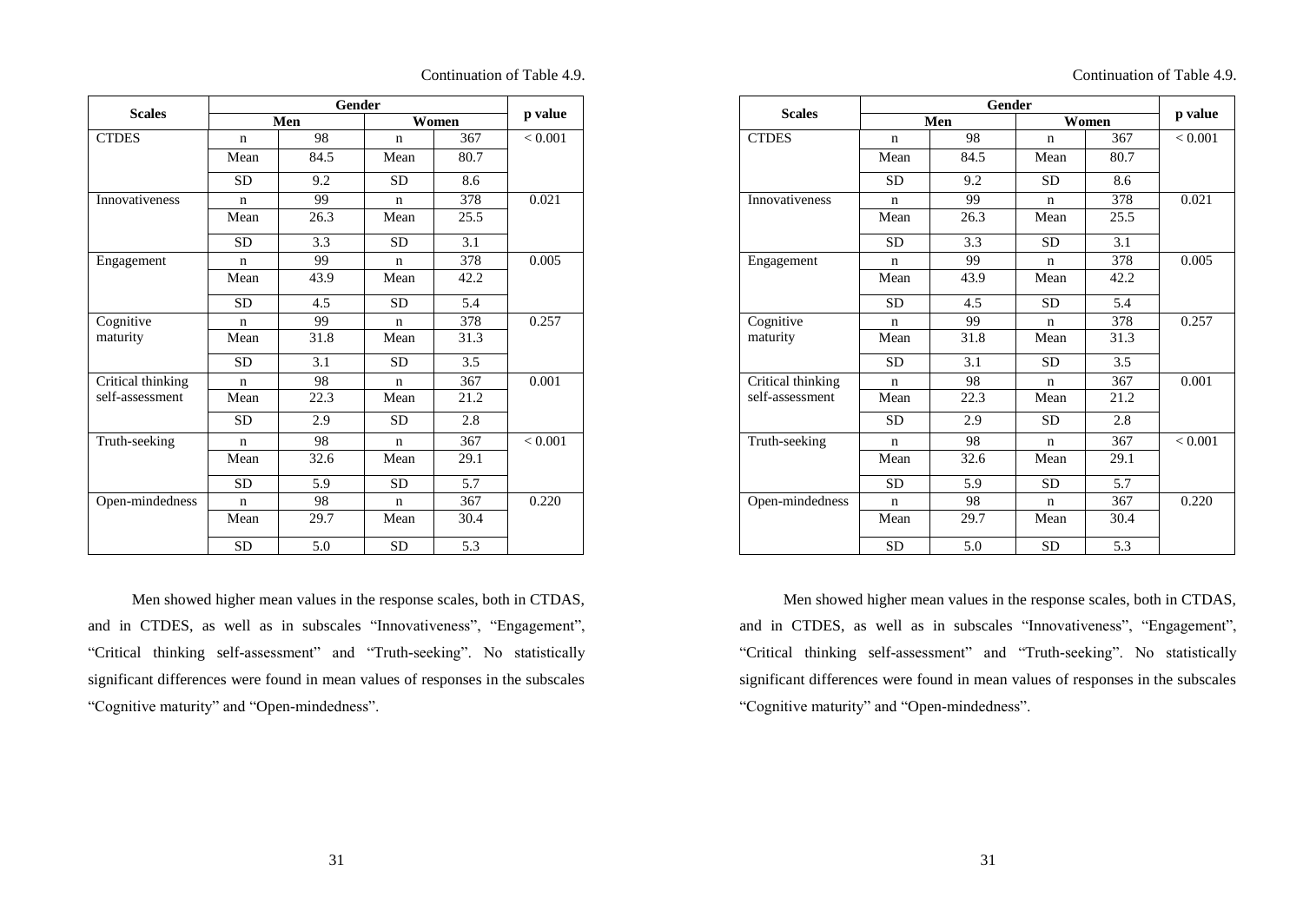#### **4.7.2. Associations of paranormal experiences with belief in the paranormal or critical thinking disposition**

Responses of RSU Medical study programme group respondents in PE scale showed, that more commonly there is marked either one, or five different types of senses. From 374 respondents either one, or five different types of senses had been marked by 43 respondents (each one 11.5%). 34 respondents have marked from their experience nine different unusual senses (9.1%). Maximum different number of senses was 18, and as it turned out, all of them had been mentioned by one respondent (0.3%). Only 24 respondents did not mark any of the given paranormal experiences in the scale (6.4%).

In the interrelationship of respondents' response values in PB, TRB and PE there were seen mean positive associations with all scale values (see Table 4.10.).

Table 4.10.

| <b>Scale</b>            | <b>MIS</b><br>$(n=839)$ | PE<br>$(n=839)$ | <b>PE31</b><br>$(n=839)$ | <b>PE32</b><br>$(n=839)$ | <b>PE33</b><br>$(n=839)$ |
|-------------------------|-------------------------|-----------------|--------------------------|--------------------------|--------------------------|
| $MPBS(n=789)$           | $0.66*$                 | $0.59*$         | $0.30*$                  | $0.21*$                  | $0.25*$                  |
| Superstitions           | $0.40*$                 | $0.36*$         | $0.21*$                  | 0.06                     | $0.17*$                  |
| Spiritualism            | $0.62*$                 | $0.58*$         | $0.30*$                  | $0.27*$                  | $0.24*$                  |
| Extraordinary life form | $0.44*$                 | $0.35*$         | $0.18*$                  | $0.13*$                  | $0.12*$                  |
| Precognition            | $0.56*$                 | $0.49*$         | $0.22*$                  | $0.16*$                  | $0.19*$                  |
| Psi belief              | $0.57*$                 | $0.50*$         | $0.20*$                  | $0.20*$                  | $0.19*$                  |
| Belief in witchcraft    | $0.53*$                 | $0.50*$         | $0.27*$                  | $0.16*$                  | $0.21*$                  |
| TRB                     | $0.29*$                 | $0.27*$         | $0.16*$                  | $0.09*$                  | $0.15*$                  |

**Reciprocal associations of paranormal beliefs, traditional religious belief and paranormal experiences**

 $*<sub>p</sub> < 0.05$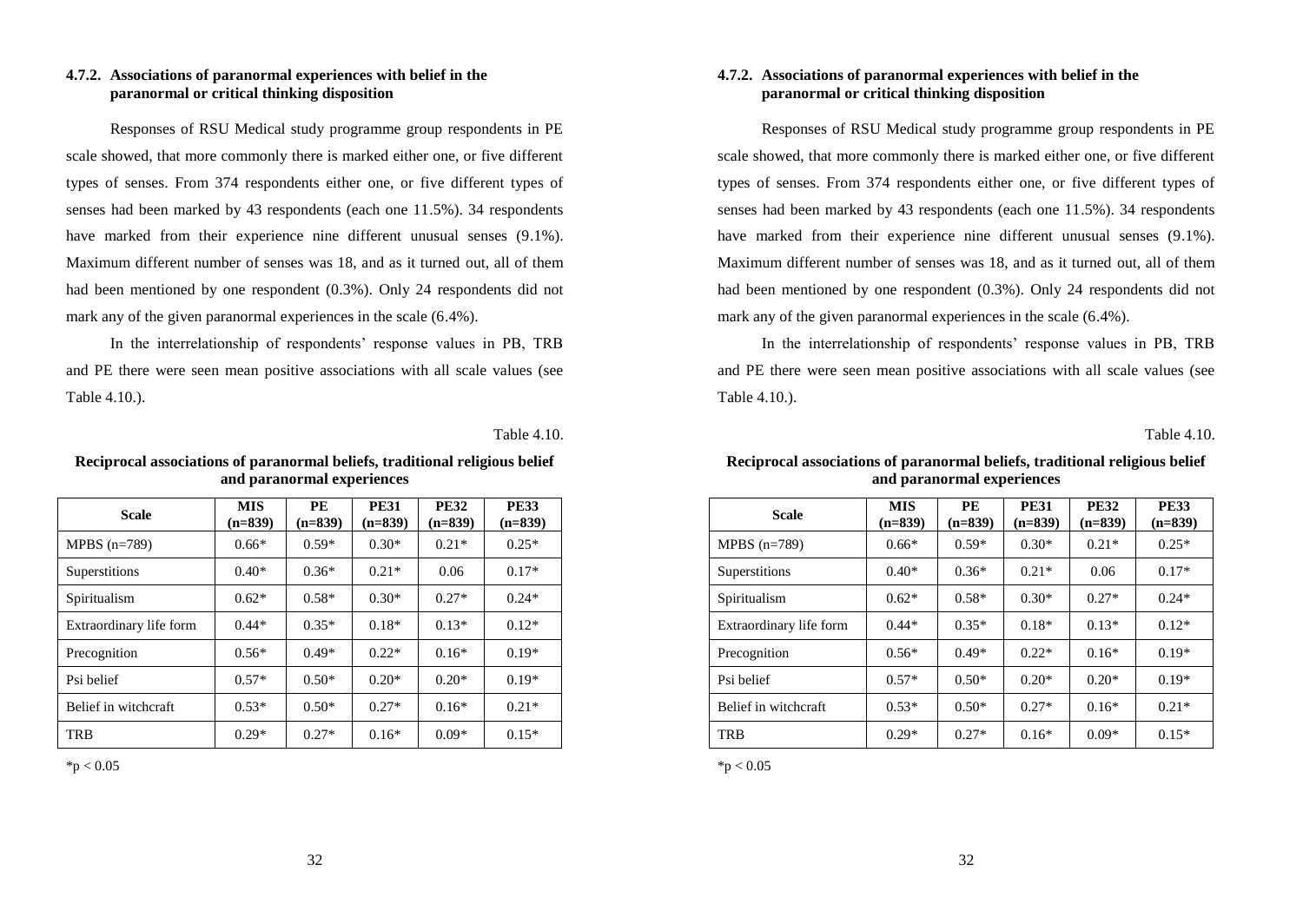By the statement in PE 31 "I have sometimes felt the presence of the dead person" related responses there was a mean positive association with thematically closer subscale "Spiritualism" ( $r = 0.30$ ;  $p < 0.001$ ) and "Belief in witchcraft"  $(r = 0.27; p < 0.001)$  response values. With the out-of-body experience PE 32 "I have sometimes had the feeling, as if I am leaving my body and watching myself from aside" related responses had weak positive associations with the subscale "Spiritualism" ( $r = 0.27$ ;  $p < 0.001$ ) response values. With clairvoyance statement PE 33 "I have had unusual feelings at some times, that my relative, who is far away, has got in a great trouble" related responses had weak positive association with the subscale "Spiritualism"  $(r = 0.24; p < 0.001)$ , "Belief in witchcraft"  $(r = 0.21; p < 0.001)$  response values, and weak positive association with thematically closer subscale "Precognition" response values ( $r = 0.19$ ;  $p < 0.001$ ).

#### **4.7.3. Comparison of mean values of respondents' responses by the respondents' confessional belonging, paranormal beliefs, traditional religious beliefs and critical thinking disposition in the scales and subscales**

Comparing the mean values of the respondents' response scale about PB being a member of a church confession or not, the independent selection t test of the scales and subscales showed, that the mean numerical values of responses of members of a confession in RPBS and subscales "Belief in witchcraft", "Psi belief", "Precognition" and "Superstitions" were statistically significantly higher than in those respondents, who considered themselves as nonmembers of a confession. The mean numerical values with MIS and PE related responses did not statistically significantly differ. As it could be expected, in the subscale "Traditional religious belief" the mean values were statistically significantly higher in the respondents who were members of a confession. From the critical thinking disposition subscales only in "Truthseeking" subscale the mean values in members of a confession, as it could have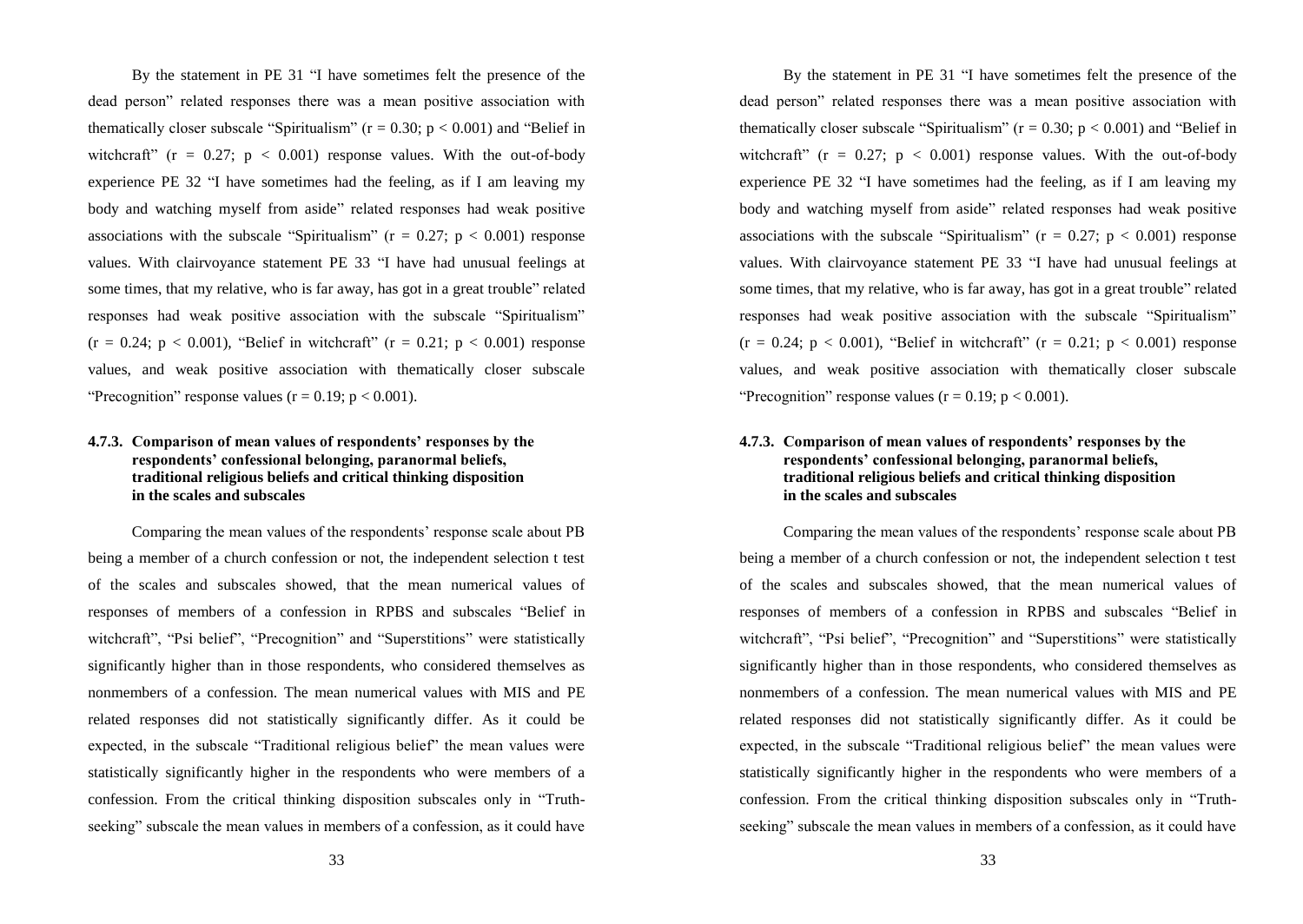been expected, were statistically significantly lower, but the mean values of other subscales did not statisctically significantly differed.

In order to determine, whether TRB decreases PB, there were studied Pearson's correlation between these subscales and membership to a confession. In the study it was found, that all RSU, and only medical study programme respondents, in TRB subscale positively correlated with all PB subscales. If we compare TRB indices with the most widespread paranormal belief type – belief in witchcraft, then it turned out, that  $28.2\%$  (n = 96) of those respondents, who believe in the possibility of witchcraft, do not show any pronounced belief in the concepts of traditional religion, but 71.8% of believers in witchcraft  $(n = 244)$  believe also in the concepts of traditional religion. And the opposite – only 28.7% of those who believe in the concepts of traditional religion  $(n=98)$ , do not believe in witchcraft, but the rest of 71.3%, admitting the concepts of traditional religion, believe in witchcraft, too.

238 of RSU medical study programme respondents had mentioned, having acquired the secondary education in the city, wile 77 respondents mentioned, that they had acquired the previous education in small towns and rural areas. The venue of acquiring the previous education did not show any statistically significant differences in mean values of MT, PB and CTD characteristics.

### **4.7.4. Association of students' response values between distress, chronic illness, a sense of loneliness and belief in the paranormal and critical thinking disposition**

The results of the study show, that the response values of MIS scale are statistically significantly associated with chronic illness, it is markedly positively associated with the lately increasing stress and a sense of loneliness. RPBS was positively associated with chronical illnesses and markedly positively with a sense of loneliness. In the response values of medical study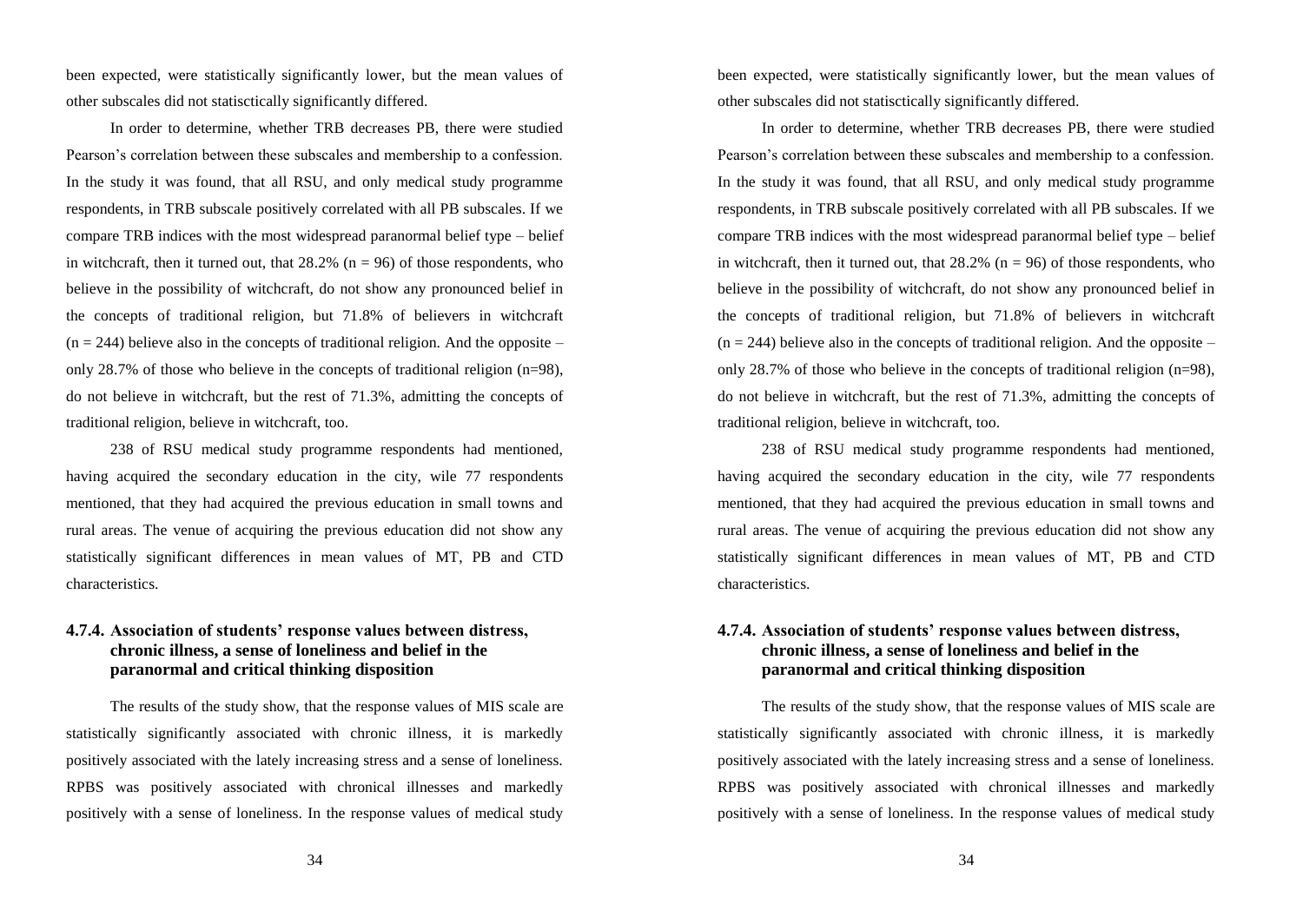programme group respondents, in all with belief in the paranormal-related subscales there was seen a positive association with a chronic illness, except for belief in unusual life forms. Also TRB response values had a positive association with a chronic illness. Such an assertive positive association with a chronic illness was not seen in the rest of study programme groups. The response values of medical study programme respondents in the subscales "Precognition", "Superstitions", "Belief in witchcraft" and "Spiritualism" were positively associated with a sense of loneliness. The PE response values for medical study programme group were positively associated both with chronic illnesses, and distress, and a sense of loneliness.

The response values in CTDAS were negatively associated with the increasing distress and a sense of loneliness. The response values in CTDAS subscales, "Engagement" and "Innovativeness" were negatively associated with the increasing stress and a sense of loneliness. The response values in CTDES were negatively associated with a sense of loneliness. The values of openmindedness subscales were negatively associated with a chronic illness and a sense of loneliness. The response values in Truth-seeking subscale did not show a statistically significant association either with a chronic illness, or with an increasing stress, or a sense of loneliness. Critical thinking self-assessment did not have any negative associations with distress. In total, we can conclude, that a sense of lonelines had more negative associations with CTD components.

35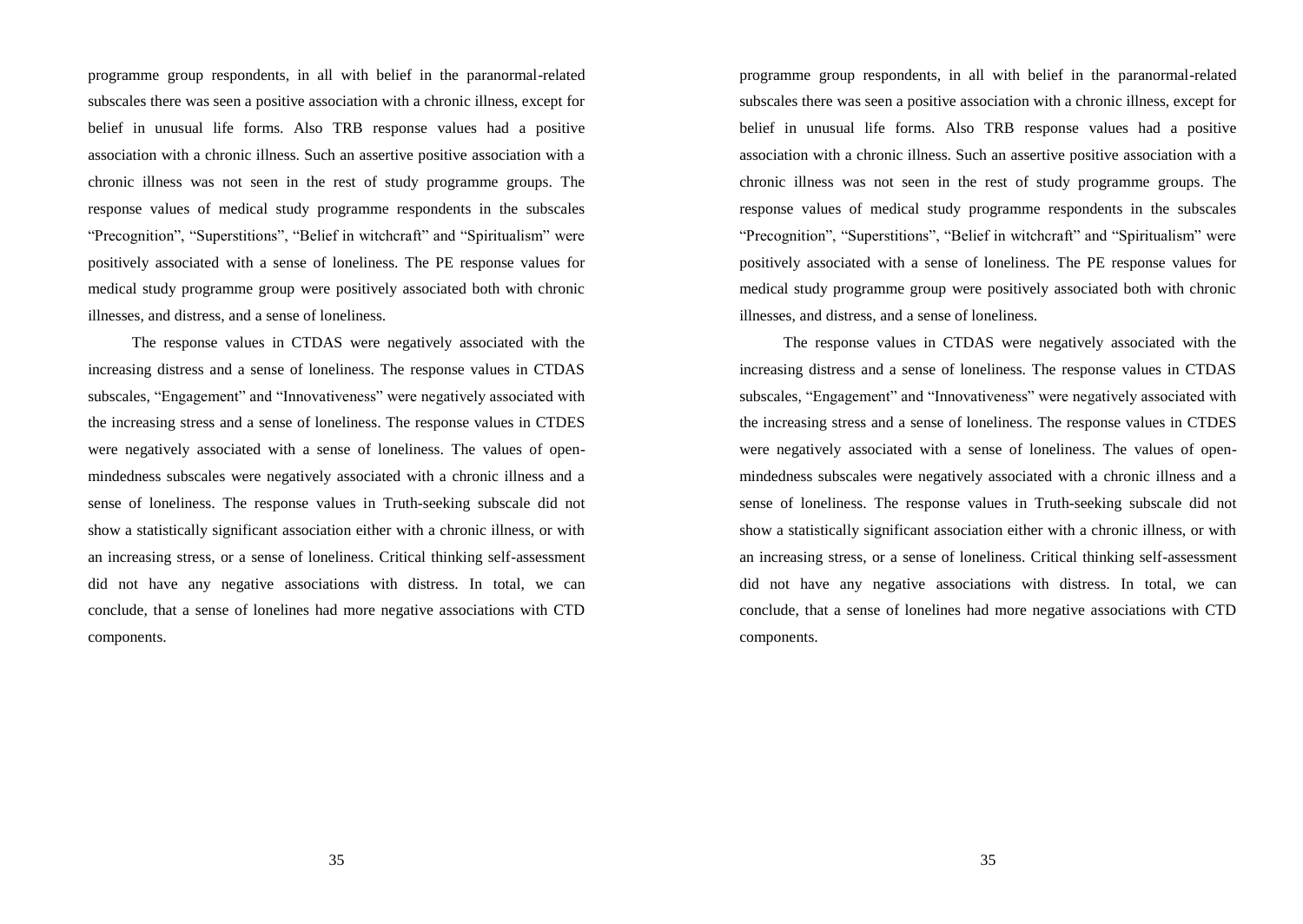## **5. DISCUSSION**

The study results show, that, despite the scientific thinking, acquired at RSU medical study programme, which is materialistic (1), because the study process deals with getting detailed knowledge in the structure and functioning of the human body, by studying anatomy, physiology, histology, etc., the knowledge of the causality process at different levels; (2) the education is targeted at studying facts, where each theory has to be proved or falsified; (3) it is oriented towards the tests developed by colleagues in other countries on the correctness of conclusions, a part of students, however, are still maintaining unscientific thinking. This being quite a different thinking, called paranormal, magic, intuitative, is oriented to (1) nonmaterialistic supernatural, magic causalities, which are not confirmed by experimental facts; (2) different theories of different intellectual authorities or ancient writings in modern versions, which are not experiementally proved or cannot be falsified.

As a whole, the proportion of PB of all RSU respondents, as well as medical students, has to be rated by total parameters of all scales as being below the average. Results of subscales allow us to conclude, that the proportion of those respondents in the medical study programme who believe in witchcraft is 44.6%. The individuals from medical study programme respondents who believe in precognition, appeared to be slightly higher – 48.2%. All in all, PB in its significant degree was not encountered in either medical study programme respondents, but a pronounced belief in witchcraft was encountered in 8.1% respondents.

According to the data acquired, both in RSU students-respondents' population as a whole, and in medical study programme students, the lowest was the percentage of superstitions, i.e., a belief, that a black cat, a broken mirror or the number 13 can bring a disaster. The low percentage of superstitions could be explained with CT activity on one hand, because a

36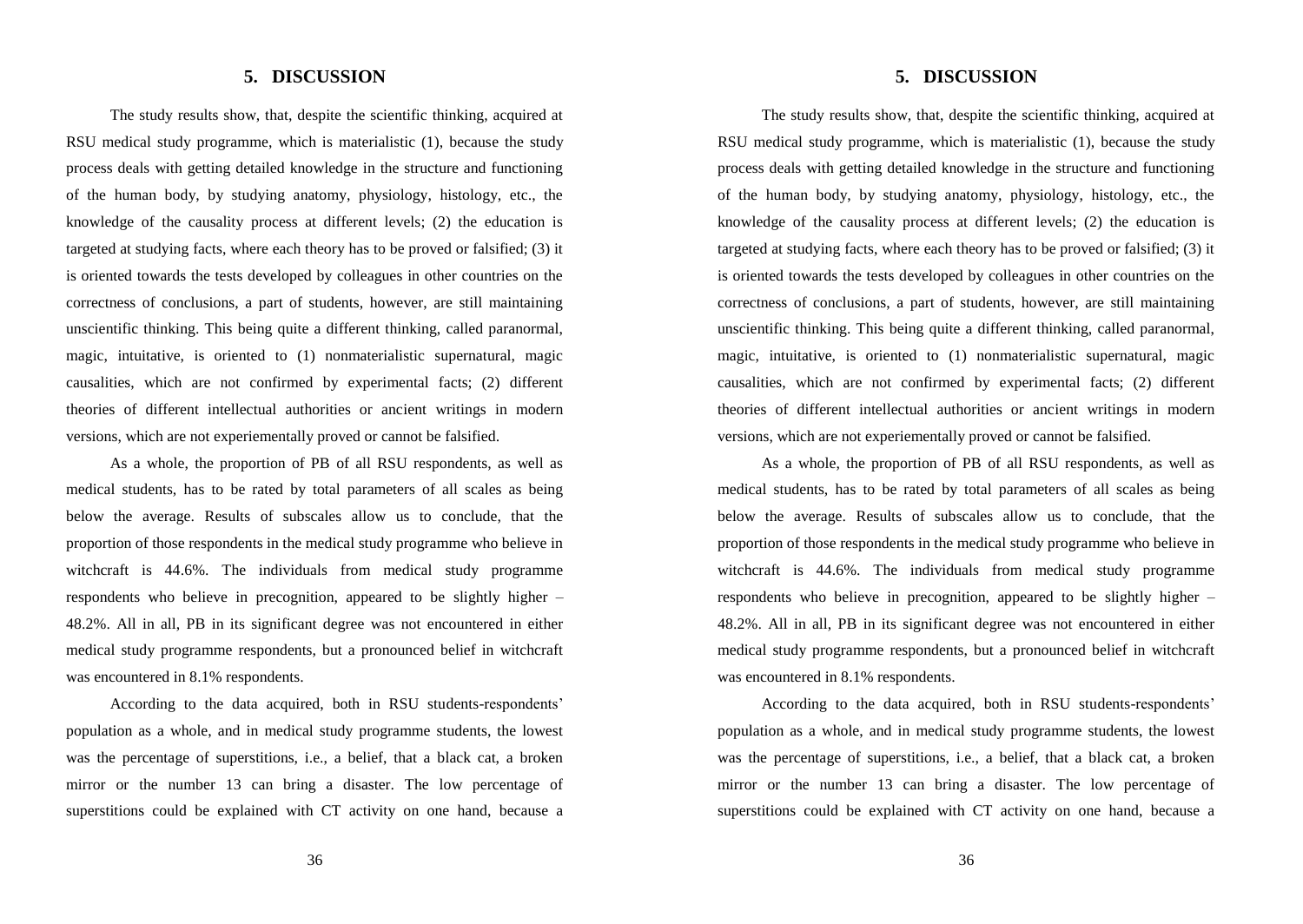student, quite empirically, can check the discrepancies of the data, besides, superstitions are not disseminated or popularized by the authorities, who would argue for the opposite.

The proportion of psi belief, which is considered to be "the most scientific" of all paranormal beliefs, was found to be 31.9% respondents, most often pointing to the fact, that respondents have not taken interest in attempting to prove the paranormal phenomena.

Belief in extraordinary life forms by hypothesis was added to pseudoscientific views, because it does not include MT directly – causalities of spiritual energy activity unknown to science, but quite materialistic phenomena. In the study it was presented by materialistic alients ship, Loch Ness lake plesiosaur or a snow man. The proportion of belief here was 20.4% of medical study programme respondents. Other authors, however, add the belief in extraordinary life forms to belief in the paranormal. The data of the current study confirm the last mentioned version, because belief in extraordinary life forms statistically significantly positively was associated with PE ( $r = 0.35$ ;  $p < 0.001$ ), MIS ( $p = 0.44$ ;  $p < 0.001$ ), psi belief ( $r = 0.50$ ;  $p < 0.001$ ), belief in witchcraft (r = 0.38; p < 0.001), superstitions (r = 0.26; p < 0.001), spiritualism  $(r = 0.47; p < 0.001)$ , precognition  $(r = 0.39; p < 0.001)$ . The possible conclusion is – there is a greater possibility, that materialistic pseudoscientific theories will be believed by an individual, who has magical thinking and belief in the paranormal phenomena.

Positive CTD proportion in medical study programme respondents was in about 90% respondents. We can judge from these data, that belief in magic and paranormal phenomena, as well as in CTD, exist in parallel to one another. There is an indirect implication that, despite the high CTD proportion, respondents' belief in the paranormal is not so low, as it might be expected. The results do not contradict to the studies done elsewhere, when, for instance, cognitive abilities and thinking disposition do not exclude thinking biases. The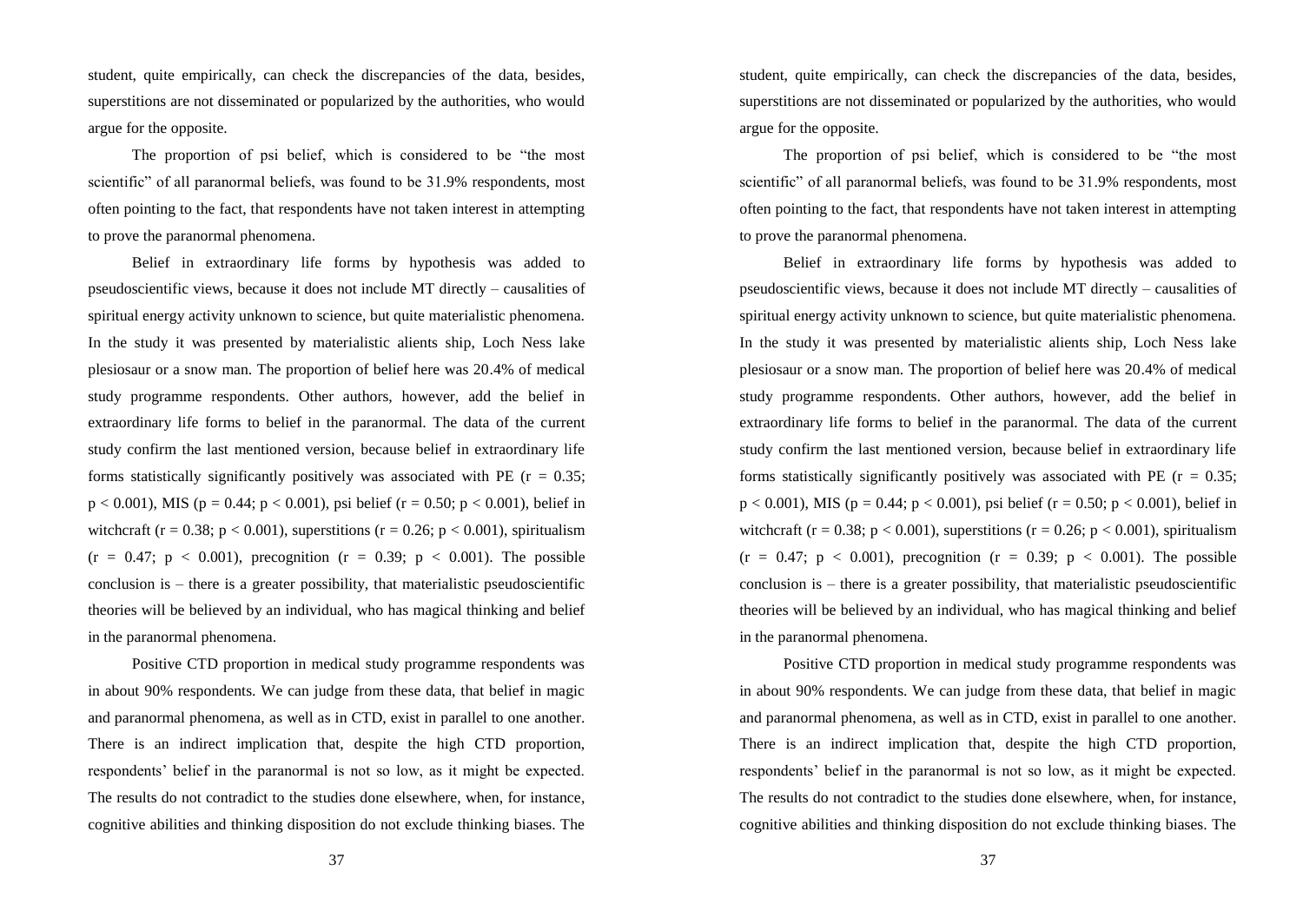extent of thinking disposition, for instance, openness of mind, anticipates the capability of overcoming of prejudices only as being potentially possible, rather than being inevitable (Macpherson, Stanovich, 2007).

All CTDES subscale results had a lower proportion, in comparison to CTDAS subscales – open-mindedness 84.5%. CT self-assessment 71.8%, truthseeking 64.1% of all responses. It is interesting, that of all CTD subscales the lowest numbers are in truth-seeking subscale, which agrees with other studies in the world, although there was used a different – California CTD evaluation scale. The study data show, that for 35.9% of RSU respondents, who answered negatively to truth-seeking scale's included statements, more important is the opinion of intellectual authorities, rather than the empirical facts. It could be interpreted as follows, that equally high CTD and PB characteristics demonstrate, that students are lacking CT skills for the assessment of scientific accuracy as well, since 71.8% respondents had marked their CT selfassessment being above the average, therefore it would be important for students to understand, how CT is used in sciences, which explore a human psyche, behaviour and psychsomatics and how to attribute it all to oneself.

In the current study the mean values of students' responses in MT and PB scales did not show statistically significant differences by study years. It means that those students, who at the start of studies are having higher or lower belief level, most commonly will be at the same level also at the end of studies. Although this was a cross-sectional study, the hypothesis, that students preserve the same belief level throughout the study years, is the most possible. Most commonly the belief in magic is necessary for having a sense of life or stress control, and for this reason it is not abandoned, and, in order to evaluate it, no scientific criteria acquired during the studies are used.

Study results of some foreign authors prove, that both CT skills, and CTD can be increased [Rimiene, 2002; Pai & Eng, 2013]. The current study results prove that only in Innovativeness subscale there was observed a

38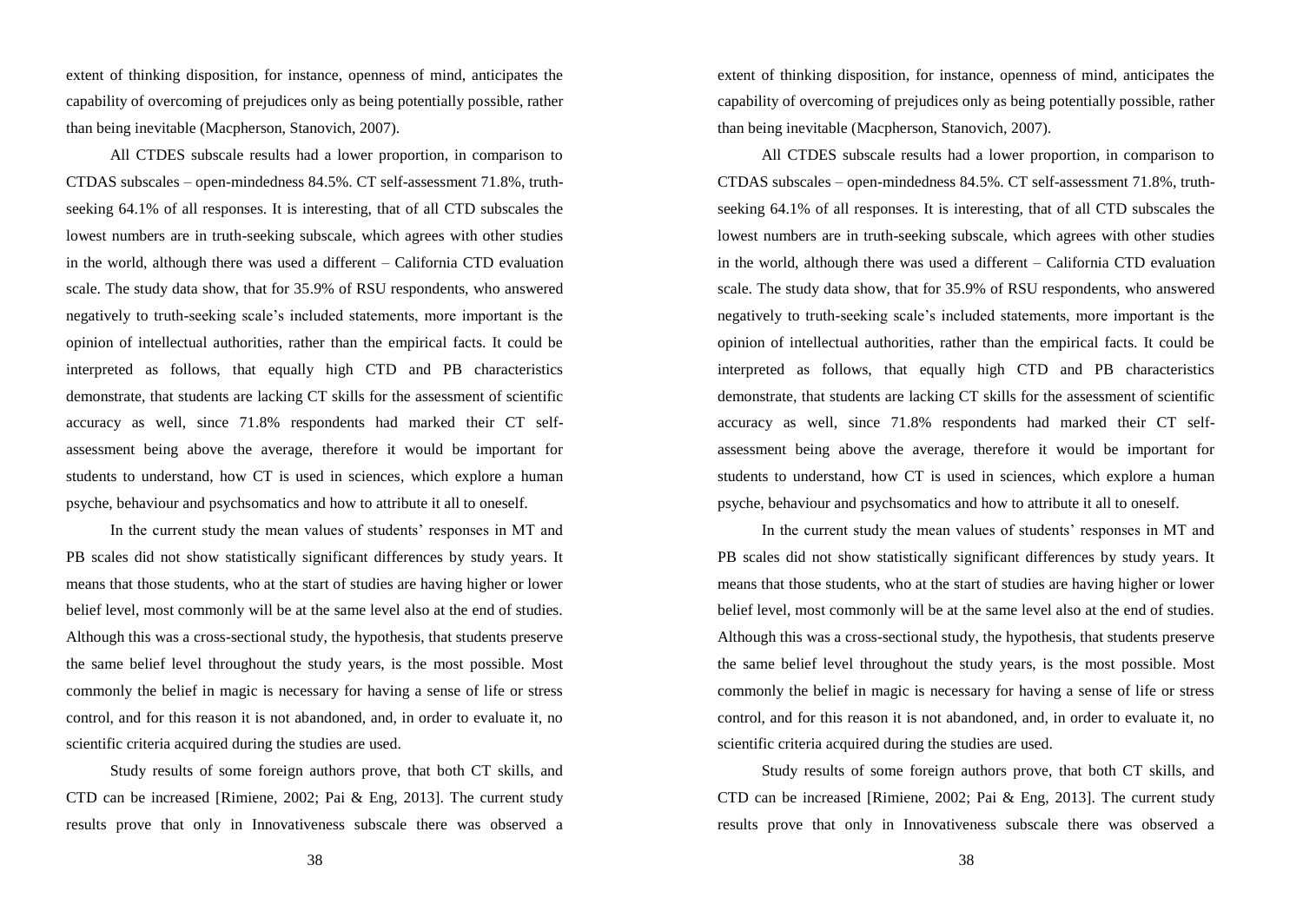statistically significant improvement of the result by study years. According to the current study data, a similar CTD level is shown both by the final year students and residents, and respondents of the initial stage of studies. It indicates, that, if CT skills are not specially taught at the university, and if their usage in testing paranormal phenomena is not actively discussed, one cannot expect the decrease of MT and PB proportion.

Checking the interrelated associations of mean values of PB and CTD responses of medical students, the current study data show, that for a part of students truth-seeking and open-mindedness disposition is negatively associated either with PB, or with traditional religious belief, but for a different student part CTD exists in parallel to PB. Those respondents, for whom both RPBS, and CTDES values were above the average, admit, that, although the facts are more important than the opinions of the authorities or scriptures, the trust, however, in the opinions of various intellectual authorities is still preserved ( $n = 81$  or  $\sim 28\%$  of respondents of the Medical study group).

The negative association between PB and CTD in relation to the openness of mind and truth-seeking can be interpreted as mutually competitive interrelation of these tendencies, at least to some extent, as it has been suggested in the neural darvinism theory (Edelman, Tononi, 2000). For the majority, CTD has a tendency to abandon (more often only subconsciously, not consciously) MT and PB. CTDES made the respondents choose, whom to give the preference – to the intellectual authorities or to scientific facts, therefore a more clearly identified negative association between MT, PB and CTD developed.

In the open-mindedness disposition, i.e., readiness to change one's opinion and to abandon outdated views, there was seen a demonstrative negative association with PB, as it was expected. It might mean, that just the resistance to abandon the previous views creates a significant disposition of CT. CT self-assessment percentage of being above the average, as well as

39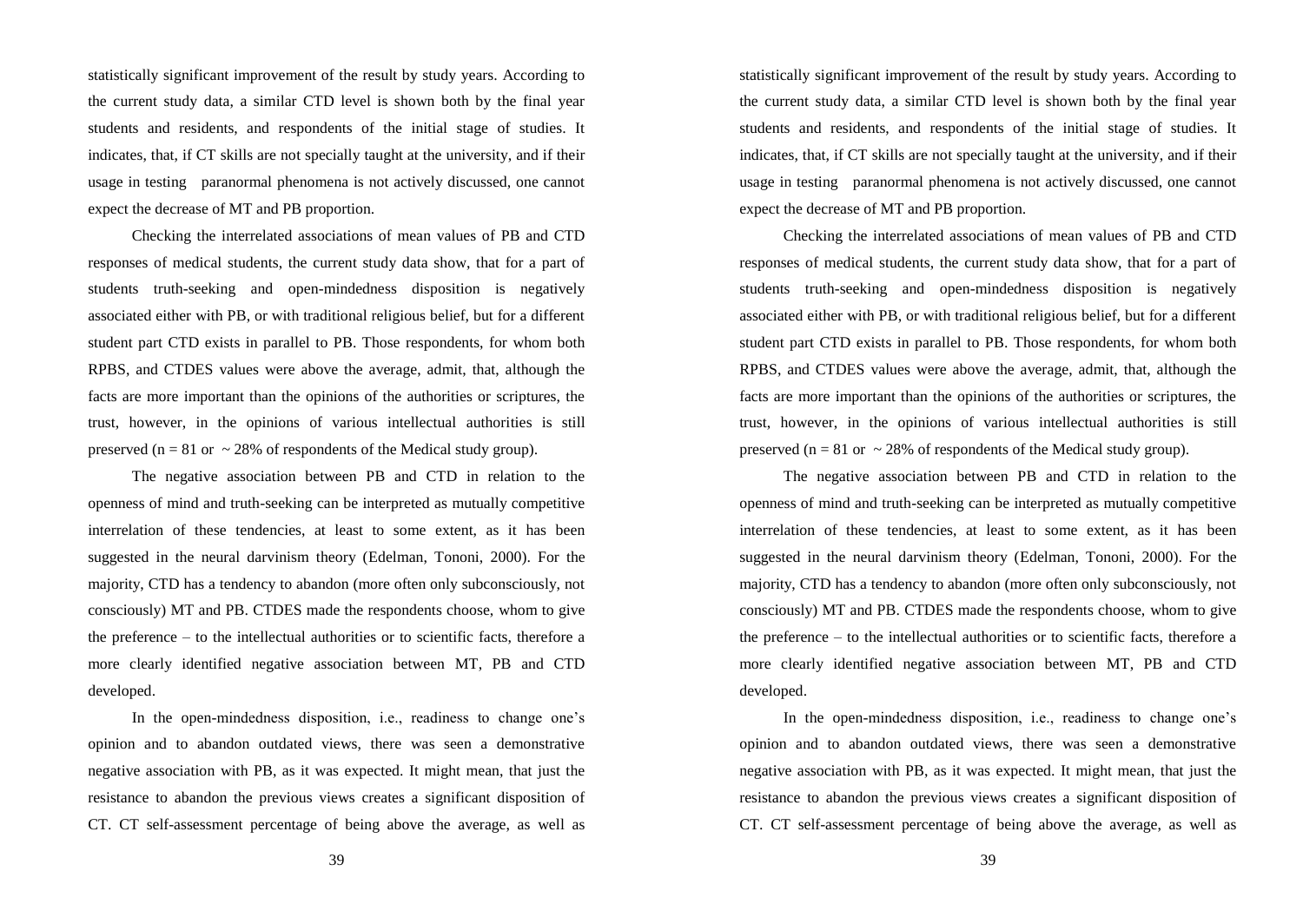decreased mean values in the last years, are evidently identifying the fact, that part of respondents do not know, how to evaluate one's CT abilities in relation to magic. The conclusion drawn shows, that 44.6% of respondents' responses express belief in witchcraft, but total believers in the paranormal phenomena are even much more.

In comparison – in a social sciences study programme group, where study programmes do not envisage acquiring details in materialistic (molecular) knowledge, the mean numerical values of students' responses showed a statistically significant higher magic ideation level when measuring by MIS, and a greater belief in the paranormal when measuring by RPBS. These results correspond to the study results in the world, in which social sciences students had been fixed a higher MT and PB level (Gray & Mill, 1990; Aarnio, Lindeman, 2005). However, the mean values of Health care study programme respondents' responses did not show a statistically significant difference in RPBS subscales, in comparison to Social sciences study programme respondents, which does not allow us fully assert, that the education in natural sciences is affecting belief in the paranormal.

Evaluating the influence of other important factors of RSU students on the magic or critical type of thinking, the study results showed statistically significant differences of mean values of responses by genders, which coincide with the results of other studies done in the world (Haraldson & Houtkooper, 1996; Goode, 2000; Aarnio, Lindeman, 2005). In the data of studies done in the world, men statistically more often show belief in extraordinary life forms (Dag, 1999; Goode, 2001). MIS did not depict differences between genders like it was seen also in other studies (Fonseca-Pedrero and coauthors, 2009).

MIS did not show that the greater part of magic ideations and PB are due to psychopathologic factor, if Eckblad and Chapman criteria are used. Schizotypy, both positive, and negative, is exposed only in a small part of respondents  $-3.5\%$  (4.6% men and 3.2% women). Intuitive thinking system is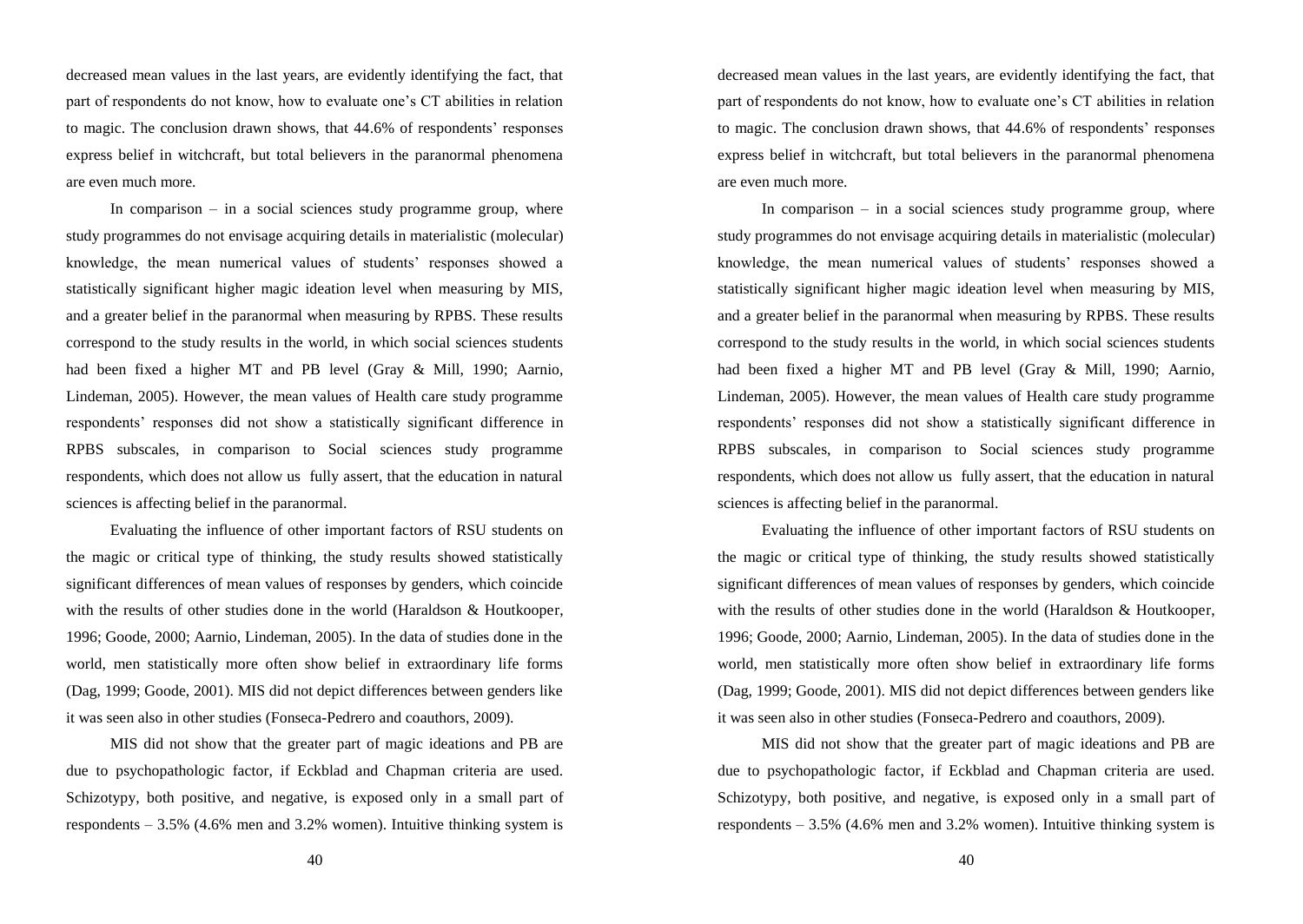a wider concept of schizotypy, while intuitive thinking disposition, as considered by many contemporary scientists, to a greater or lesser extent is characteristic of all people. Numerical values of PB and PE showed a significant positive association, which can be interpreted in the way, that the intuitive internal paranormality plays a significant role for many respondents. Therefore the theory of intuitive thinking system, which has developed during the process of brain evolution, seems to be the best of MT and PB interpretation.The dual process theory, related to it, contrasting the competition of the intuitive and logical thinking system, is a good theoretical basis for the data acquired in the current study. The dual process theory can be perceived as a direct connection with neural darvinism theory of Edelman, a Nobel Prize winner in neurosciences (Edelman, Tononi, 2000). This, still, does not exclude the possibility, that the outer environment might influence the respondents, who have never experienced anomalous, paranormal experiences. In the latter case the scientists are of the mind, that the decisive factor is suggestibility and even hypnotibility, which was not measured in the current study. However, the results of the current study do not give the answer to the question, whether there are any respondents whose thinking had been influenced only by social factors. These results coincide also with Adelaide University psychology students' study results, which prove, that the greater role is paid to mystical experiences, rather than to specific psychopathology (Thalbourne, 2007).

The question got actualized in the study on the interaction between CTD and PE. A statistically significant negative association was found out between PE and CTDES truth-seeking subscale, which says, that a part of students possess a tendency not to take into consideration scientifically acquired facts, but to remain under the influence of previous experiences and to interpret these experiences or unclear physiological feelings in the way, how it had been suggested by experts in the paranormal, or by intellectual authorities, or relatives. Besides, statistically significant mean values of students in the

41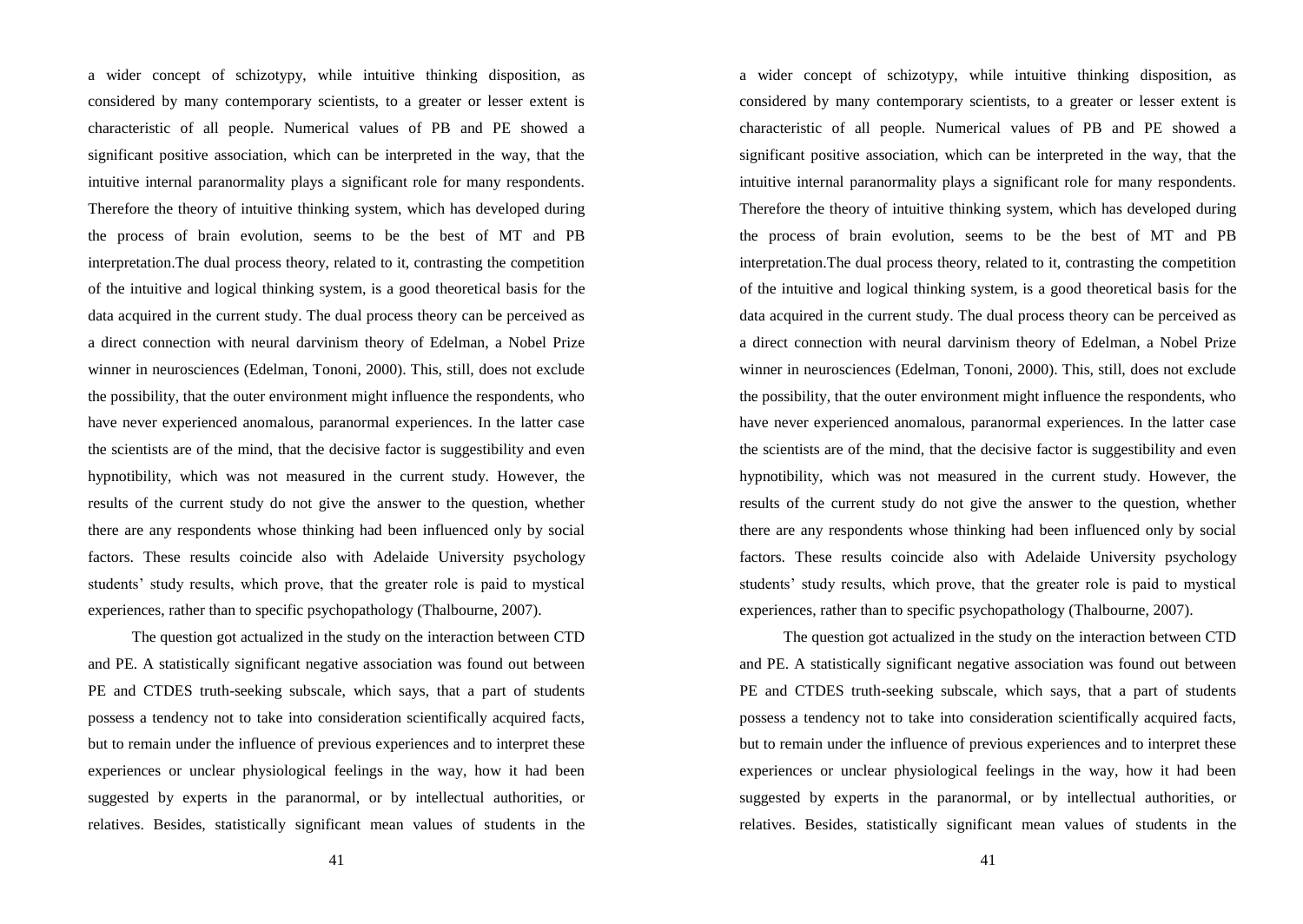subscale "Paranormal experiences", the negative association with the mean values in the subscale "Open-mindedness", can be interpreted like a resistance to give up pseudoscientific theories under the influence of new facts, if the internal feelings can interpret the paranormal phenomenon in the assertive way. Respondents may not be interested in the interpretation types of alternative and non-paranormal feelings. Such respondents' reaction can be interpreted like mental seclusion.

The fact, that there were not found assertive negative associations of PE values with CTDAS and its subscales, might indicate, that an idividual, who feels PE, is greately interested in it, is reading about it, thus showing greater innovativeness values. The knowledge is, nevertheless, used to get explanations for the paranormal of one's strange feelings. The interest is focussed on paranormal and magical literature, but not on scientific or psychological explanations. It is possible, that psychological explanations of PE (illusions, wrong thinking) by such a respondent are perceived as unpleasant, therefore not taken for granted. Perhaps PE does not influence an individual's ability to make responsible and rational decisions, or, perhaps, a respondent does not perceive it like that.

The current study data do not confirm the theory, that TRB is essentially decreasing PB, which is in line with those studies where the results have proved a positive association between PB and TRB (Haraldsson, 1981; Schumaker, 1990; Dawkins, 2006).

The study results do not prove any essential effect of the secondary education on PB, or on CTD, depending on the fact, whether the respondent is from a rural or a small town school, or from a city school. This partially confirms results of a study carried out abroad (Frank, 1930), but it does not coincide with the studies, in which there are still found the differences (Snow, 1983; Lopez, 2005).

42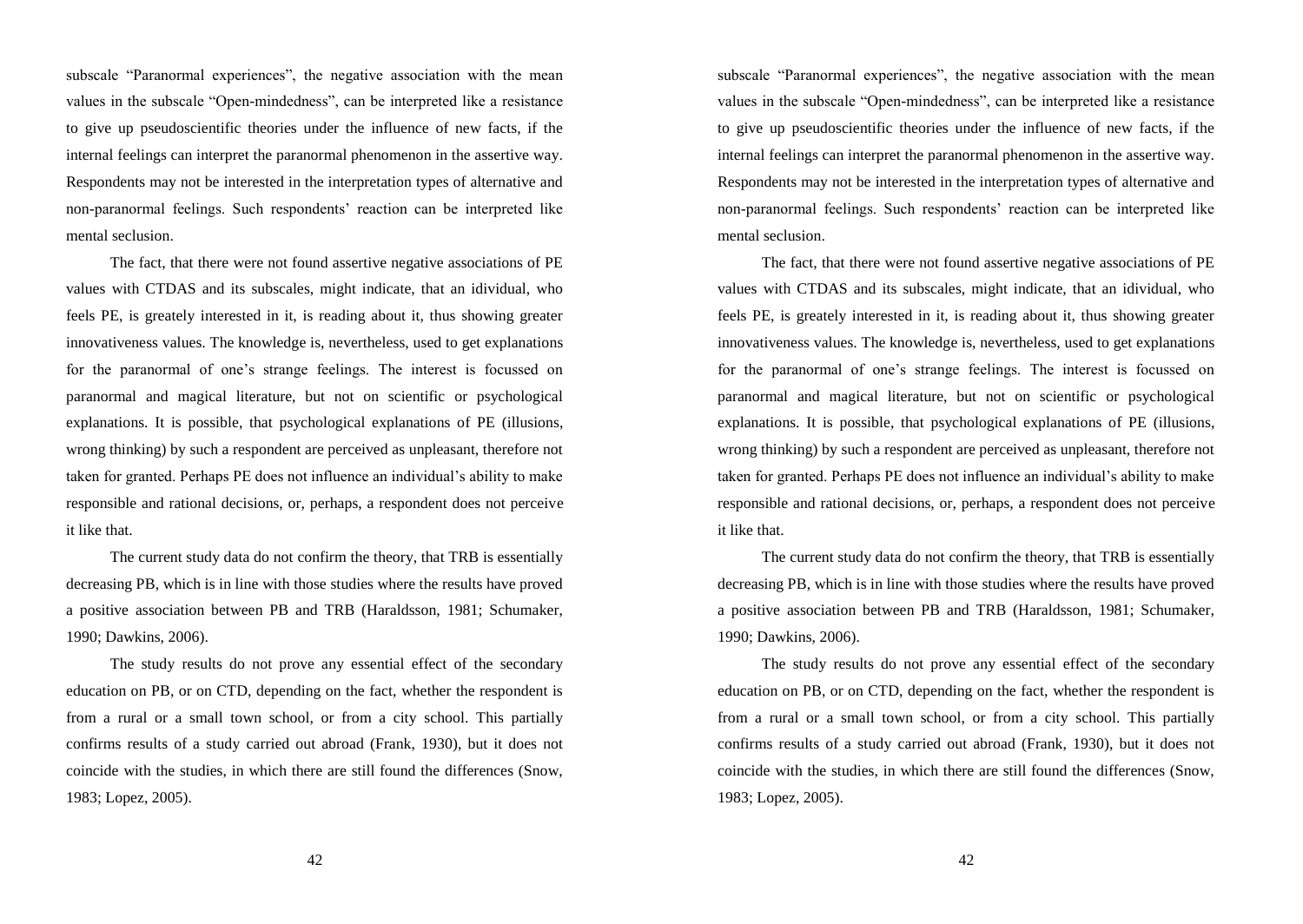The study results show, that for Medical study programme groups, the chronic illnesses, a sense of loneliness and increasing stress are positively associated with MT and PB, especially in belief in witchcraft, superstitions, spiritualism, psi belief and precognition, as well as PE. The positive association of a sense of loneliness with superstitions confirms the results of those studies, which prove, that nonbelievers-students are more introvert (Thalbourne, Haraldsson, 1980). The results of the doctoral thesis coincide with RPBS author, professor *Tobacyk* study on PB, alienation and anomia in the USA college students. In the study of the USA students, in which feelings of alienation were measured by a special *Alienation Scale* (Dean, 1961), students with the depressive feeling showed a positive association with the subscale "Superstitions" and "Spiritualism", but no positive, nor negative association was found with the subscales "Traditional religious belief" and "Belief in witchcraft" (Tobacyk, 1985).

The results of the current study most commonly confirm MT, PB and CT biopsychosocial model. Humans possess different dispositions – either belief in magic and in the paranormal, or in CT (Geertz, Markusson, 2010).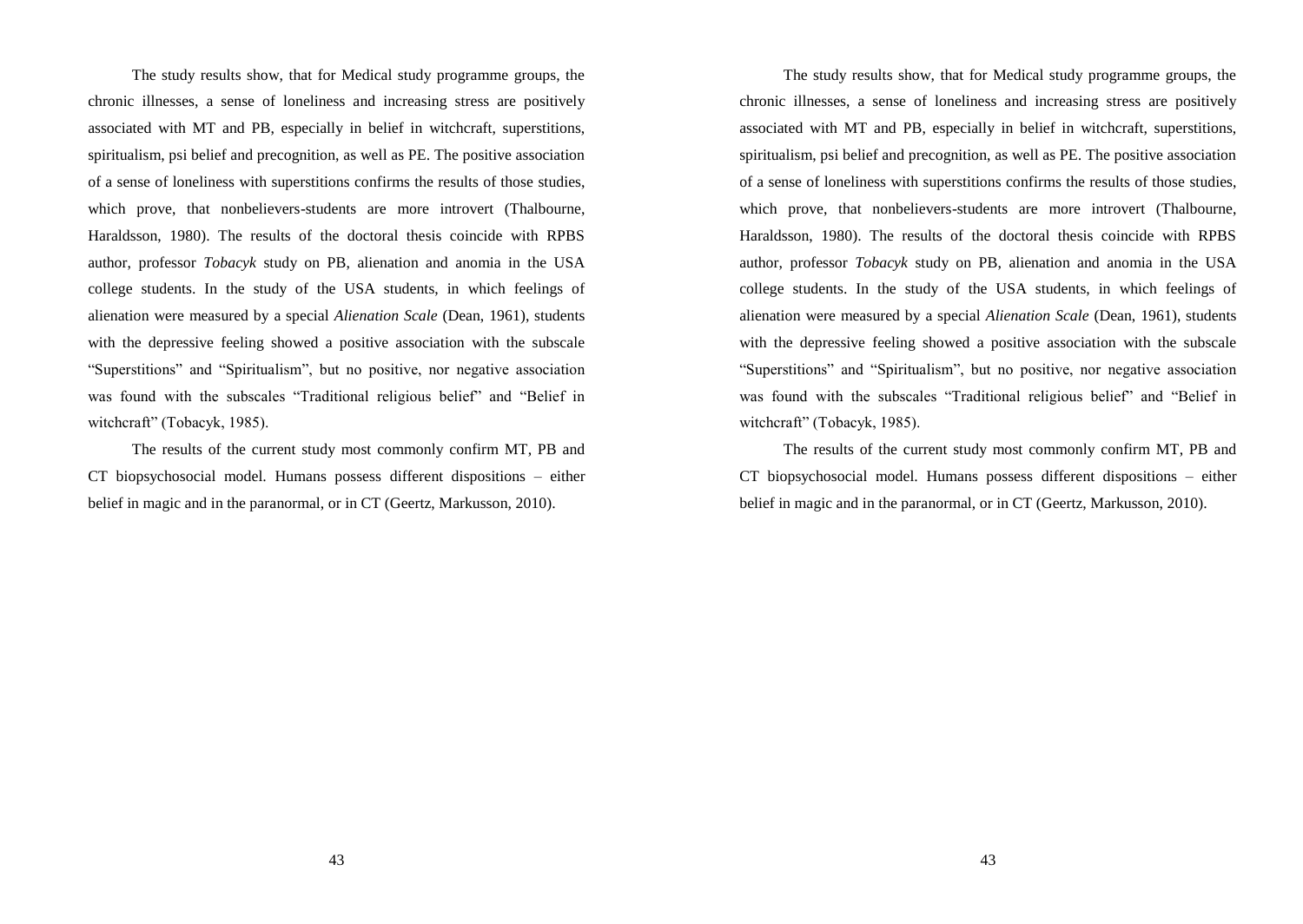## **CONCLUSIONS**

From all 6667 RSU students,  $690(~10.3%)$  respondents participated in electronic opinions poll.

- 1. Study hypophesis was confirmed, stating that part of medical study programme respondents (slightly below 50%) are found to have slight or moderately marked magical thinking and paranormal beliefs, both at the beginning of studies, and at the end of studies. Indices of paranormal beliefs and magical ideations for all students were, in general, below the average. The higher distribution from paranormal beliefs (the number of believers in %) among RSU respondents of the Medical study group was the belief in precognition (48.2%) and belief in witchcraft (44.6%), but the lowest distribution in superstitions (3.6%). 8.1% respondents' subscale "Belief in witchcraft" showed a marked degree of belief. A greater number of believers was in traditional religions (52.2%) over believers in the paranormal.
- 2. Students-respondents of the Medical study group showed high and average numerical values of critical thinking disposition, which is similar to mean values of other university students (especially in the USA).
- 3. Magical thinking, paranormal beliefs and pseudoscientific assumptions are mostly preserved unchanged throughout all study years. In the current study no significant increase of CTD by study years was found either in the students of the Medical study group, or in RSU students in total, which did not confirm the study hypothesis.
- 4. The gap of dynamics either in belief in the paranormal, or critical thinking disposition did not allow us to find a clear answer, whether the increase of critical thinking disposition would influence or not influence the level of magical thinking and paranormal beliefs. The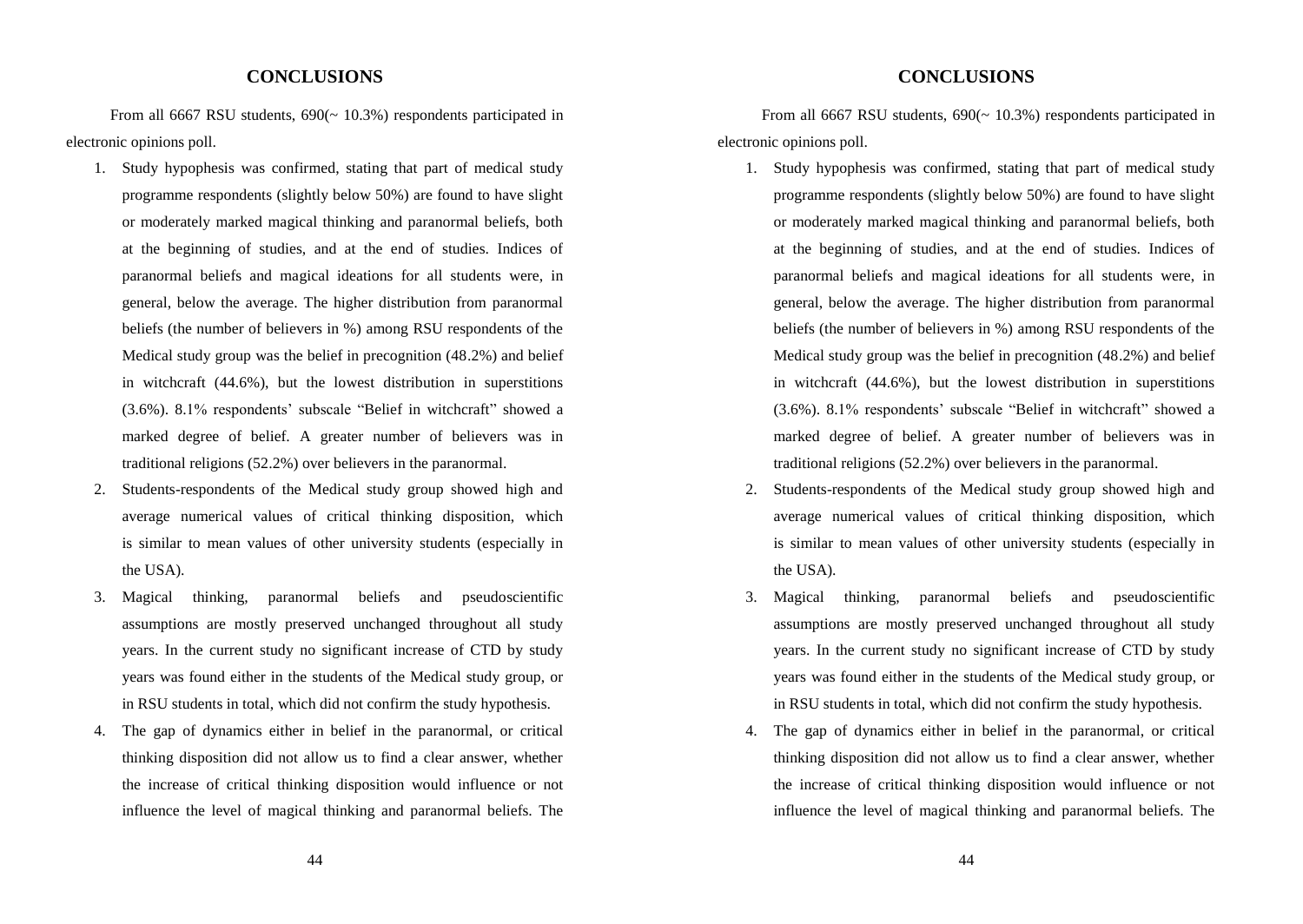answer of the study is that critical thinking disposition and magical thinking functions go in parallel to each other. In part of respondents the greater critical thinking disposition correlates with belief in the paranormal negatively, but in another part – both magical thinking and paranormal beliefs, and critical thinking disposition are coexisting consciously. Perhaps, the only way to achieve the interaction between them is to work specially at it and to increase CTD and CT skills.

- 5. In the study data there were found statistically significant differences of mean numerical values for the Medical study group, in comparison to Health care study group and Social science study group. Orientations of natural sciences in the Medical study group and Health care study group did not essentially differ the level in belief in the paranormal of the respondents from the comparable group of the Faculties of Social Sciences.
- 6. Assessing the influence of important psychodynamic factors of other RSU students on the type of magical or critical thinking, there was found an intricate picture. All in all, women were of higher percentage to demonstrate their belief in the paranormal in comparison to men. From the acquired study data, we can see, that belief in traditional religion and confessional belonging do not essentially affect magical thinking and paranormal beliefs, and those who belong to a certain confession showed a higher level of paranormal beliefs. No statistical differences, in its turn, were found among those who had acquired secondary education in small towns and big cities. Schizotypy, as a possible psychopathology, is seen only in a small part of respondents. Intuitive internal paranormalities (in the study called as paranormal experiences) play a significant role for many respondents. In a part of respondents there were encountered anomalous experiences, which statistically significantly were associated either with belief in the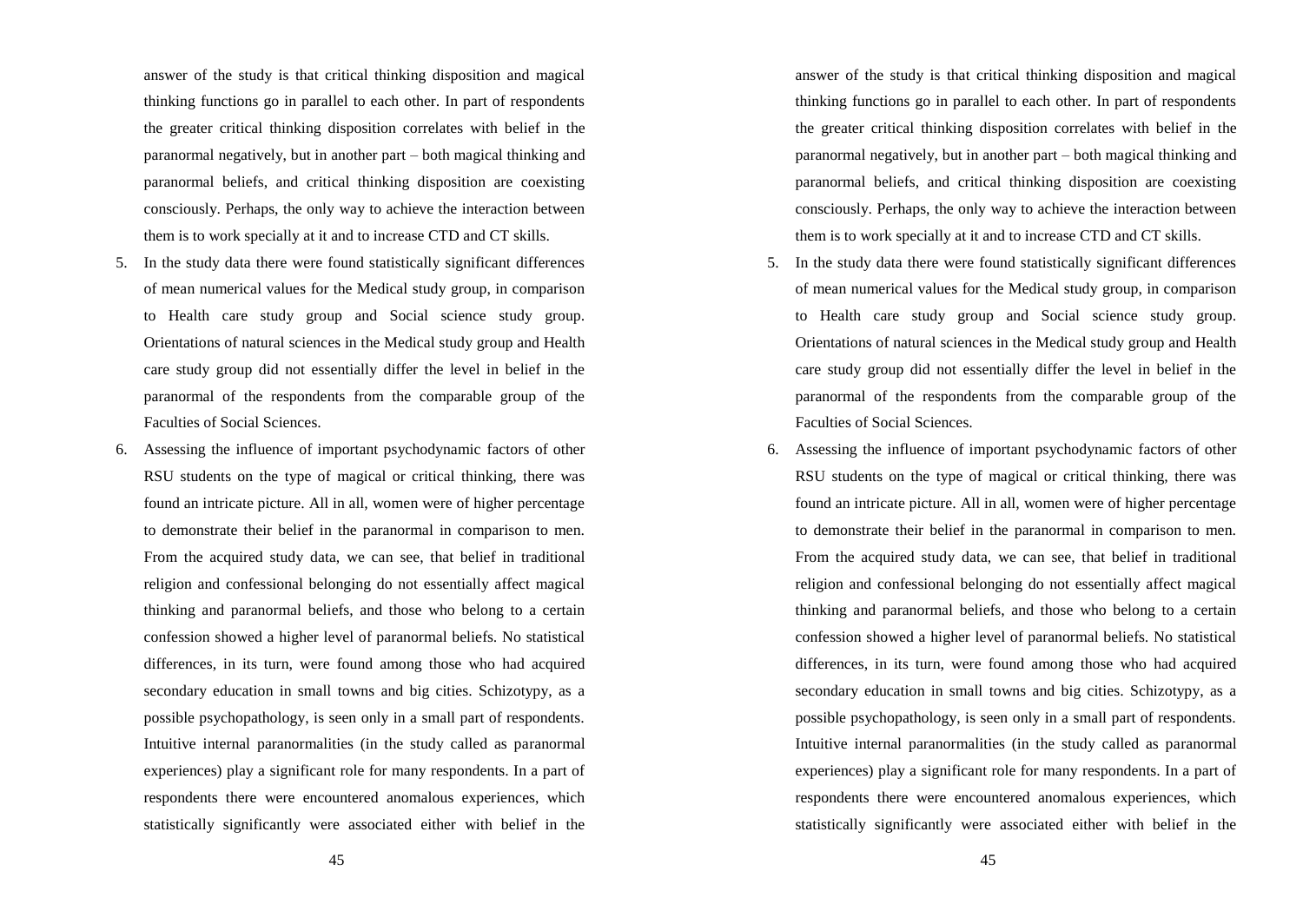paranormal, or belief in traditional religion. The study found, that a sense of loneliness and increasing distress are positively associated with magical thinking and paranormal beliefs, especially in superstitions, spiritualism, psi belief and precognition, but did not associate statistically significantly with subscales in traditional religion and belief in extraordinary life forms.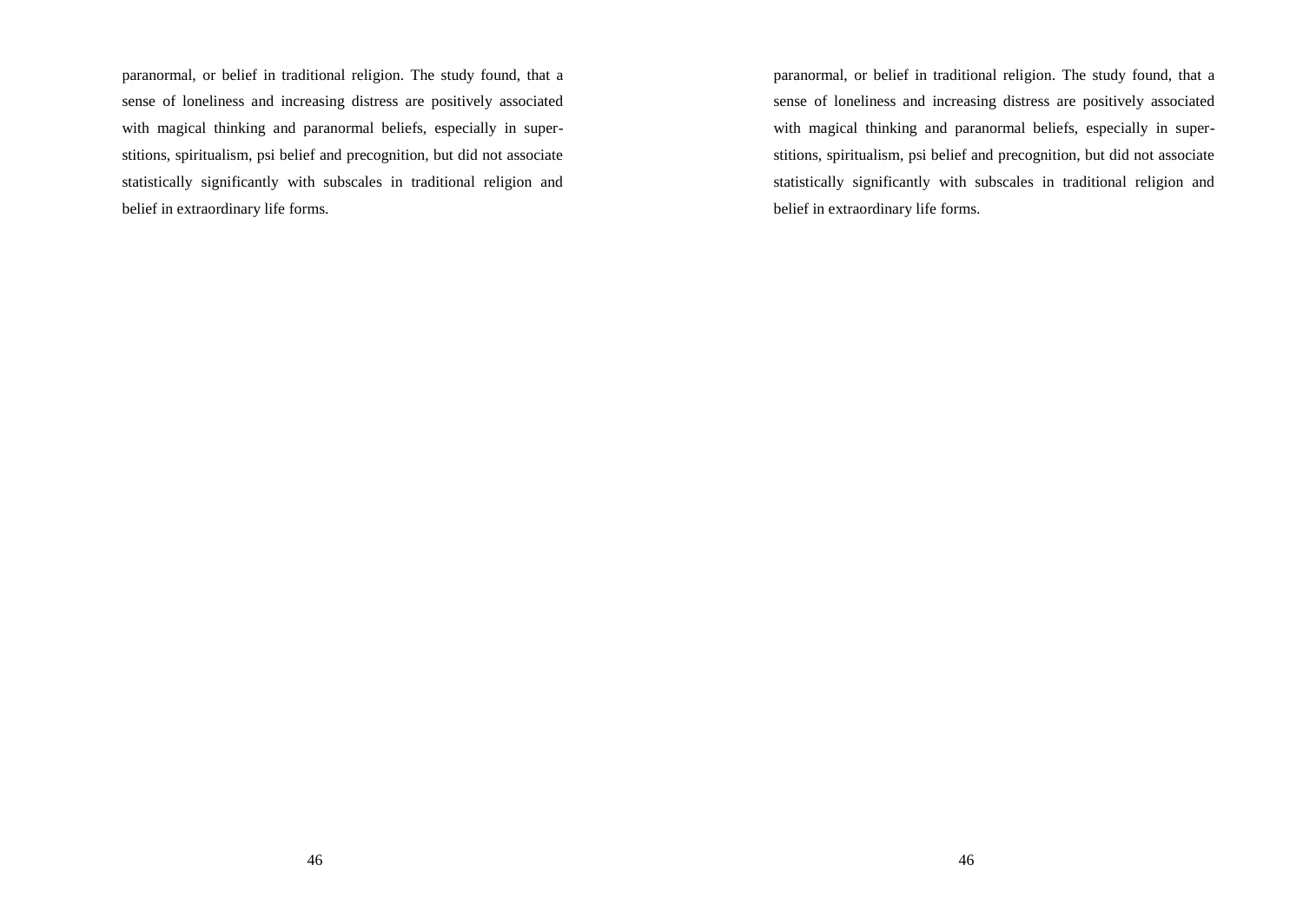## **PRACTICAL SIGNIFICANCE OF STUDY**

- 1. During the work at doctoral thesis, three international survey questionnaires were adapted to the Latvian language–*Magical Ideation Scale* (Eckblad & Chapman, 1983)), *Revised Paranormal Belief Scale* (Tobacyk, 1988)), EMI: Critical Thinking Disposition Assessment (Moore, Rudd, & Penfield, 2002)).
- 2. *Revised Paranormal Belief Scale* was validated for the Latvian version in international reference publication Utinans A., Ancane G., Tobacyk J.J., Boyraz G., Livingston M.M., Tobacyk J.S. Paranormal beliefs of Latvian college students: A Latvian version of the Revised Paranormal Belief Scale // Psychological Reports: Measures & Statistics, 2015; 116(1): 1-11.
- 3. During the work at the doctoral thesis there was developed a new measuring instrument – Critical thinking disposition extra scale. New scale was validated, as presented in RSU scientific conference in 2015.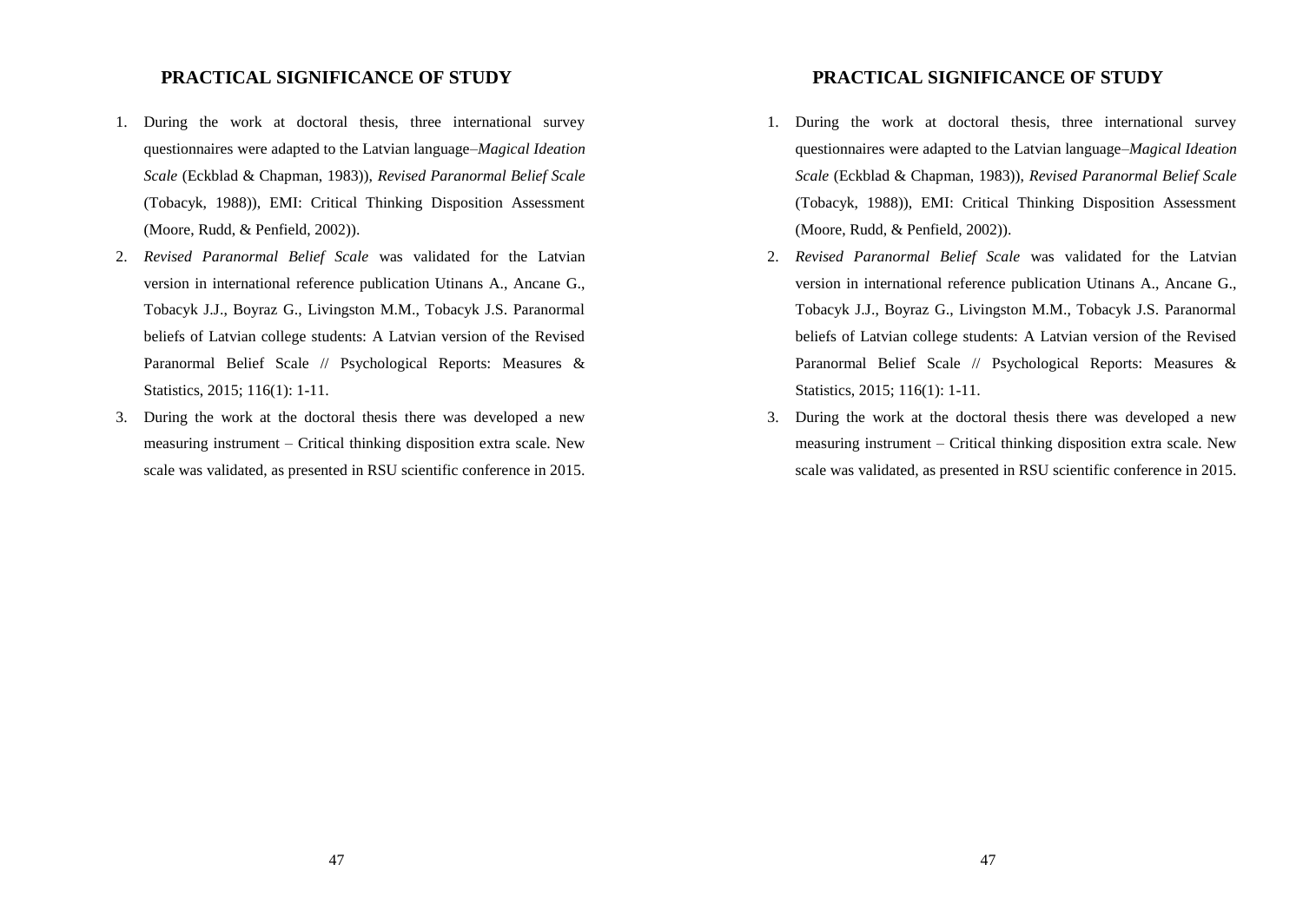#### **PRACTICAL RECOMMENDATIONS OF STUDY**

A great majority of scientists are of the mind, that students should be taught to apply CT in different disciplines and different contexts, even teaching multidisciplinary course (Lai, 2011, referring to Halpern, 2001). CTD, if judging from other studies, can change. The development of CTD is affected by the university environment open to all kind of knowledge and avoid of prejudices in discussions. It would be worth explaining to students about the subject, concept, meaning of critical thinking and to teach CT skills. The disposition to critical thinking can change along with the growth of interest about the idea of developing such features in oneself. The interest might increase by understanding the meaning of learning the truth, when the learning of truth, at least for the part of students, may become the meaning of life, and in such a way the search for the meaning of life would not be substituted by other illusory constructions. Although the faith and placebo healing is existing comparatively broadly, it is important for the medical students, future doctors, to understand the importance of finding the real causes of health, disease and impairments.

- 1. When teaching students scientific thinking and evidence-based medicine, one should focus more on the criteria, by which theories are devaluated and dropped as invalid.
- 2. Presumably, the disposition of this critical thinking and skills development call for a separate, specially-created study programme.
- 3. The question has to be analyzed as to teaching of scientific conceptions of spirituality to medical students. For medical students it would be important to understand the difference between a healthy and pathological spirituality, and how these views give a contribution into the development of a man's health or disease. The analysis of theoretical ideas of non-traditional or alternative medicine would be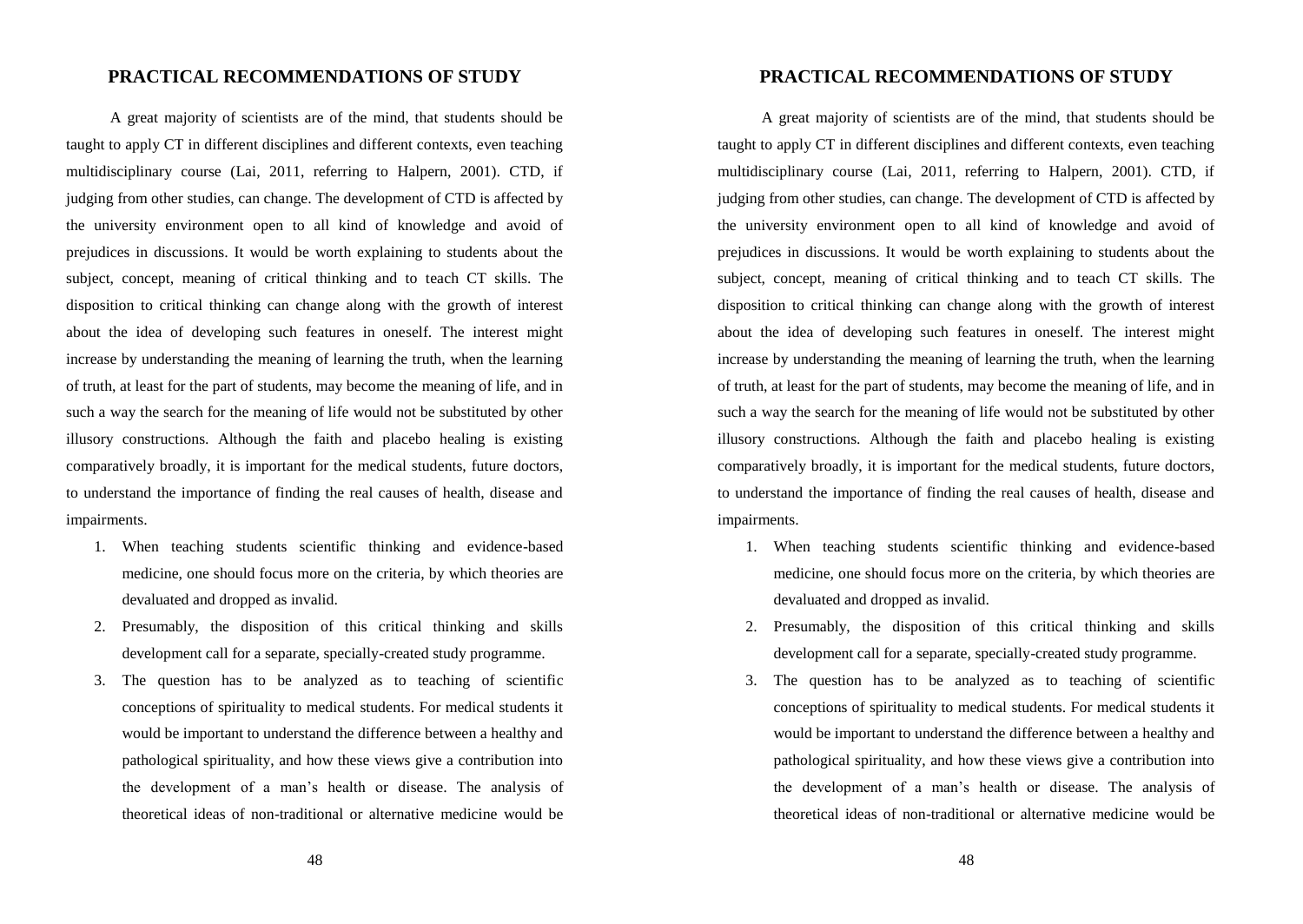important for students to promote critical thinking, and a certain tolerance and recognition of the useful. Such knowledge for future doctors can be of use understanding the treatment of oncological patients and severely ill somatic patients. There is a special – positive, or negative role in the alternative treatment for such psychic disorders as schizophrenic disorder, obsessive-compulsive disorder, depressive disorder, anxiety disorders and disorders caused by addiction to chemical substances.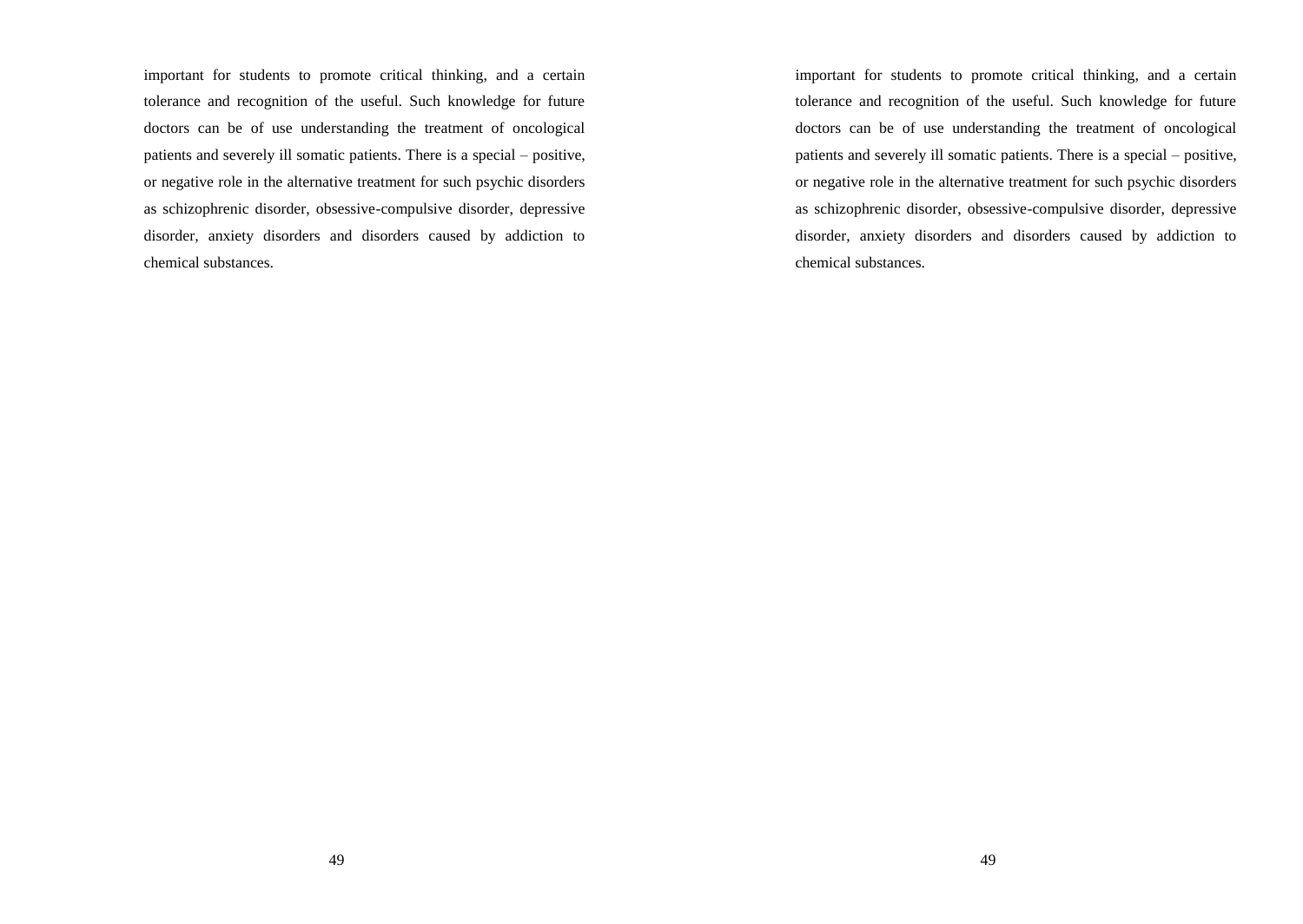#### **ACKNOWLEDGEMENTS**

I would like to express my gratitude to the associated professor *Gunta Ancāne* for her support in the strategy development of the doctoral thesis, presentation materials for the conferences, for involving consultants and assistants, as well as for her constant emotional support along the whole process of the study.

My great thanks to professor *Jānis Vētra* for many ideas in planning of the work, for the valuable idea in designing the electronic questionnaire and help in implementation of the idea, as well as prevening many problems during the process of data collection and publication.

My sincerest thanks to the scientific advisor of the doctoral thesis, associated professor *Anita Villeruša* for many ideas in working out the total plan of the work and for the great contribution in the development of Critical thinking disposition additional scale.

Great thanks to the mathematical statistician *Vinita Cauce* for enormous input in statistical work, for doing the data-rewriting and corrections, and the readiness to get involved outside her own working time.

I sincerely thank the professor *Jerome Tobacyk* of Louisiana (USA) for cooperation and written consultations concerning the application of his developed *Revised Paranormal Belief Scale* in Latvia, as well as for sending scientific literature.

I want to express my thanks to the English language translator and the young doctor *Edgars Lūkins* for the cooperation in translating the international questionnaires and their adaptation into the Latvian language.

I express my thanks to the chief of RSU Ethics Committee, associated professor *Olafs Brūveris* and the rest of the committee members for the belief in the significance of the current doctoral thesis. Great thanks to RSU Deans' Council, who, by their votes, trusted in me for broader dissemination of the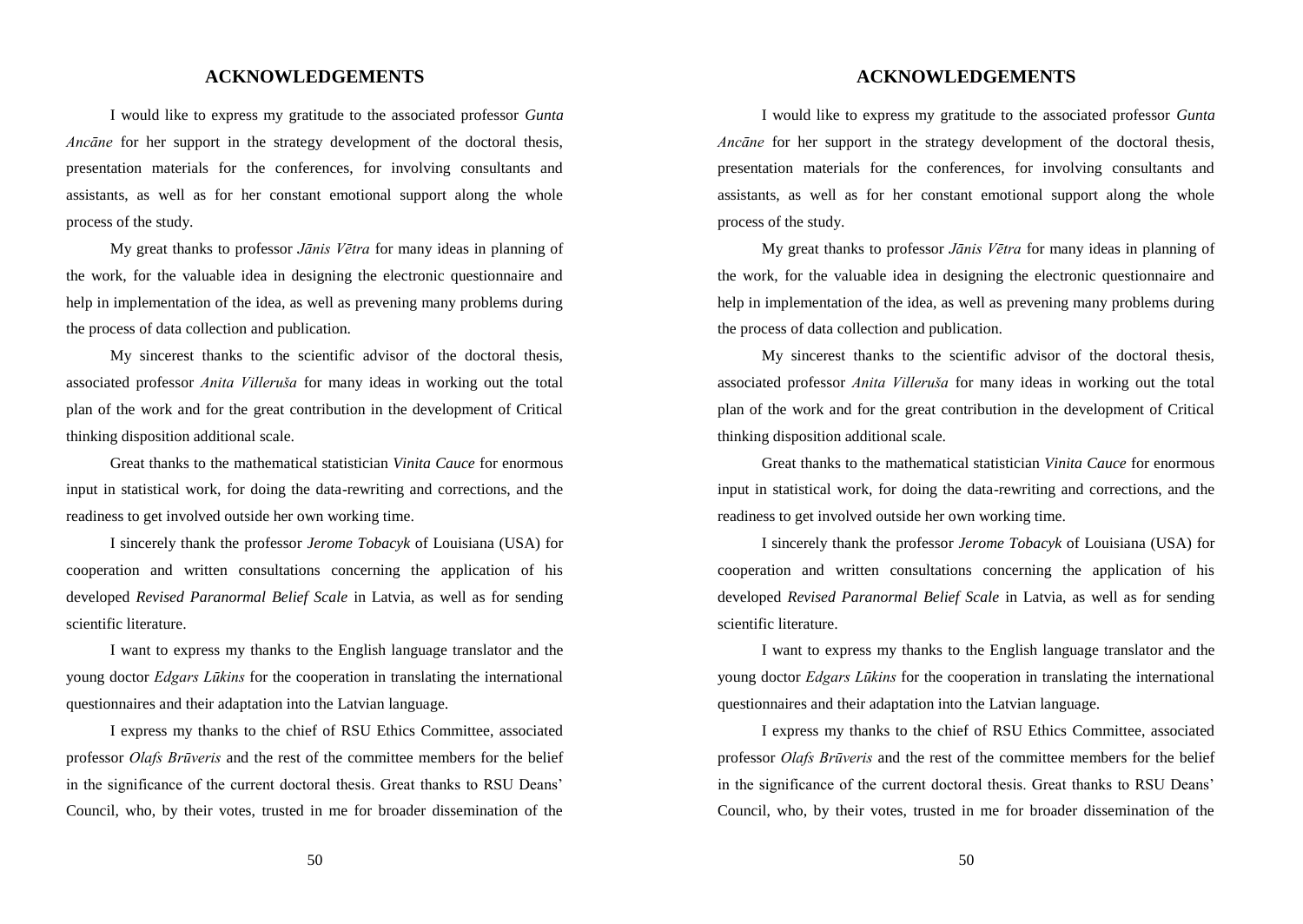electronic questionnairs developed in this study. Thanks to RSU Students' selfgovernment for support to the opinion poll.

I want to thank my colleagues *Oļegs Pļesunovs* and *Tarass Ivaščenko* for help in carrying out the students' opinion poll. Great thanks to the journalist *Ilze Olšteine* for the diversified information. Thanks to the head of the Department of Communications, the associated professor *Anda Rožukalne* for the advice in giving some valuable tips.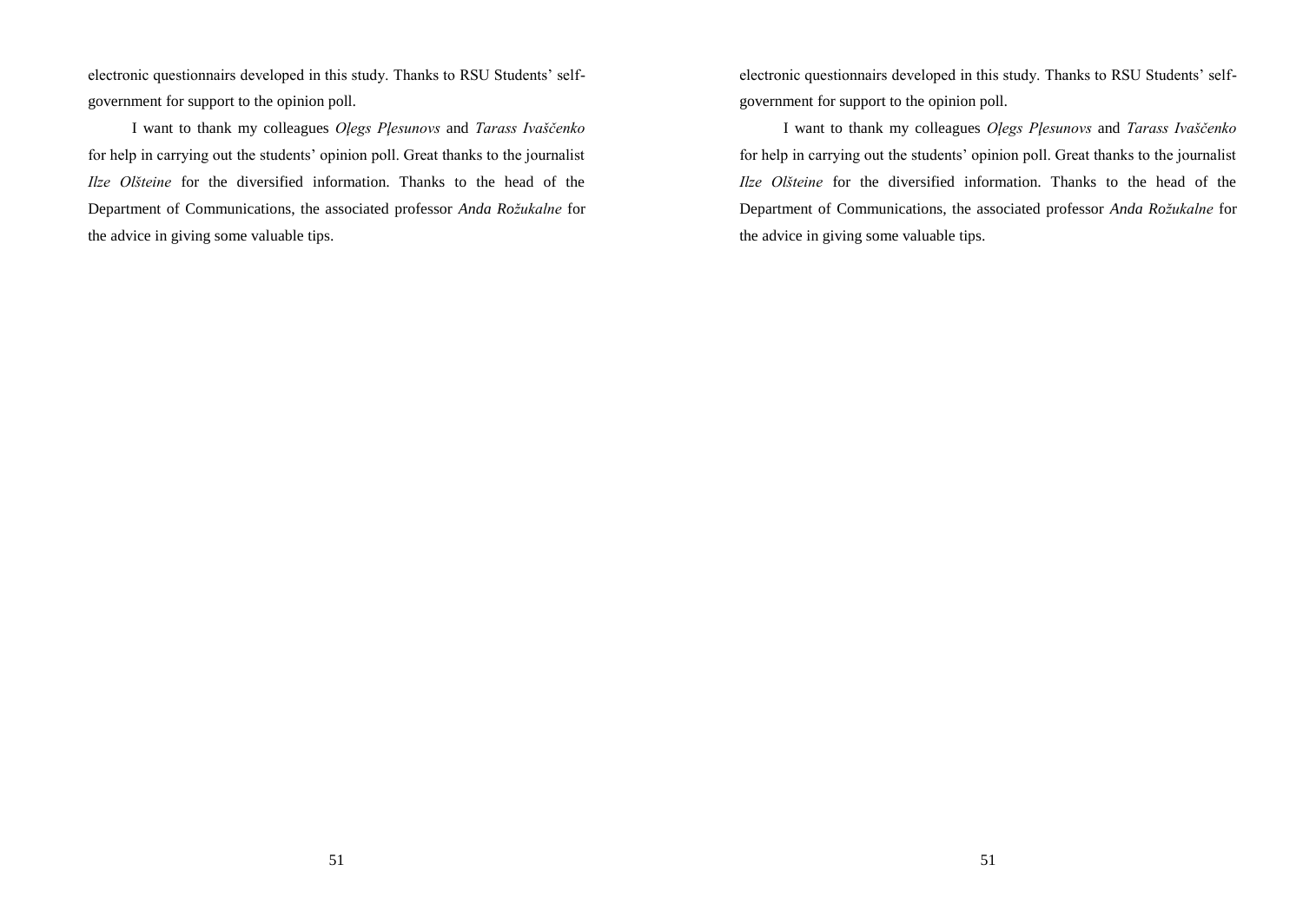## **LITERATURE SOURCES USED**

- 1. Aarnio K., Lindeman M. Paranormal beliefs, education, and thinking styles. Personality and Individual Differences 2005; 39: 1227–1236.
- 2. Abraham R.R., Upadhya S., Torke S., Ramnarayan K. Clinically oriented physiology teaching: strategy for developing critical-thinking skills in undergraduate medical students // Advances in Physiology Education 2004; 28: 102–104.
- 3. Azer S.A. Use of Portfolios by Medical Students: Significance of Critical Thinking. Kaohsiung J Med Sci 2008 July; Vol 24, No 7: 361-366.
- 4. Carvour M. Teaching Critical Appraisal of Medical Evidence. Virtual Mentor 2013 Jan; 15(1): 23−27.
- 5. Chmielewski P.M., Fernandes L.O.L., Yee C.M., Miller G.A. Ethnicity and Gender in Scales of Psychosis Proneness and Mood Disorders. Journal of Abnormal Psychology, 1995; 104(3),464−470.
- 6. D'Antoni A.V., Zipp G.P., Olson V.G., Cahill T.F. Does the mind map learning strategy facilitate information retrieval and critical thinking in medical students. Medical Education 2010; 10:61−72.
- 7. Dawkins, R. The God Delusion. Houghton Miffin Co., USA 2006.
- 8. Eckblad, M., Chapman, L.J. Magical ideation as indicator of schizotypy // Journal of Consulting and Clinical Psychology. 1983; Vol 51(2): 215−225.
- 9. Edelman G.M., Tononi G. A Universe of Consciousness. How Matter Becomes Imagination. Basic Books 2000.
- 10. Geertz A.W., Markusson G.I. Religion is natural, atheism is not: On why everybody is both right and wrong. Religion 2010; 40: 152–165.
- 11. Genovese J.E.C. Paranormal beliefs, schizotypy, and thinking styles among teachers and future teachers. Personality and Individual Differences, 2005; 39: 93–102.
- 12. Gray T., Mill D. Critical Abilities, Graduate Education (Biology vs. English), and Belief in Unsubstantiated Phenomena. Canadian Journal of Behavioural Science 1990; 22(2), 162−172.
- 13. Hatunoğlu A. Magical Thinking and Psychological Symptoms: Evidence from Turkey. International J. Soc. Sci. & Education 2014 Vol.4 Issue 3, 643−647.
- 14. Hillstrom E.L., Strachan M. Strong Commitment to Traditional Protestant Religious Beliefs is Negatively Related to Beliefs in Paranormal Phenomena // Psychological Reports, 2000,86, 183−189.
- 15. Facione, P. A. The disposition toward critical thinking: Its character, measurement, and relation to critical thinking skill. Informal Logic, 2000; 20(1), 61–84.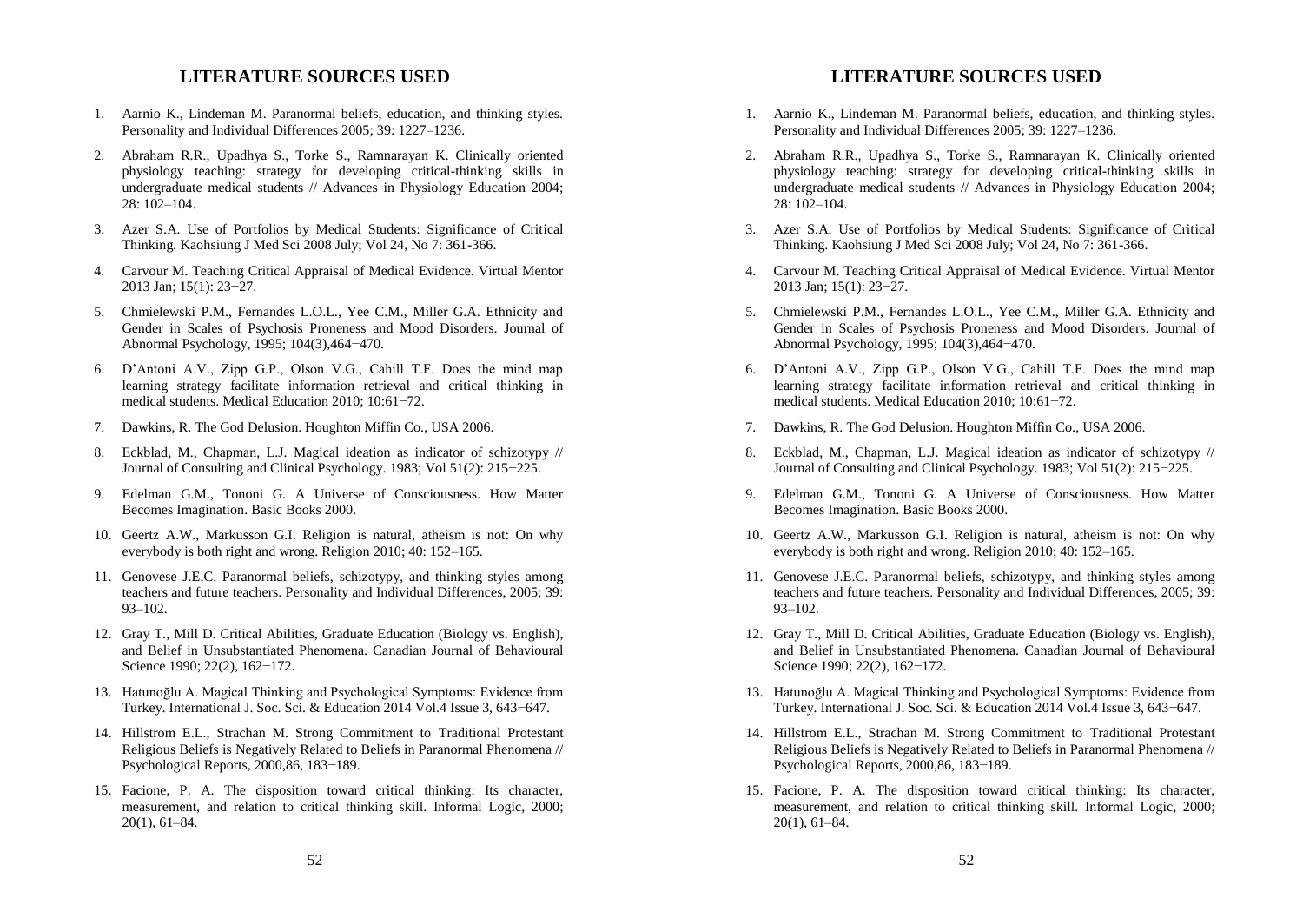- 16. Fishman Y.I. Can Science Test Supernatural Worldviews? // Sci & Educ 2009; 18: 813−837.
- 17. Fonseca-Pedrero E., Paino M., Lemos-Giráldez S., García-Cueto E., Villazón-García U., Muñiz J. Psychometric properties of the Perceptual Aberration Scale and the Magical Ideation Scale in Spanish college students // International Journal of Clinical and Health Psychology, 2009, Vol. 9, Nº 2, pp. 299−312.
- 18. Frank J. Superstitions and science teaching. Social Science and Mathematics 1930; 30: 277−282.
- 19. Haraldsson, E. Some Determinants of Belief in Psychical Phenomena. Journal of the American Society for Psychical Research 1981; 75(4): 297−309.
- 20. Harasym P.H., Tsai T.C., Hemmati P. Current Trends in Developing Medical Student's Critical Thinking Abilities. Kaohsiung J Med Sci 2008 July; Vol 24, No 7: 341−355.
- 21. Irwin H. J. The Psychology of Paranormal Belief. A Researcher's Handbook // Hertfortshire: University of Hertforshire Press. 2009.
- 22. Lai E.R. Critical Thinking: A Literature Review. Research Report, 2011. http://www.pearsonassessments.com/hai/images/tmrs/criticalthinkingreviewfi nal.pdf (sk.02.08.3013.).
- 23. Lopez R.A. Use of Alternative Folk Medicine by Mexical American Women. Journal of Immigrant Health, 2005 Jan; 7(1): 23−31.
- 24. Macpherson R., Stanovich K.E. Cognitive ability, thinking dispositions, and instructional set as predictors of critical thinking. Learning and Individual Differences 2007 (17), 115−127.
- 25. Martin M. Pseudoscience, the Paranormal, and Science Education. Science & Education 1994; 3: 357−371.
- 26. Maudsley G., Strivens J. Promoting professional knowledge, experimental learning and critical thinking for medical students. Medical Education 2000; 34:535−544.
- 27. Morier D., Keeports D. Normal Science and the Paranormal: The Effect of a Scientific Method Course on Students' Beliefs. Research in Higher Education 1994; 35(4): 443−453.
- 28. Orenstein A. Religion and Paranormal Belief. Journal for the Scientific Study of Religion 2002; 41(2): 301−311.
- 29. Petrie K. J., Wessely S. Modern worries, new technology, and medicine: new technologies mean new health complaints. British Medical Journal, 2002; 324: 690–691.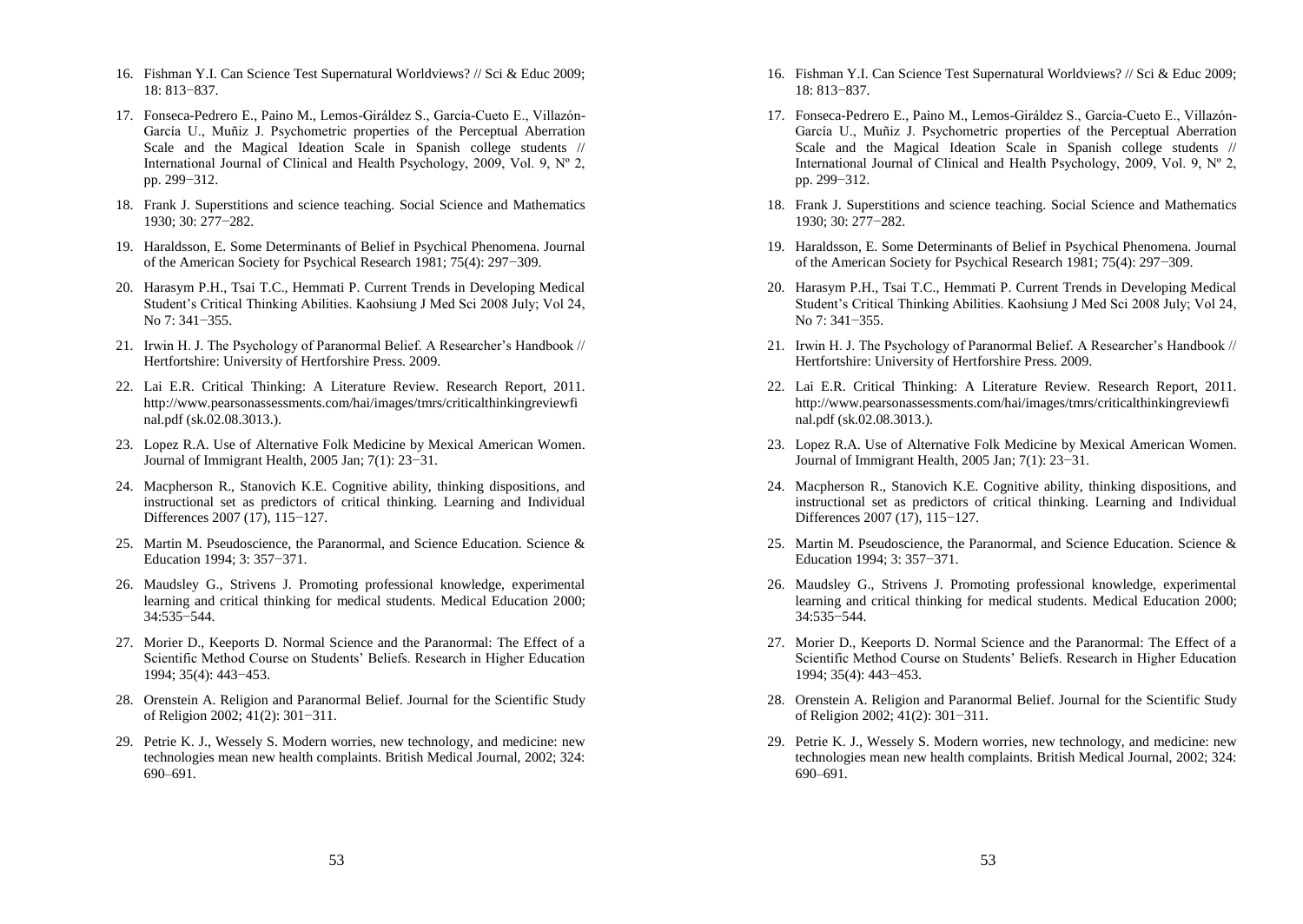- 30. Pitkala K., Mantyranta T., Strandberg T.E., Makela M., Vanhanen H. & Varonen H. Evidence-based medicine – how to teach critical thinking to medical undergraduates. Medical Teacher 2000; 22(1): 22−26.
- 31. Ross S.R., Lutz C.J., Bailley S.E. Positive and Negative Symptoms of Schizotypy and the Five Factor Model: A Domain and Facet Level Analysis. Journal of Personality Assessments, 2002, 79(1), 53−72.
- 32. Saher M., Lindeman M., Hursti U. K. Attitudes towards genetically modified and organic foods // Appetite, 2006 May; 46(3): 324−31.
- 33. Sanchez-Mendiola M., Kieffer-Escobar L.F., Marín-Beltrán S., Downing S.M., Schwartz A. Teaching of evidence-based medicine to medical students in Mexico: a randomized controlled trial. Medical Education 2012, 12:107−120.
- 34. Schumaker J.F. Wings of Illusion. The Origin, Nature, and Future of Paranormal Belief // Polity Press, Cambridge, 1990.
- 35. Snow L.F. Traditional Health Beliefs and Practices Among Lower Class Black Americans. The Western Journal of Medicine 1983 Dec; 139(6): 820−828.
- 36. Thalbourne M.A., Haraldsson E. Personality characteristics of sheep and goats // Personality and Individual Differences, 1980; 1(2): 180−185.
- 37. Thalbourne M.A. Potential Psychological Predictors of Religiosity. The International Journal for the Psychology of Religion 2007, 17(4), 333−336.
- 38. Tobacyk J. A Revised Paranormal Belief Scale // The International Journal of Transpersonal Studies. 2004, Vol.23: 94−98.
- 39. Tobacyk, J. Paranormal beliefs, alienation and anomie in college students. Psychological Reports, 1985; 57: 844−846.
- 40. Tobacyk J. Paranormal belief and college grade point average. Psychological Reports,1984; 54: 217−218.
- 41. Tobacyk, J., Wilkinson, L.V. Magical thinking and paranormal beliefs // Journal of Social Behaviour and Personality. 1990; 5, 255−264.
- 42. Utināns A., Ancāne G. Belief in the paranormal and modern health worries // 'Proceedings of the 4th International Interdisciplinary Scientific Conference entitled "Society, Health and Welfare" // SHS Web of Conferences, 2014; 10, 00048.
- 43. Utinans A., Ancane G., Tobacyk J.J., Boyraz G., Livingston M.M., Tobacyk J.S. Paranormal beliefs of Latvian college students: A Latvian version of the Revised Paranormal Belief Scale. Psychological Reports: Measures & Statistics, 2015; 116(1): 1−11.
- 44. West D.C., Pomeroy J.R., Park J.K., Gerstenberger E.A., Sandoval J. Critical Thinking in Graduate Medical Education: A Role for Concept Mapping Assessment? JAMA 2000 Sept; Vol 284(9): 1105−1110.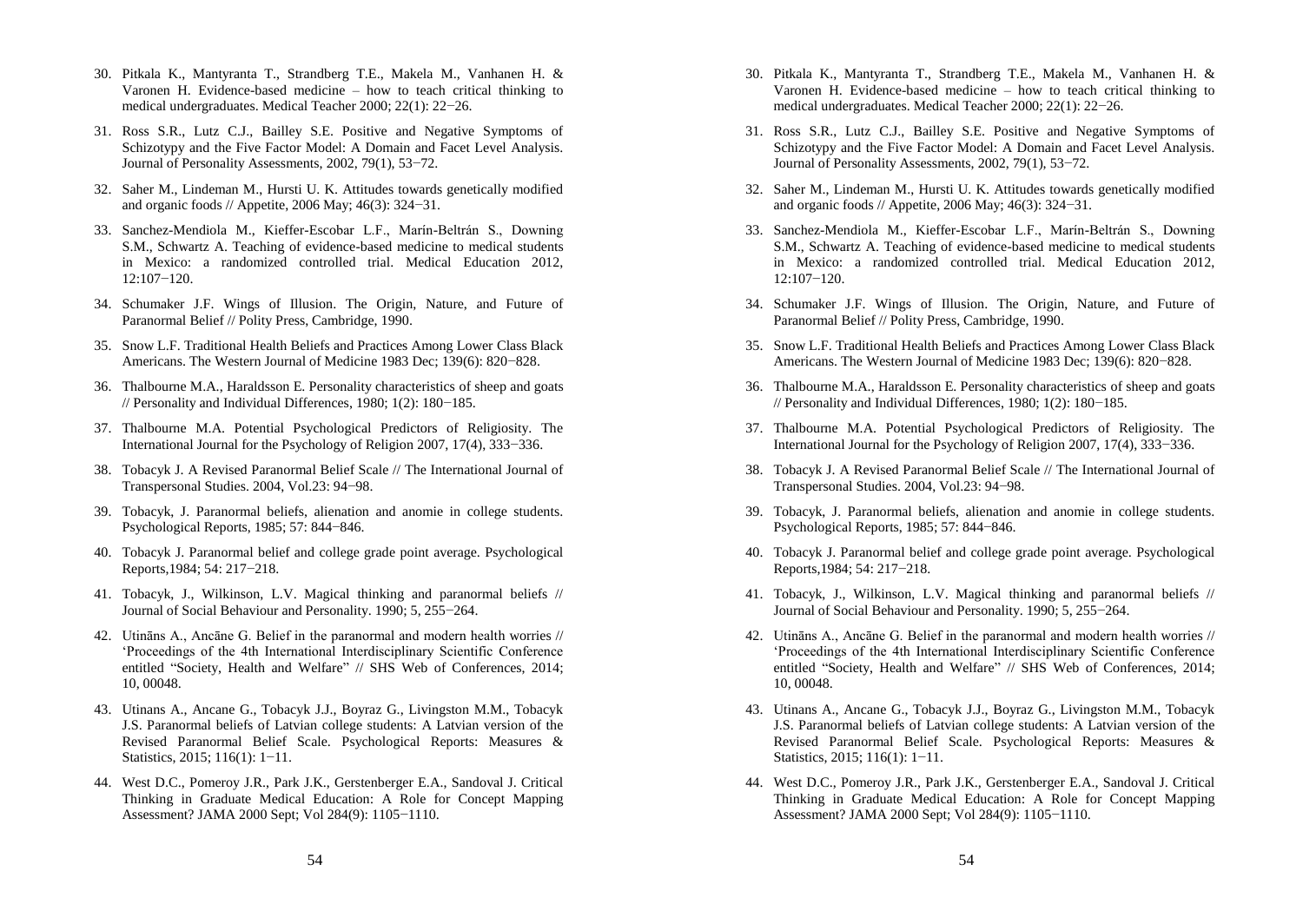# **PUBLICATION**

#### **Scientific articles on the study theme**

- 1. Utināns A., Ancāne G., Villeruša A., Vētra J. Interrelations of paranormal and pseudoscientific beliefs and critical thinking disposition among undergraduate medical students of RSU. (Akceptēts 'Medicina')
- 2. Utināns A., Ancāne G., Vētra J. Maģiskās domāšanas, ticības paranormālajam un kritiskās domāšanas dispozīcijas aptauja RSU studentiem. Zinātniskie raksti: 2013. gada medicīnas nozares pētnieciskā darba publikācijas: Internā medicīna. Ķirurģija. Medicīnas bāzes zinātnes. Stomatoloģija. Farmācija / Rīgas Stradiņa universitāte. – Rīga: Rīgas Stradiņa universitāte, 2014; 308-317.
- 3. Utināns A., Ancāne G. Belief in the paranormal and modern health worries // 'Proceedings of the 4<sup>th</sup> International Interdisciplinary Scientific Conference entitled 'Society, Health and Welfare' // SHS Web of Conferences, 2014; 10, 00048. DOI: 10.1051/shsconf/20141000048
- **4.** Utinans A., Ancane G., Tobacyk J.J., Boyraz G., Livingston M.M., Tobacyk J.S. Paranormal beliefs of Latvian college students: A Latvian version of the Revised Paranormal Belief Scale // Psychological Reports: Measures & Statistics, 2015; 116(1): 1-11.

#### **Theses published on the study theme**

- 1. Utināns A., Ancāne G. Maģiskās domāšanas izplatība RSU Medicīnas fakultātes pēdējā gada studentiem // RSU 60 gadu jubilejas Zinātniskā konferences tēzes, Rīga, Latvija, marts, 2010., 63-63.
- 2. Utināns A., Ancāne G., Vētra J. Maģiskās domāšanas biežums un izteiktības pakāpe medicīnas studentiem // RSU 2011. gada Zinātniskā konference, Rīga, Latvija, Aprīlis 2011. Tēzes.
- 3. Ancāne G., Utināns A., Šmite D., Ancāns A., Jubase D. Psihiskās veselības kritēriji // RSU 2012. gada Zinātniskā konference, Rīga, Latvija, marts 2012. Tēzes.
- 4. Utināns A., Ancāne G., Tobacyk J., Livingston M., Tobacyk J., Vētra J., Villeruša A. Studentu ticība paranormālajam – Rīgas Stradiņa universitātes (Latvija) un Luiziānas Universitātes (ASV) salīdzinājums // RSU 2012. gada Zinātniskā konference, Rīga, Latvija, marts 2012. Tēzes.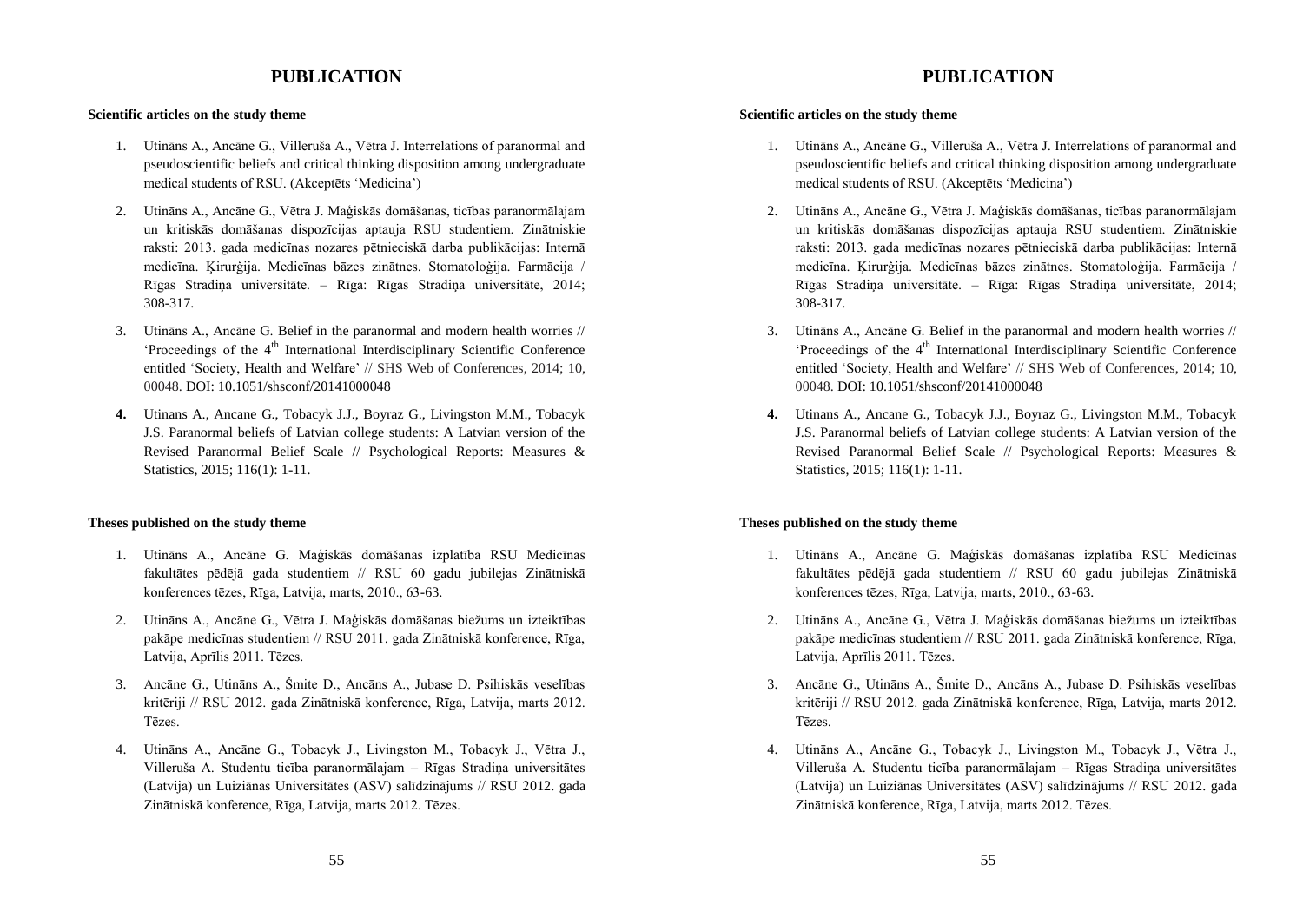- 5. A.Utinans, G.Ancane. Belief in the Paranormal and Modern Health Worries // 4th International Interdisciplinary Scientific Conference "Society, Health, Welfare". Riga, November, 2012. Tēzes.
- 6. Utināns A., Ancāne G., Vētra J. Maģiskās domāšanas, ticības paranormālajam un kritiskās domāšanas dispozīcijas aptauja RSU medicīnas studentiem // Rīgas Stradiņa universitāte, 2013.gada zinātniskā konference. Tēzes. 99 lpp.
- 7. Utināns A., Ancāne G., Vētra J., Villeruša A., Cauce V. Stresa faktoru ietekme uz ticību maģiskajam, paranormālajam un kritisko domāšanu RSU studentiem // Rīgas Stradiņa universitāte, 2014.gada zinātniskā konference. Tēzes.
- 8. Utināns A., Cauce V., Ancāne G., Vētra J., Villeruša A. Kritiskās domāšanas dispozīcijas papildu skalas funkcionālā analīze un validācija // Rīgas Stradiņa universitāte, 2015.gada zinātniskā konference. Tēzes, 101.lpp.

#### **Poster reports on the study theme**

1. Utinans A., Ancane G., J.Tobacyk, M.Livingston, J.Tobacyk, J. Paranormal beliefs in Latvian and American college students: A test of the nomic void hypothesis // Southeastern Psychological Association Conference. New Orleans, LA. February 15 – 18, 2012.

#### **Presentations at the conferences on the study theme**

- 1. Utināns A., Ancāne G. Maģiskās domāšanas izplatība RSU Medicīnas fakultātes pēdējā gada studentiem // RSU 60 gadu jubilejas Zinātniskā konference, Rīga, Latvija, marts, 2010.
- 2. Utināns A. Maģiskā domāšana un psihosomatiskie traucējumi // Latvijas-Vācijas seminārs "Psihosomatiskā medicīna veselības aprūpes sistēmā: šodien un rīt" 26.-27.11.2010. Rīgā.
- 3. A.Utināns, G.Ancāne, Vētra J. Maģiskās domāšanas biežums un izteiktības pakāpe medicīnas studentiem // RSU Zinātniskā konference, 2011.gada 15.aprīlis.
- 4. Untināns, A., Ancāne G., Vētra, J. Incidence of critical thinking among undergraduate medical students // 14-th Conference of Bridging Eastern and Western Psychiatry. Riga-Jurmala (Latvia), June 10-13, 2011.
- 5. Utināns A. Hipnoze un liecinieka atmiņas: kritiskās domāšanas pielietojums // Starptautiskā konference "Tiesību aizsardzības un policijas iestāžu loma sabiedriskās drošības nostiprināšanā", Rīgā, 2011.gada 28.septembrī.